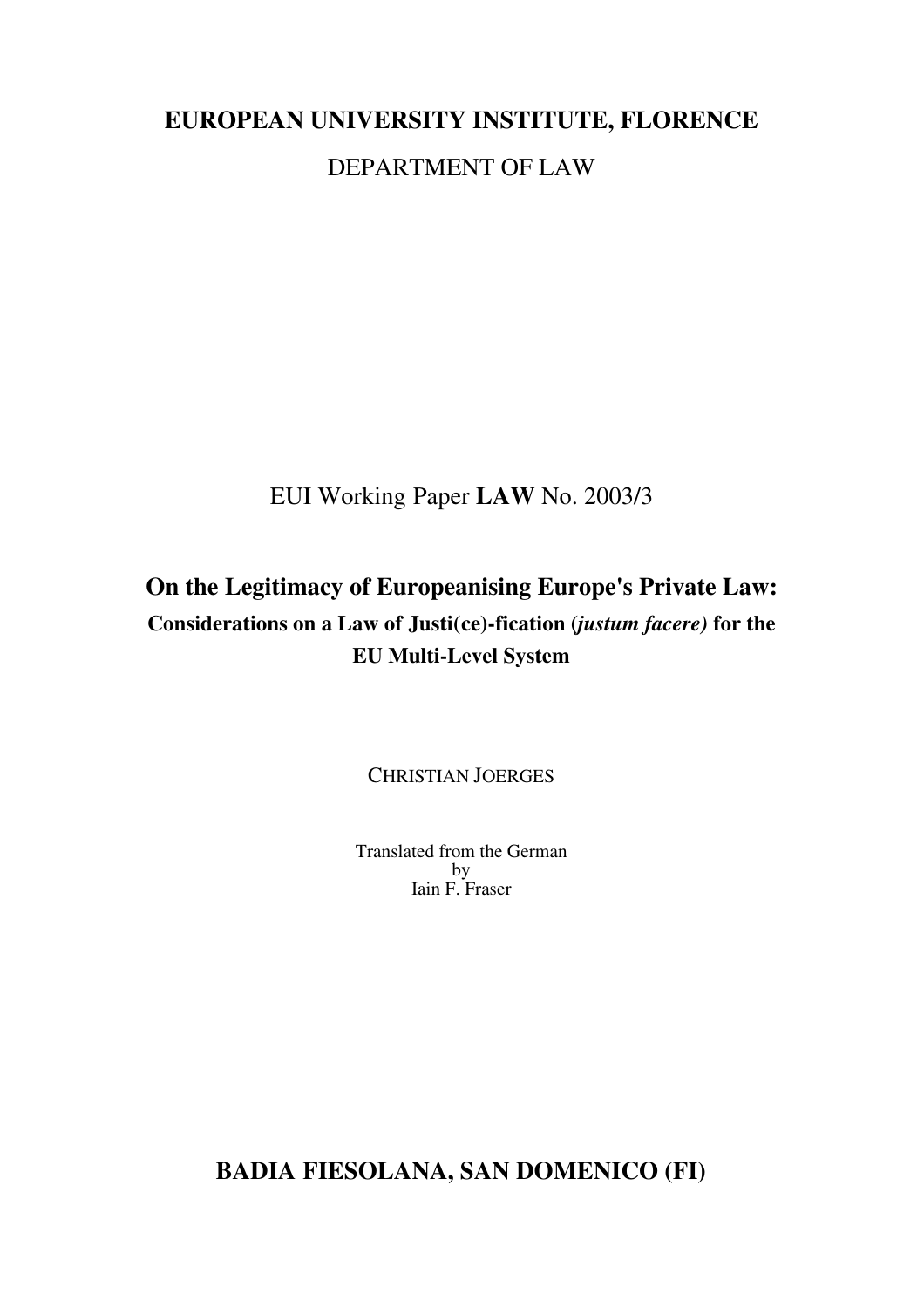## All rights reserved. No part of this paper may be reproduced in any form without permission of the author.

(christian.joerges@iue.it)

Original title:

*Zur Legitimität der Europäisierung des Privatrechts Überlegungen zu einem Recht-Fertigungs-Recht für das Mehrebenensystem der EU*

EUI Working Paper **LAW** No. 2003/2

© 2003 Christian Joerges Printed in Italy in February 2003 European University Institute Badia Fiesolana I – 50016 San Domenico (FI) Italy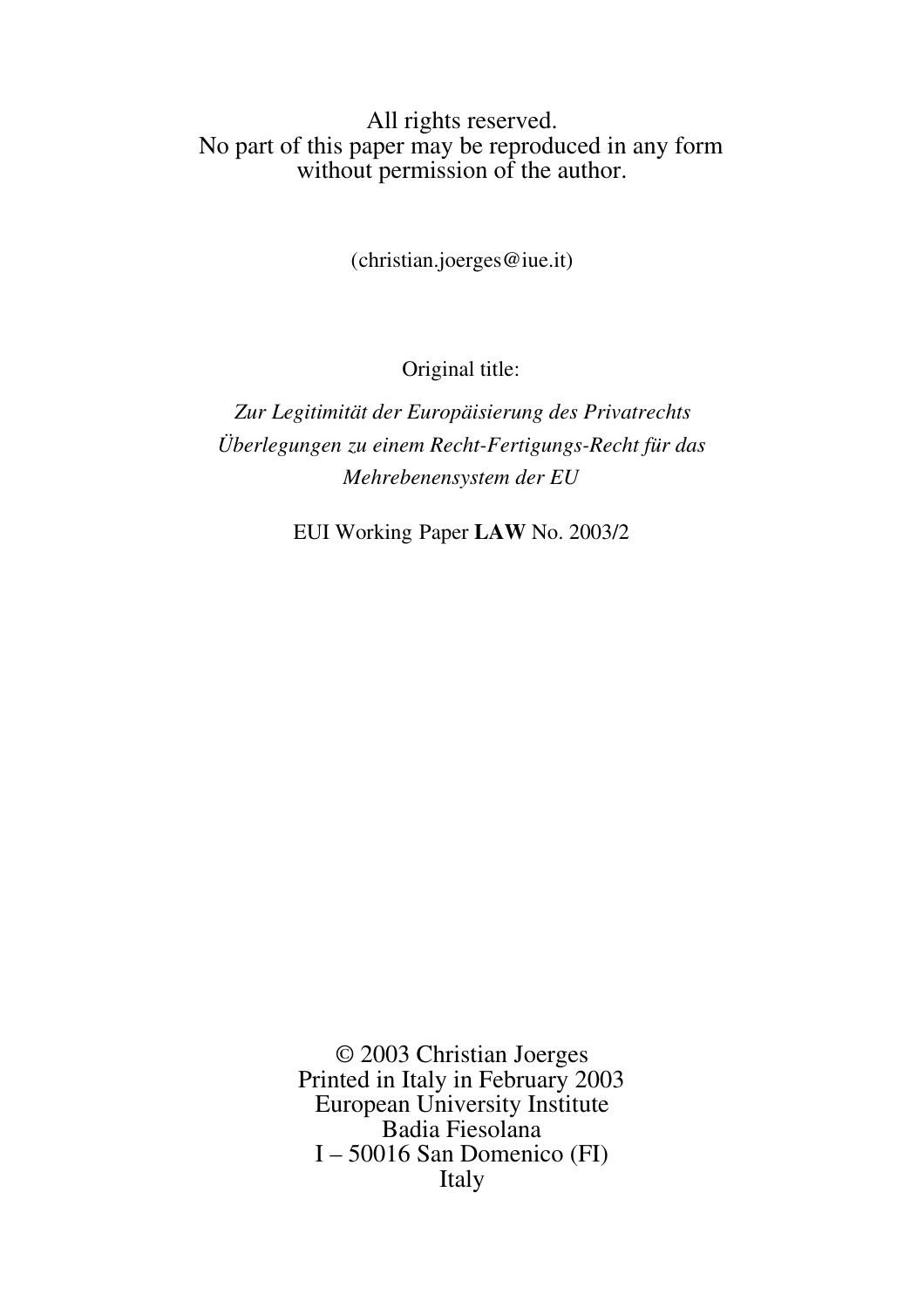## **European Private Law Forum at the EUI Law Department**

With the establishment of the European Private Law Forum, the Law Department gives more emphasis in its research, teaching, publications and further activities to a field, which has gained considerable momentum in recent years.

The Forum's research activities will in the foreseeable future focus on the constitutional dimensions of the private law Europeanisation process; the emergence of transnational private governance arrangements and the role of nongovernmental actors in lawmaking processes; the relationship between market regulation and the Europeanisation of private law; the analysis of external factors affecting the integration process of European private law (i.e. globalisation, private and public actors) the role of the European judiciary in the Europeanisation process. In this field the Department can build upon prior research and present resources. The Europeanisation of private law is often neglected in the intense debates over the future European Constitution or the modes of governance in the EU - and *vice versa*: the private law communities rarely enter the neighbouring arenas. It seems to us that the embeddedness of private law in the European polity, in particular the constitutional significance of the European Treaties, the Human Rights Convention and the forthcoming Constitutional Convention, as well as the implications of the diversity of regulatory and institutional traditions and practices are widely underestimated in their importance for the Europeanisation process.

The ever growing importance of the judiciary in the development of private law is uncontested phenomenon in all national private law systems as is the constitutive role the ECJ has played in Europe's integration through law. The widening and deepening of the Europeanisation process, however, is challenging the functioning of the judiciary at both the European and the national level. This issue may become even more important should the present efforts to codification of areas Europe's private law be successful.

An extended research agenda entitled "European Private Law and the Constitutionalisation of the European Union" has been submitted by the EUI to the Commission as an *Expression of Interest for a Network of Excellence under the Sixth Framework Programme of the European Community for Research,*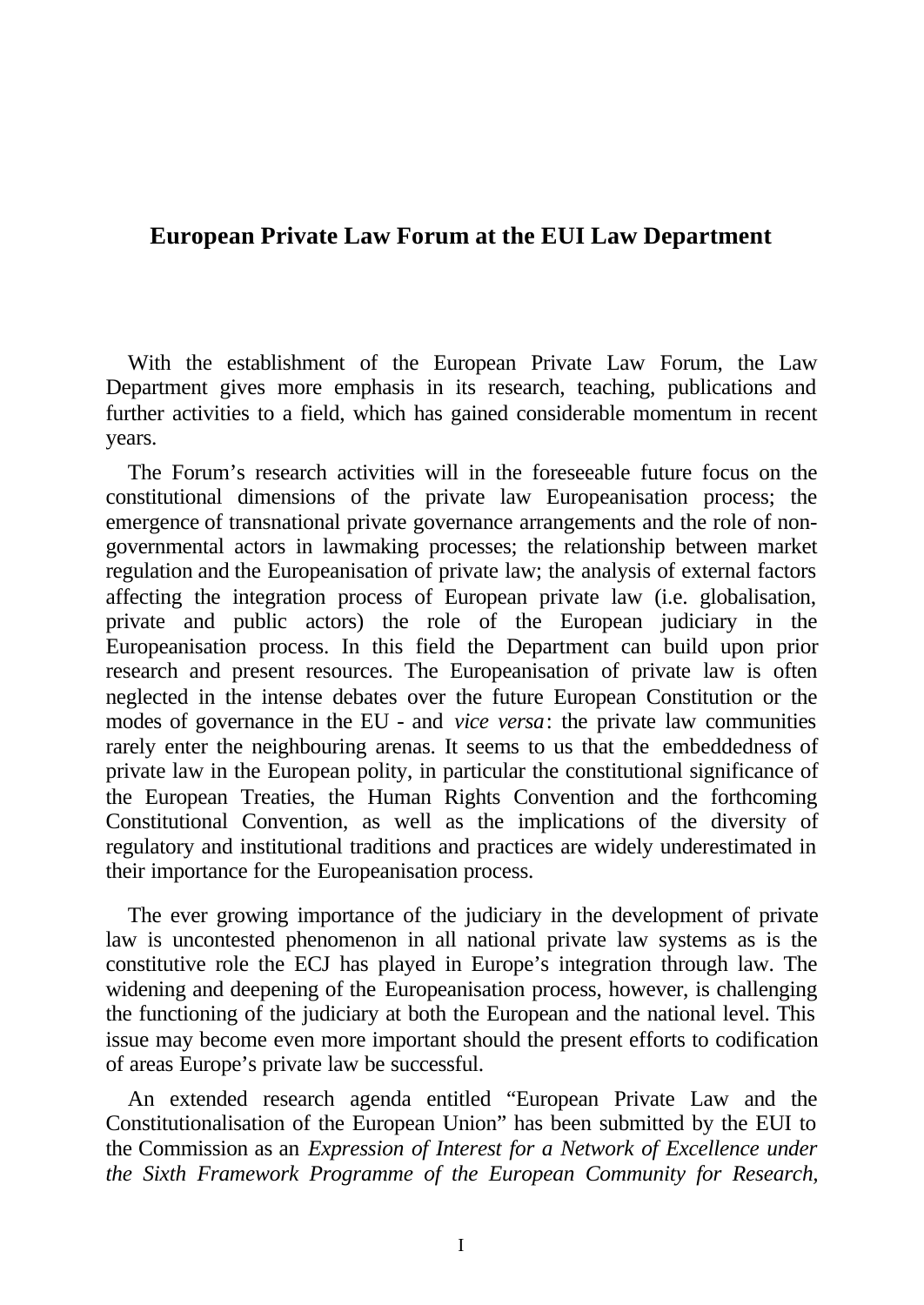*Technological Development and Demonstration.* Here the Forum is co-operating with academic institutions from Italy, Germany, France and the UK as well as two transnational academic research groups. A workshop dedicated to the further elaboration of the research perspectives of the network is scheduled for October 2003.

The Forum will certainly not confine itself to fundamental research. In fact, its first project, supported by the Grotius Programme for Judicial Co-operation in Civil Matters, is concerned with a comparative and interdisciplinary assessment of national tenancy laws and procedures in the European Union. This project is pragmatic in its practical ambitions; it will nevertheless explore issues of principle importance, in particular the potential of the "open method coordination" in a field where a harmonisation of law cannot be envisaged. Work on this project has been taken up. At the beginning of July, the comparative reports and a number of background papers will be discussed in a workshop at the EUI.

The Forum's focus on Europe is not meant to exclude the discussion of general issues of private law, comparative law, private international law, and legal method. What the Forum seeks to emphasize is the importance, theoretical and practical, of the Europeanisation process for substantive law and the transnational disciplines.

With its new series of Working Papers, the Forum will seek to promote its agenda through the publication of contributions of its initiators, guests, and EUI Researchers. Directors of the Forum are Professors Fabrizio Cafaggi, Christian Joerges and Jacques Ziller. Dr. Christoph Schmid is acting as the Scientific Coordinator of the Forum. Inquiries should be directed to him [Christoph.Schmid@IUE.it] or to Elina Sipilainen, who provides administrative support [Elina.Sipilainen@IUE.it].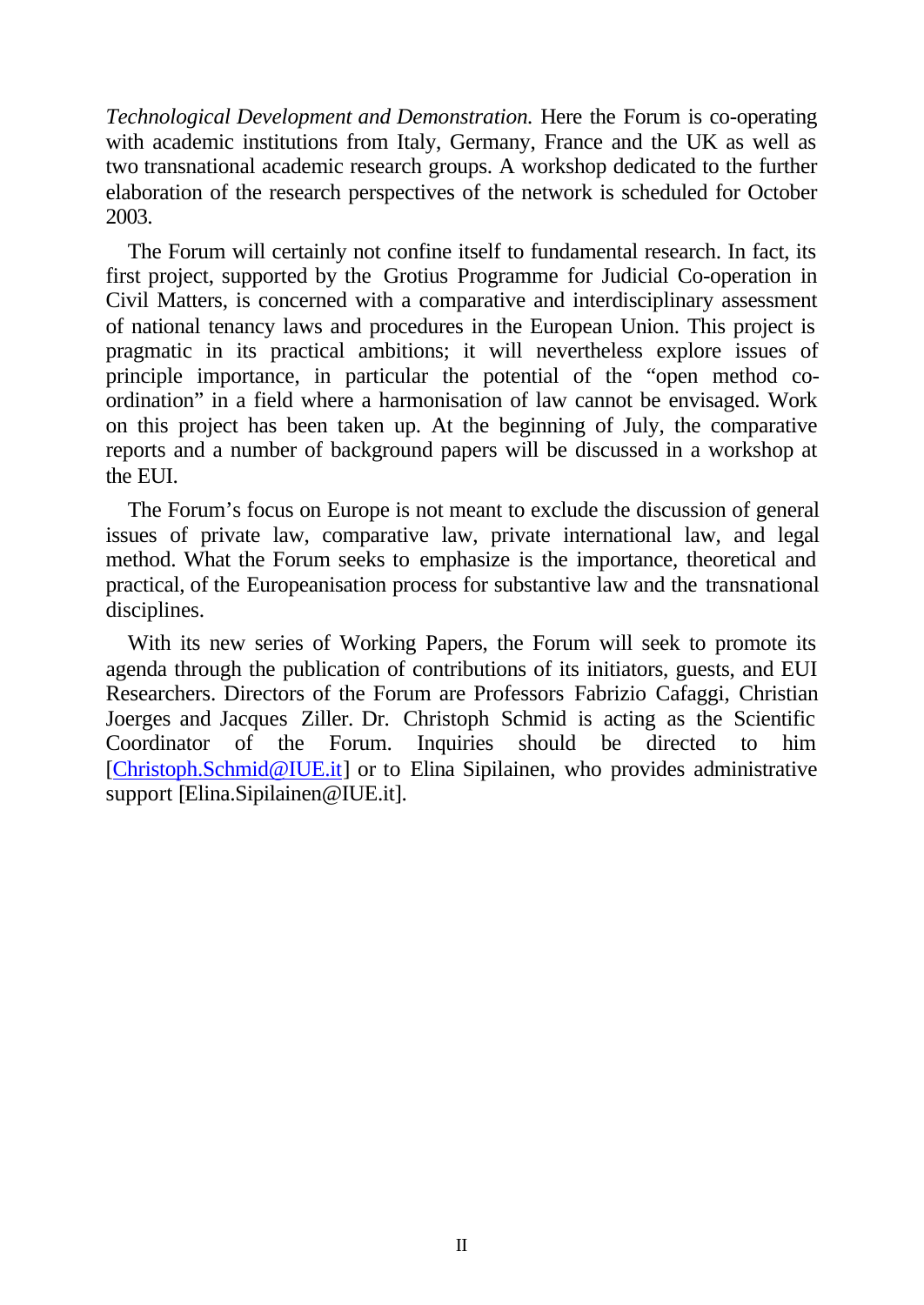## *Introductory Remark*

*This essay deals with both theories of private law* and *its Europeanisation. These are issues usually treated in separate academic communities. But they have become interdependent. This interdependence is becoming ever more apparent – and it is important to understand the reasons and the implications of this development.*

*A preliminary version of the essay was presented at a Workshop on private law theory organised in co-operation with Gunther Teubner (Frankfurt a.M.) at the European University Institute in April 2002. The language of the proceedings was German. So was the core contribution to the workshop, Rudolf Wiethölter's 'Recht-Fertigungen eines Gesellschafts-Rechts'<sup>1</sup> – a very dense text the discussion of which in English certainly requires unusual skills of the translator,<sup>2</sup> and may in addition presuppose some familiarity with its author's legal thought. Even if this may be so, this text was in fact much more intensively used by the contributors to the workshop as a source of inspiration for the analyses of Europeanisation processes than the organisers had expected.<sup>3</sup>*

*A new version of the German draft was presented at the Ius Commune Conference in Amsterdam and subsequently again revised. I would like to thank many participants of the Amsterdam conference and the contributors to the workshop in Florence for their comments and suggestions. I am in particular indebted to Christoph Schmid (Florence/Munich), much more than the references to his work in my footnotes can indicate.*

*Florence, January 2003*

*Christian Joerges*

<sup>&</sup>lt;sup>1</sup> Frankfurt a.M. 2001.

 $2$  Iain F. Fraser has in the meantime taken up this challenge. His translation is 'Just-ifications' of a Law of Society", adding that the German *Recht-Fertigung* can be etymologized as making/manufacturing law/right. "Justi(ce)-fication" or "justice-making law" may retain a touch more of the German term's message. But it needed a connaisseur of Roman law, namely Wolfgang Ernst, Bonn/Cambridge to remind me *justum facere* is the common root of Recht-Fertigung and justification.

<sup>3</sup> The proceedings will be published: Christian Joerges & Gunther Teubner (eds.), *Rechtsverfassungsrecht. Recht-Fertigung zwischen Privatrechtsdogmatik und Gesellschaftstheorie* (Internationale Studien zur Privatrechtstheorie 4), Nomos Verlag, Baden-Baden 2003.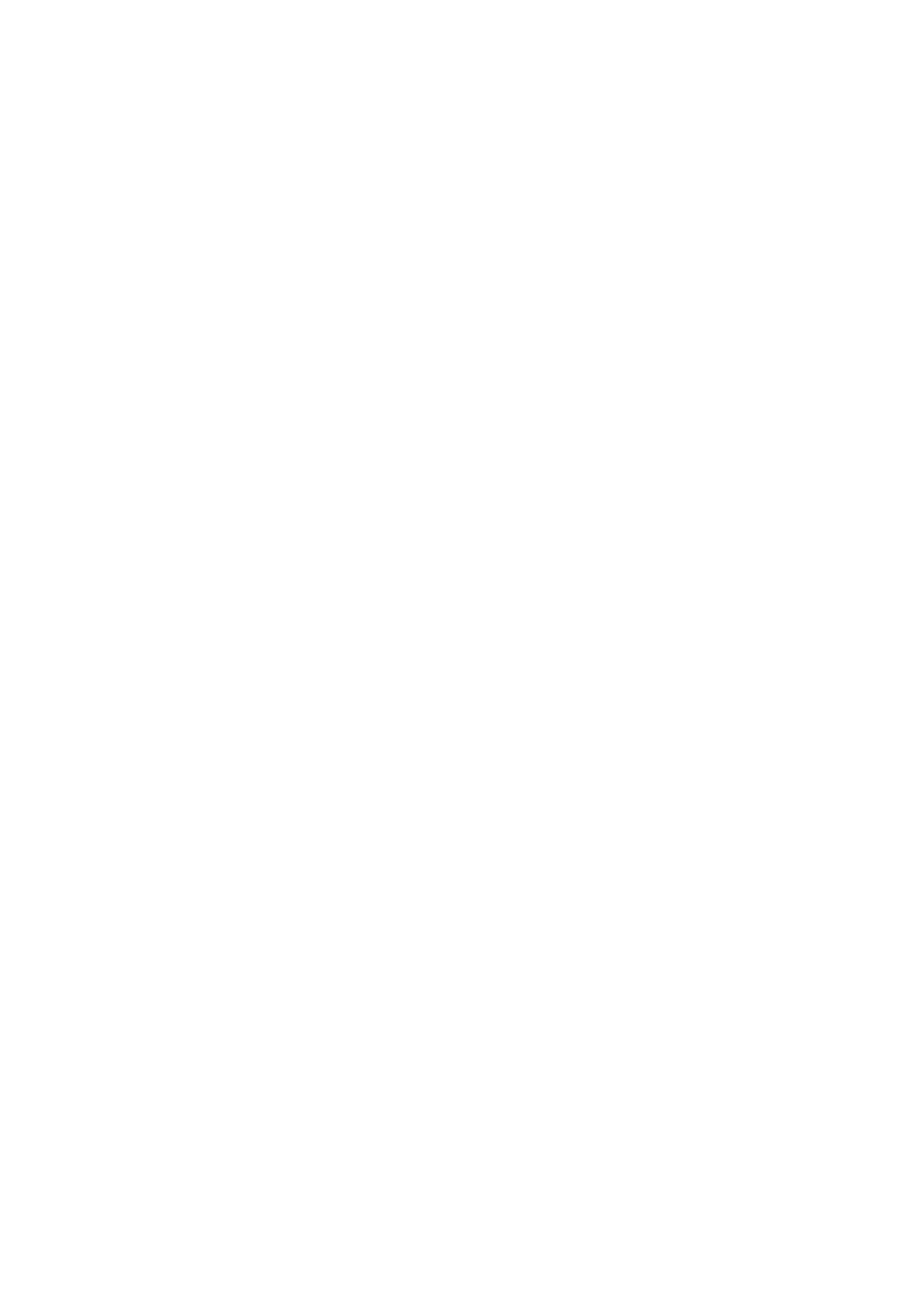## **On the legitimacy of Europeanising** Europe's **private law: Considerations on a law of justi(ce)-fication (***justum facere***) \* for the EU multi-level system**

## **Contents**

| II.1 Centros and Überseering: Freedoms of market citizenship as political rights, and the |  |
|-------------------------------------------------------------------------------------------|--|
|                                                                                           |  |
| II.2 De-couplings and rearrangements of regulatory law and general private law: Pronuptia |  |
| II.3 The logic of market integration and the logic of private law just-ification 26       |  |
|                                                                                           |  |
| <b>III Conclusions: Justice-Making Law for the Europeanisation of Private Law  34</b>     |  |
|                                                                                           |  |
|                                                                                           |  |
|                                                                                           |  |
| III.4 Deliberative Supranationalism II: Constitutionalising "transnational governance     |  |
|                                                                                           |  |

 \* On the term cf. the *Introductory Remark* to this essay.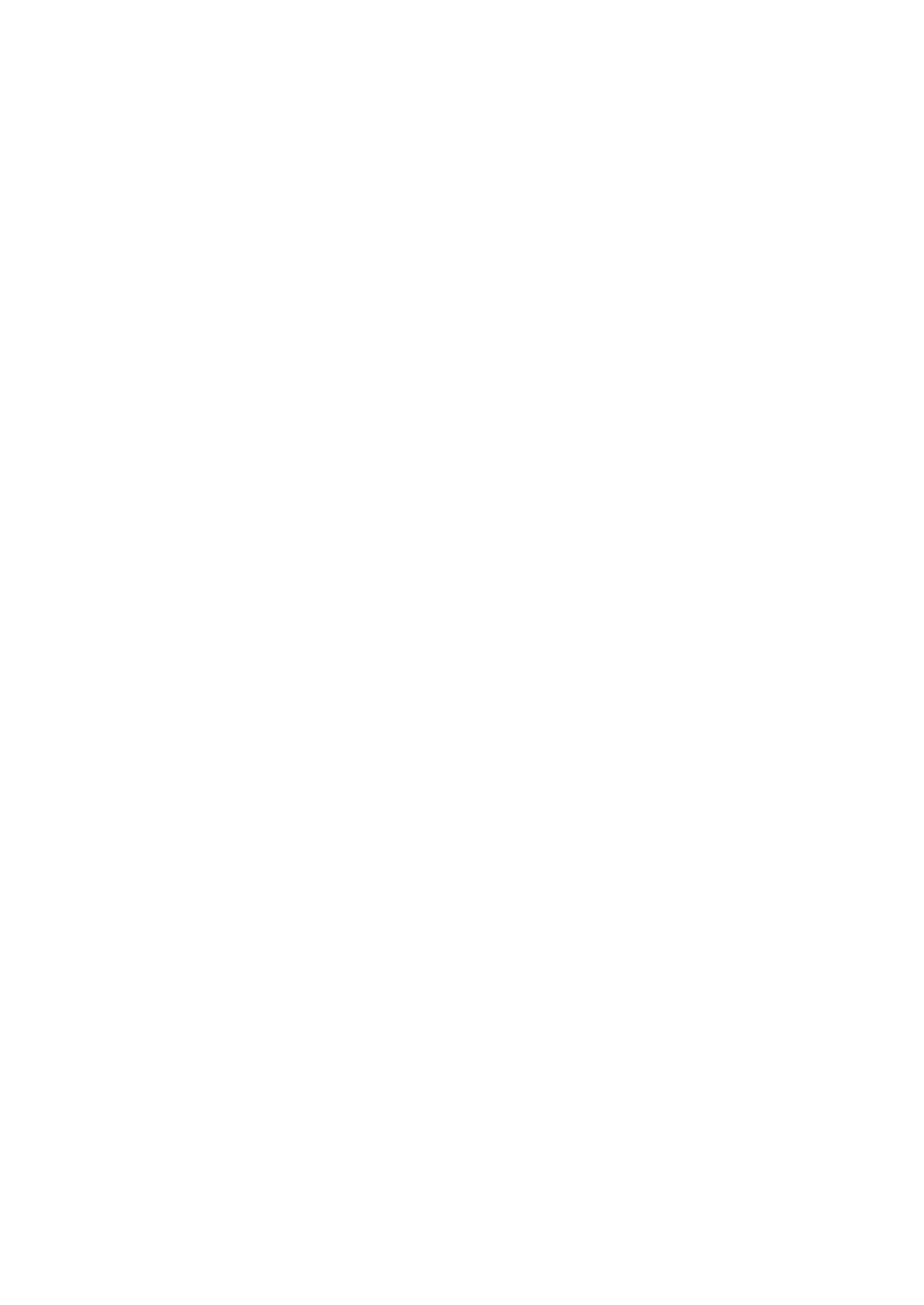#### **I Introduction**

l

The Europeanisation of private law is very much a topical theme. And although this theme is no longer very new, it has, in the last three years, developed a new dynamic. Anyone taking it up with the intention or hope of keeping up with the pace of legal policy development and remaining on top of the current stage of the academic debate is letting themselves in for a race in which he will inevitably feel like the unfortunate hare which, despite all its efforts, kept on arriving too late: something else will have changed or articles whose relevance has to be assessed first will have appeared. Anyone seeking to dodge such a race by specialising in the general is not necessarily any better off. Hasn't everything already been said? Is it enough to add, as Karl Valentin did in a ceremonial address, "Quite so, but not by everyone"?

Surveys of the development of the law, legal policy and the academic debate remain meaningful if and because every new systematisation of the material takes some constructive steps. Admittedly, the more immense the material appears, the more time consuming it becomes to sift through it. In the present context, I have to have recourse to a form of reconstruction of the factual position that lets me refer to previous work, *<sup>4</sup>* which I now sharpen so as to relate the debates on the Europeanisation of private law to the basic problem of the legitimation of law production in the EU (?). I distinguish between the three strategies of legitimation and, in the next section (II), go on to test and to query their viability on the basis of three sets of examples. These theses and antitheses are intended pave the synthesis in the closing section (III), intended as an outline

<sup>&</sup>lt;sup>4</sup> Esp. Ch. Joerges/G. Brüggemeier, Europäisierung des Vertrags und Haftungsrechts, in: P.-Ch. Müller-Graff (ed.), *Gemeinsames Privatrecht in der Europäischen Gemeinschaft*, Baden-Baden: 2 nd ed. Baden-Baden: Nomos 1999, 301 ff.; The Impact of European Integration on Private Law: Reductionist Perceptions, True Conflicts and a New Constitutionalist Perspective, *European Law Journal* 3 (1997), 378 ff.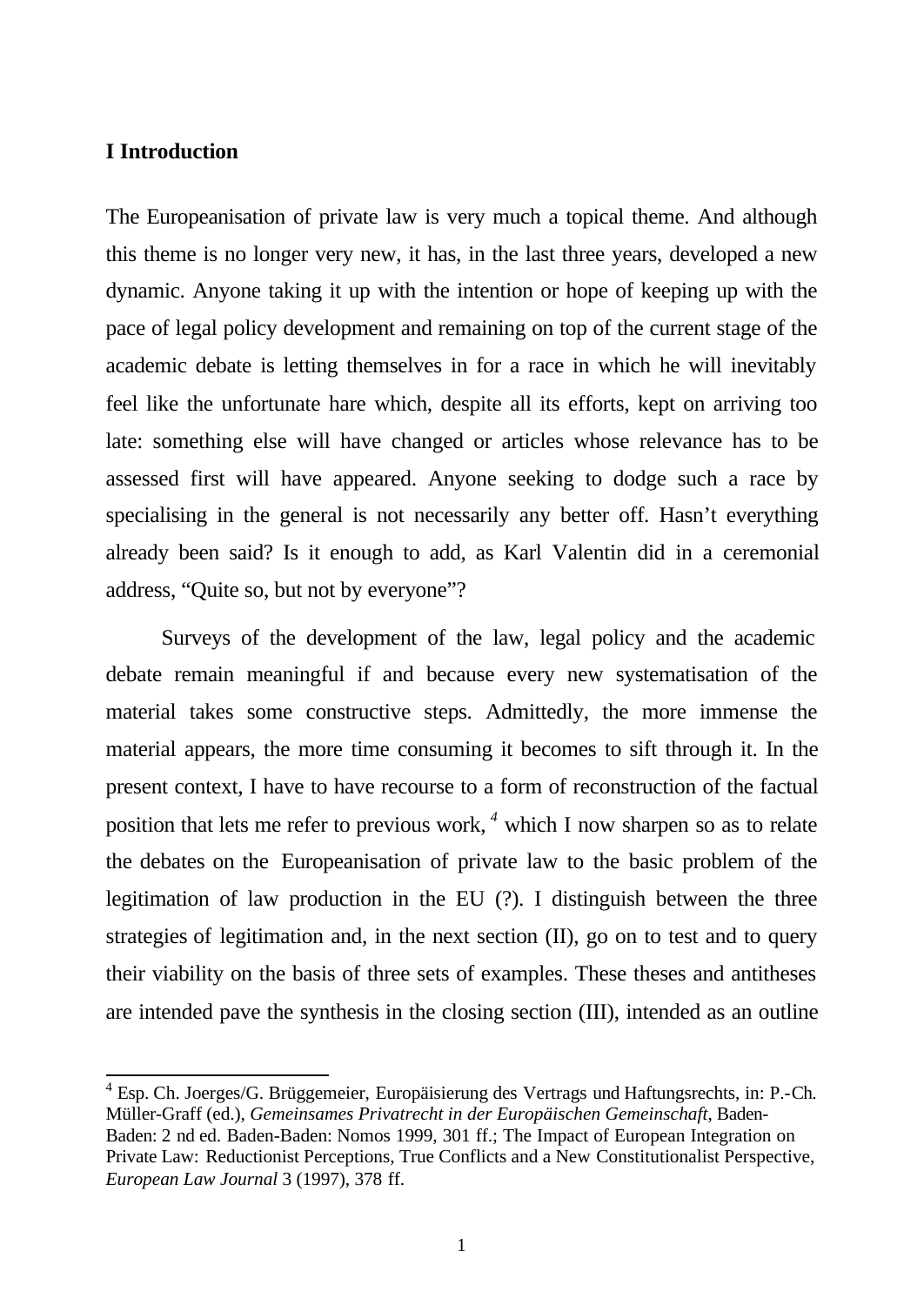of the constructive answer to the principal question of the legitimacy conditions of the Europeanisation process.

## **I Three competing patterns of legitimation**

l

Europe expects much of the law, exposing it to changes from top to bottom – and it has to justify these challenges itself. This is a requirement that may sound like a matter of course, which, indeed, is really a claim raised in the Treaties and Treaty amendments, but is, in reality, in need of clarification and hard to meet. Why? The process of European integration has been seen as forming and formatting a "sovereignty association of a special nature" [*Herrschaftsverband eigener Prägung*] as M. Rainer Lepsius<sup>5</sup> puts it – a happy formulation, since, by simply using the Weberian category of *Herrschaft* (domination/sovereignty) it designates a continuing key problem in the European project. This *Herrschaftsverband* is dependent on recognition by its subjects – and this de facto dependency has continued to become visible and perceptible. *<sup>6</sup>* Social scientists ought not, and we lawyers may not, satisfy ourselves with an empirical concept of legitimacy: are Europe's sovereignty claims so justifiable as to deserve our recognition, too? This is a question which we have to ask ourselves, irrespective of whether we bring in Jürgen Habermas*<sup>7</sup>* for the purpose or not.

<sup>&</sup>lt;sup>5</sup> For this German term, see M R Lepsius, Die Europäische Union als Herrschaftsverband eigener Prägung (The European Union as a Sovereignty Association of a Special Nature), in: Ch. Joerges/Y. Mény/J.H.H. Weiler (eds.), *What Kind of Constitution for What Kind of Polity? Responses to Joschka Fischer*, Europäisches Hochschulinstitut, Florenz/Harvard Law School, 2000, 203 ff. (213 ff.); http://www.iue.it/RSC/symposium/.

<sup>&</sup>lt;sup>6</sup> This has now been given thorough treatment by the explanatory disciplines, most recently in K.J. Alter, *Establishing the Supremacy of European Law: the making of an international rule of law in Europe*, Oxford/New York: Oxford University Press 2001; A. Wiener, They Just Don't Understand! Finality and Compliance: Opposing Rationales in the European Constitutional Debate, Ms. Belfast 2002.

 $<sup>7</sup>$  For a very pointed treatment, see, once again, J. Habermas, Remarks on Legitimation through</sup> Human Rights, in *id.*, *The Postnational Constellation*, Cambridge: Polity 2001, 113 ff., 113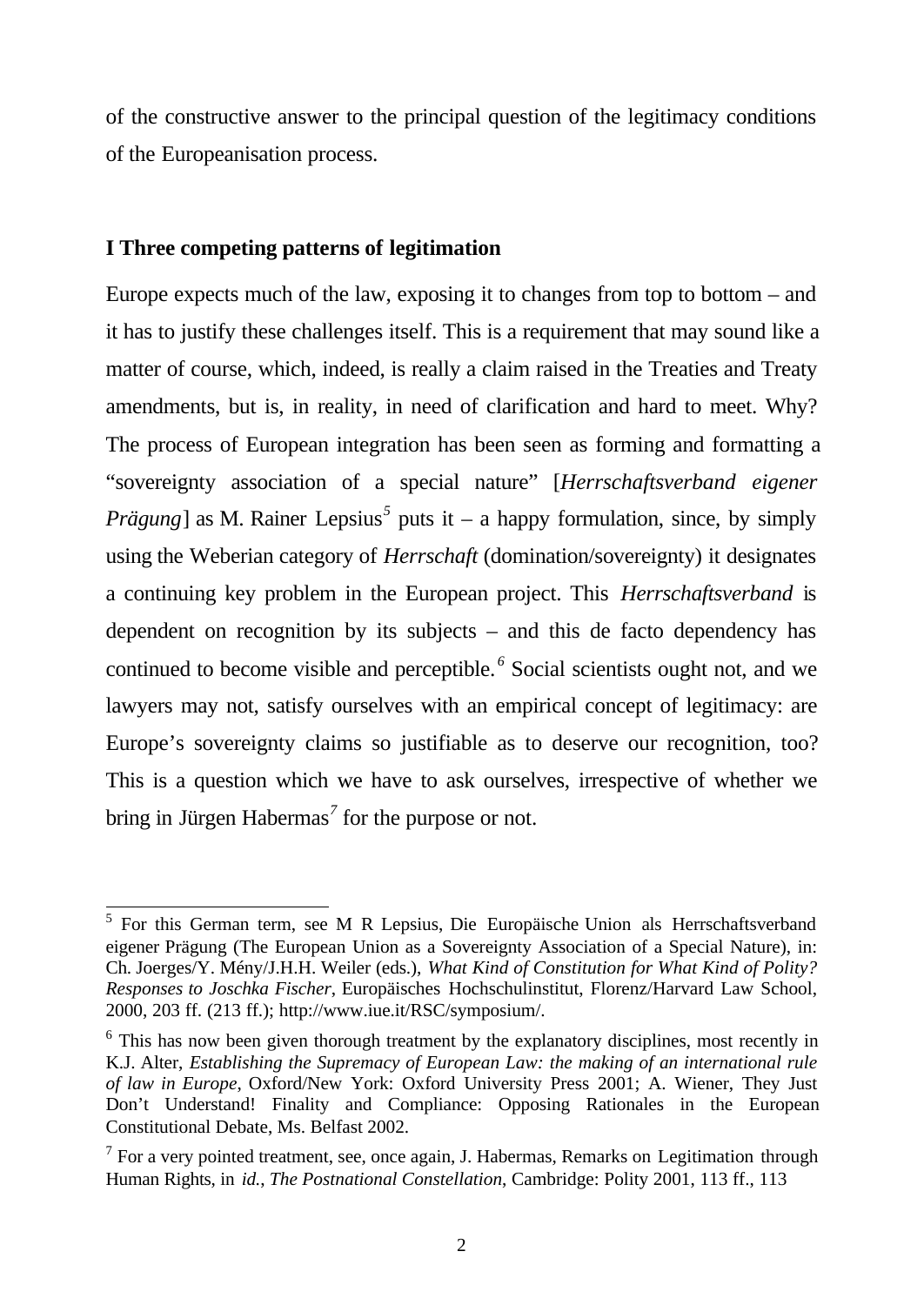And, in fact, legal science did ask the question of the basis of the validity of European law "from the outset", namely, in the very stage of the establishment of the EEC. It is my impression that this happened more fundamentally in Germany than elsewhere – not necessarily for good reasons, but certainly for compelling ones: the Federal Republic was still a very young democracy at that time and did not need to call this achievement into question. At the same time, it was dependent on being included in Europe. The basic law had emerged with foresight and consistency, and had made both aspects into positive law: the inviolability of democracy (in Article 79 III) and its openness to integration (in Article 23). Is this a paradox which is an example of the intrinsic contradictoriness of all law? It is, at any rate, a challenge around which all European law to date must turn and which keeps its interpreters so restless I wish to distinguish between three sets of attempts to find fixed points here and give the European process a firm normative basis.

#### *1.1 Market rationality as a principle of (constitutional) law*

The first, "*ordo*-liberalism" (a German version of neo-liberalism), was ready even before the EEC existed. It had been developed in the confusion of the Weimar Republic, and posited that a free order for economic life must be legally shaped ("constituted") so as to be protected from the opportunistic, discretionary encroachments of politics.*<sup>8</sup>* This tradition survived the "Third Reich", and marked the Federal Republic's sensibility in relation to economic policy as

<sup>&</sup>lt;sup>8</sup> Cf., on this tradition D.J. Gerber, Constitutionalising the Economy: German Neo-liberalism, Competition Law and the "New" Europe, *American Journal of Comparative Law* 42 (1994), 25 ff.; W. Sauter, *Competition Law and Industrial Policy in the EU*, 1997, 26 ff.; Oddly (and significantly), this tradition hardly appears in political science and sociology. An applaudable exception is Ph. Manow, *Modell Deutschland* as an interdenominational Compromise. Program for the Study of Germany and Europe, Working Paper No. 00.3. Center for European Studies, Harvard University, Cambridge, MA, 2000.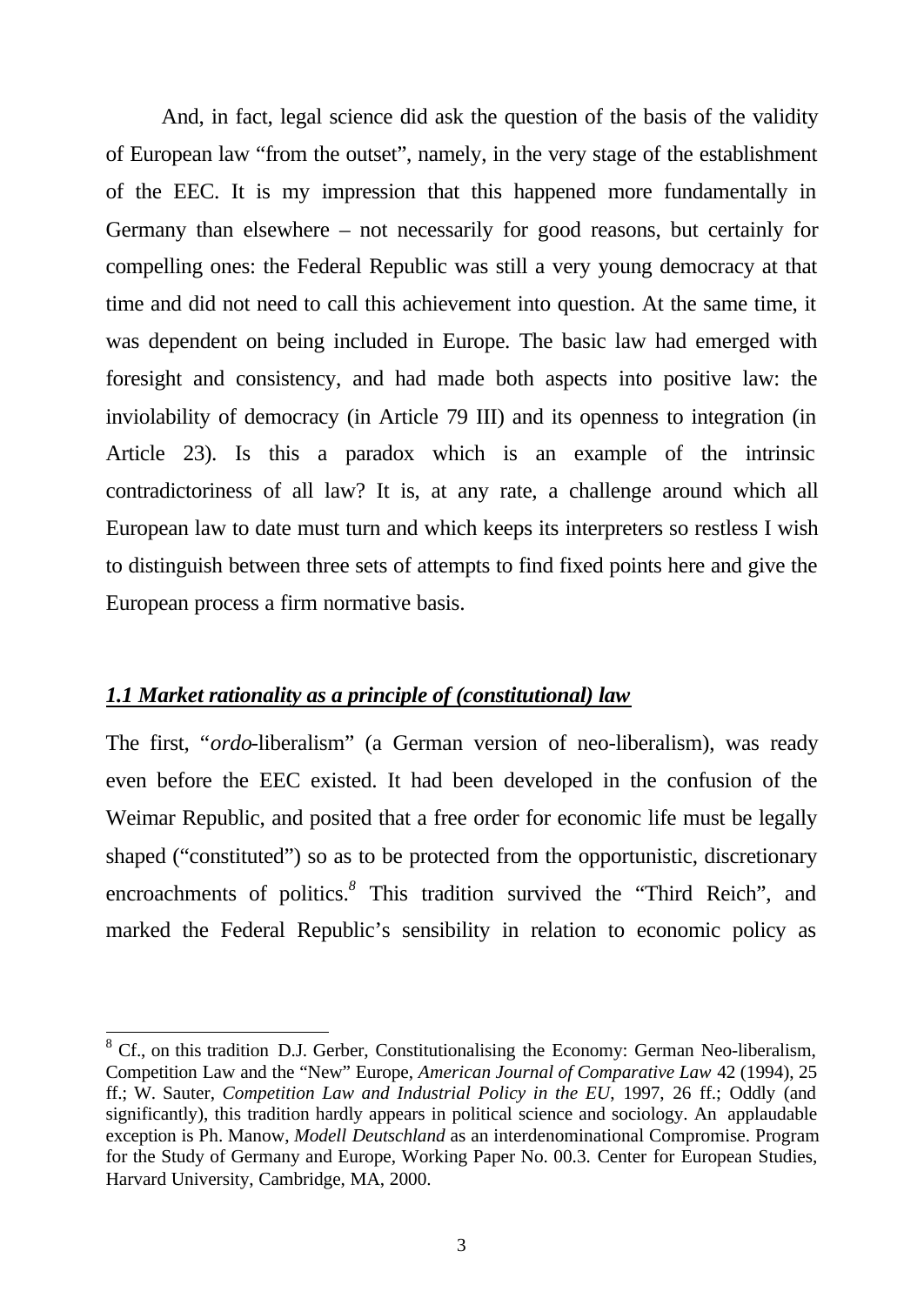*Ordnungspolitik*. \*\* In the course of European integration, *ordo-*liberalism became the German "dominant theory", with a peculiar double meaning for both the components of the term: it "dominated" among professors of economic law and in many unofficial and officious policy statements; but the practice of law and of politics looked different.<sup>9</sup> The same holds true for the Community and its law: The "four freedoms" guaranteed in the EEC Treaty, the opening up of the national economies, the bans on discrimination and the competition rules, were understood as a "decision" in favour of an economic constitution which met the conceptions of the *ordo*-liberal school with regard to the framework conditions for a competitive market system.*<sup>10</sup>* And the very fact that Europe was set in motion as a mere economic community conferred plausibility on the *ordo*-liberal argument: through the interpretation of the economic law provisions in the EEC Treaty as a legally established order committed to guaranteeing economic freedoms, the Community gained a legitimacy of its own, which was independent of the institutions of the democratic constitutional state, and from which legally binding policy commitments of this Community followed.<sup>11</sup> This was a framework which left room for alternatives. For many years, in fact, until the internal market programmes of 1985 and the Single European Act of 1987,

Again (see note  $*$  above) a notion which tends to loose its meaning in translation. "Economic governance", the term used in pertinent documents of the European Convention website (http://european-convention.eu.int).

<sup>&</sup>lt;sup>9</sup> Cf., for example, Ch. Joerges, The Market without a State? States without Markets? Two Essays on the Law of the European Economy, EUI Working Paper Law 1/96, San Domenico di Fiesole 1996 (http://eiop.or.at/eiop/texte/1997-019 and -020.htm); "Good Governance" in the European Internal Market: Two Competing Legal Conceptualisation of European Integration and their Synthesis, in: A. v. Bogdandy/P.C. Mavroides/Y. Mény (eds.), *European Integration and International Co-ordination. Studies in Transnational Economic Law in Honour of Claus-Dieter Ehlermann*, Den Haag-London-New York: Kluwer Law International 2002, 219 ff.

<sup>&</sup>lt;sup>10</sup> Admittedly, the EEC Treaties many regulatory policies exclaves must then be treated as mere exceptions, and one has to be willing to overlook the "original sin" of the agricultural policies.

<sup>&</sup>lt;sup>11</sup> Particularly significant, here, is A. Müller-Armack, Die Wirtschaftsordnung des Gemeinsamen Marktes, in *idem*, *Wirtschaftsordnung und Wirtschaftspolitik*, Freiburg i.Br.: Rombach 1966, 401 ff.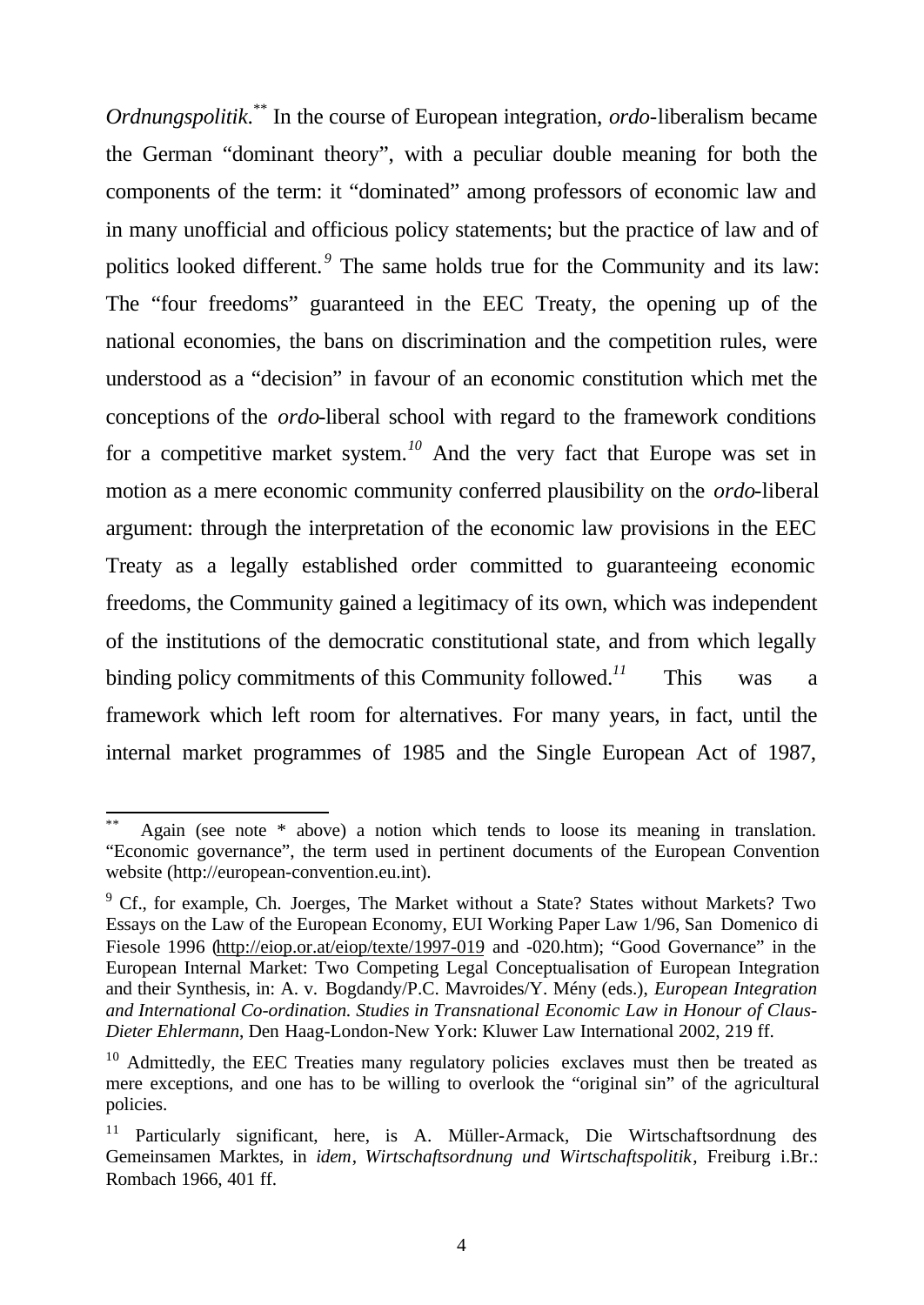private law was left to itself. *<sup>12</sup>* In the course of these initiatives, the legal principle of mutual recognition was discovered for private law, thus establishing the hope that the mechanisms of regulatory competition would promote an "economic" rationalisation of private law in Europe.*<sup>13</sup>* At any rate, a European code of private law was also envisaged in the early 90's.*<sup>14</sup>* The newest version of this idea is now, however, called the "privatisation of private law". *<sup>15</sup>*

## *I.2 Integration Functionalism*

The reference to market rationality was not, however, enough to allow European law to establish supranational validity claims. In international law, constitutional law and law of the state [*Staatsrecht*], – and it was in the categories of these

l  $12$  Or more or less decisively preserved itself against relevant early "special statutory private law" [*sonderprivatrechtliche*] projects, which existed from the mid-seventies onward (and fit in with the picture sketched out here; cf., Ch. Joerges, Zielsetzungen und Instrumentarien der Europäischen Verbraucherrechtspolitik: Eine Analyse von Entwicklungen im Bereich des Zivilrechts, *Zeitschrift für Verbraucherpolitik* 3 (1979), 213 ff.; cf. B Börner, Die Produkthaftung oder das vergessene Gemeinschaftsrecht, in: W.G. Grewe (ed.), *Europäische Gerichtsbarkeit und nationale Verfassungsgerichtsbarkeit*. *Festschrift zum 70. Geburtstag von Hans Kutscher*, Baden-Baden 1981, 43 ff.

<sup>&</sup>lt;sup>13</sup> For an official position, see Wissenschaftlicher Beirat beim Bundesministerium für Wirtschaft, *Stellungnahme zum Weißbuch der EG-Kommission über den Binnenmarkt* (Schriften-Reihe 51), Bonn 1986.

<sup>&</sup>lt;sup>14</sup> Cf., in particular. E.-J. Mestmäcker Die Wiederkehr der bürgerlichen Gesellschaft und ihres Rechts, *Rechtshistorisches Journal* 10 (1991), 177 ff., 190 ff.; W. Tilmann, Eine Privatrechtskodifikation für die Europäische Gemeinschaft, in P.-Ch. Müller-Graff (ed.), *Gemeinsames Privatrecht in der Europäischen Gemeinschaft,* Baden-Baden: Nomos 1993, 485 ff.

<sup>&</sup>lt;sup>15</sup> See the programmatic title of the September 2002 Heidelberg conference of the German Association of young teachers of civil law, http://www.junge.zivilrechtswissenschaftler.de/ – Another school of thought, represented first and foremost by Reinhard Zimmermann, conceptualises private law as an autonomous body of law freeing itself from national ties (and finding the way back to the *ius commune europaeum*); cf. R. Zimmermann, Das Römisch-Kanonische Ius commune als Grundlage europäischer Rechtseinheit, *Juristen Zeitung* 1992, 8 ff.; Der Europäische Charakter des englischen Rechts – Historische Verbindungen zwischen civil law und common law, *Zeitschrift für Europäisches Privatrecht* 1993, 4 ff. [reprinted in P.- Ch. Müller-Graff (ed.), *Gemeinsames Privatrecht in der Europäischen Gemeinschaft*, 2. Aufl., Baden-Baden: Nomos 1999, 103 ff.]; see, also, *idem*, Roman Law and European Legal Unity, in A.S. Hartkamp/M.W. Hesselink/E. Hondius/C. Joustra/E. du Perron (eds.), *Towards a European Civil Code,* 2nd ed., Nijmwegen-Den Haag: Kluwer 1998, 21 ff.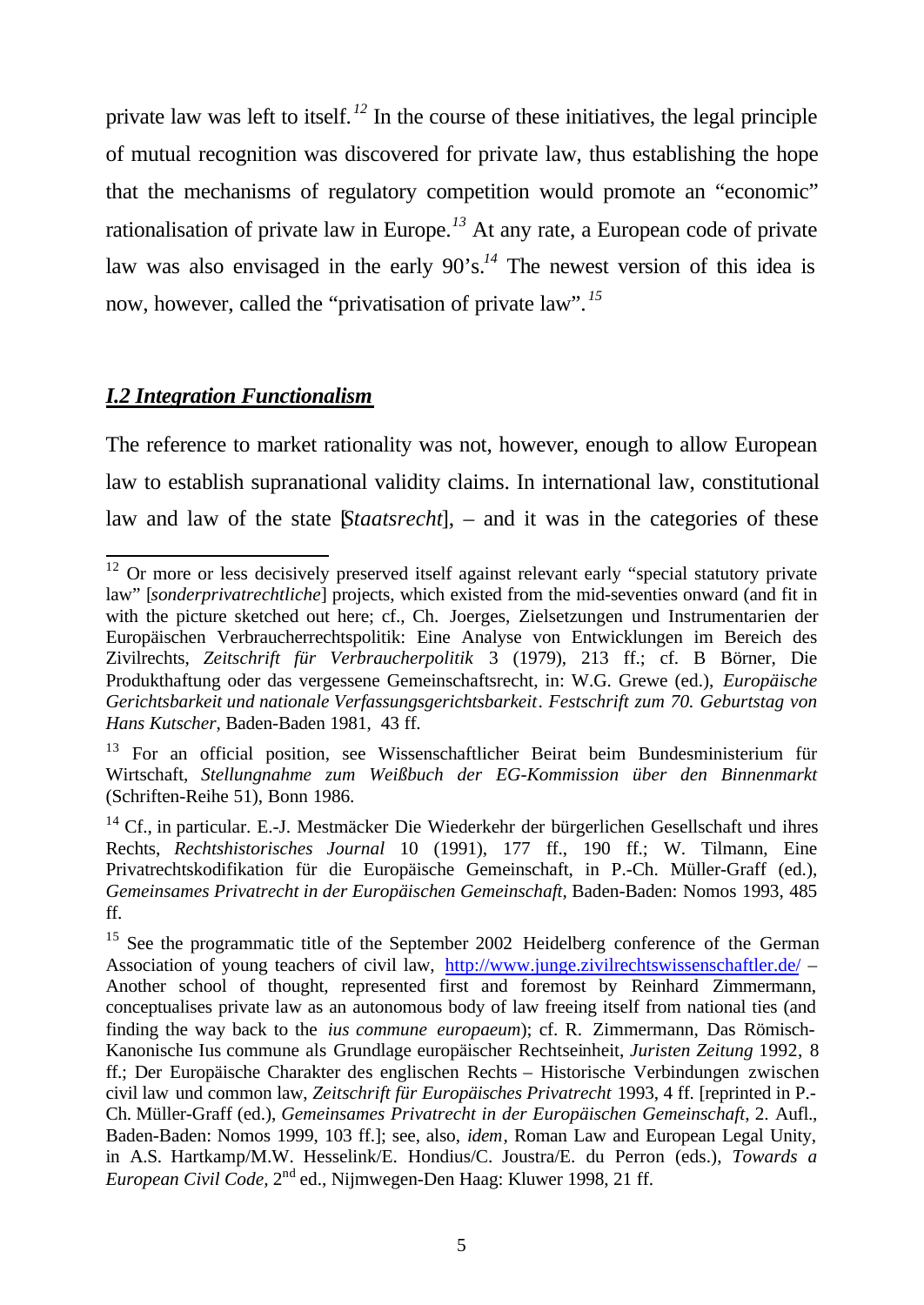disciplines that Europe was probed in legal terms – the concept of a supranational legal order binding on constitutional states was hard to follow. *<sup>16</sup>* However, since no constitutional justification, i.e., one based on a parliamentary majority, for supranational political governance was available, the Community's possibilities of action had to be limited by restrictions on both its powers and its future positions in favour of the "masters of the treaties". Admittedly, it was to be foreseen that these restrictions would constrain the integration project too much and therefore endanger it. For this very reason, the need was to find an alternative basis for legitimising supranational governance. Hans Peter Ipsen very soon succeeded in this, with his description of the (then) three European Communities as "special purpose associations for functional integration" [*Zweckverbände funktioneller Integration*].<sup>17</sup> The term "special purpose association" denoted areas not foreseen in the *ordo*-liberal concepts – without, however, exposing Community law to democratic requirements. As a special purpose association, Europe was supposed to deal with questions of "technical realisation", i.e., administrative tasks that could – and had to – be conveyed to a supranational bureaucracy.*<sup>18</sup>*

That all this has to do with private law may seem an assertion which is farfetched, but it will, perhaps, become easier to see if one bears in mind that Ipsen's functionalism was a continuation at European level of the second tradition in German economic law that K.W. Nörr*<sup>19</sup>* has called the concept of the "organised economy". This tradition is indifferent as to the *ordo* in its economic policy: or to put this in a constitutionally positive way, it leaves the ordering of

<sup>16</sup> For a instructive account of the legal history, see Ch. Tietje, *Internationalisiertes Verwatunngshandeln*, Berlin: Duncker & Humblot 2001, 50 ff., 86 ff., 155 ff.

<sup>17</sup> H.P. Ipsen, Der deutsche Jurist und das Europäische Gemeinschaftsrecht, *Verhandlungen des 43. Deutschen Juristentages*, München: C.H. Beck 1964, Bd. 2 L 14 ff.

<sup>18</sup> H.P. Ipsen, *Europäisches Gemeinschaftsrecht*, Tübingen: Mohr/Siebeck 1972, 176 ff.

<sup>19</sup> *Die Republik der Wirtschaft. Teil I: Von der Besatzungszeit bis zur Großen Koalition,* Tübingen: Mohr/Siebeck 1999, 5 ff.; cf., earlier K.W. Nörr, *Zwischen den Mühlsteinen. Eine Privatrechtsgeschichte der Weimarer Republik*, Tübingen: Mohr/Siebeck 1988.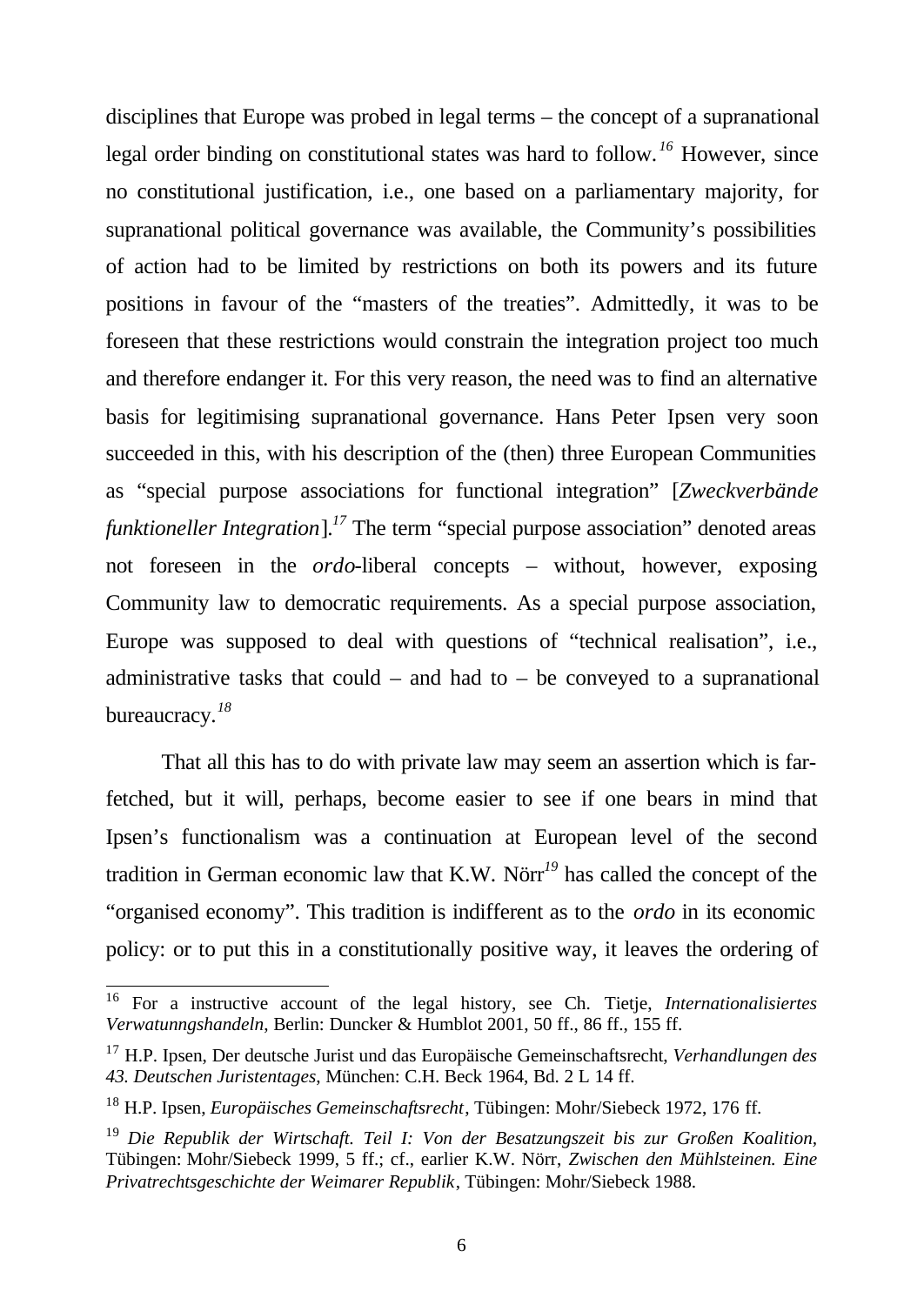the economy to the democratically certified legislator. But, once again, the question arose of how politics is to be legitimised if it outgrows this framework without being able to find a basis in international law? Ipsen's ingenious answer: Europe should be understood as institutionalising technocratic, functionalist rationality as the basis of and contents of its law. And this seemed, for a considerable period of time, to be an adequate cause for what integration policy was actually doing. However, this ceased to be the case when the internal market programme mentioned set to work, leading to regulatory strategies that Giandomenico Majone saw as copies of the American "economic and social regulation". *<sup>20</sup>* Europe was a "regulatory state", whose main task was to correct the manifestations of market failure, and it should be interested to quote nonmajoritarian institutions.*<sup>21</sup>*

From such perspectives, "private law proper" continues to be marginal. Both European lawyers and private lawyers shared this view: the former were participating in renewing the whole regulatory framework for Europe's economy; the latter – most especially, Germany's academic community – complained about distortions of private law by European statutes but emphasised that the core areas of private law continued to be in national hands: the logic of integration policy and the logic of the development of private law were, seemingly, operating autonomously.*<sup>22</sup>*

<sup>20</sup> As a paradigm example: Regulating Europe: Problems and Perspectives, *Jahrbuch zur Staats- und Verwaltungswissenschaft* 3 (1989), 159 ff. for which he developed the corresponding legitimising formula.

<sup>21</sup> For an interim balance, see G. Majone, *Regulating Europe,* London: Routledge 1996. Since then , the conceptual edifice has been steadily perfected: cf., for example, G. Majone, Nonmajoritarian Institutions and the Limits of Democratic Governance: A Political Transaction-Cost Approach, *Journal of Institutional and Theoretical Economics* 157 (2001), 57 ff.

<sup>&</sup>lt;sup>22</sup> For more details, see Ch. Joerges/G. Brüggemeier, Europäisierung des Vertrags und Haftungsrechts (note 1 *supra*), Ch. Joerges, The Impact of European Integration on Private Law (note 1 *supra*).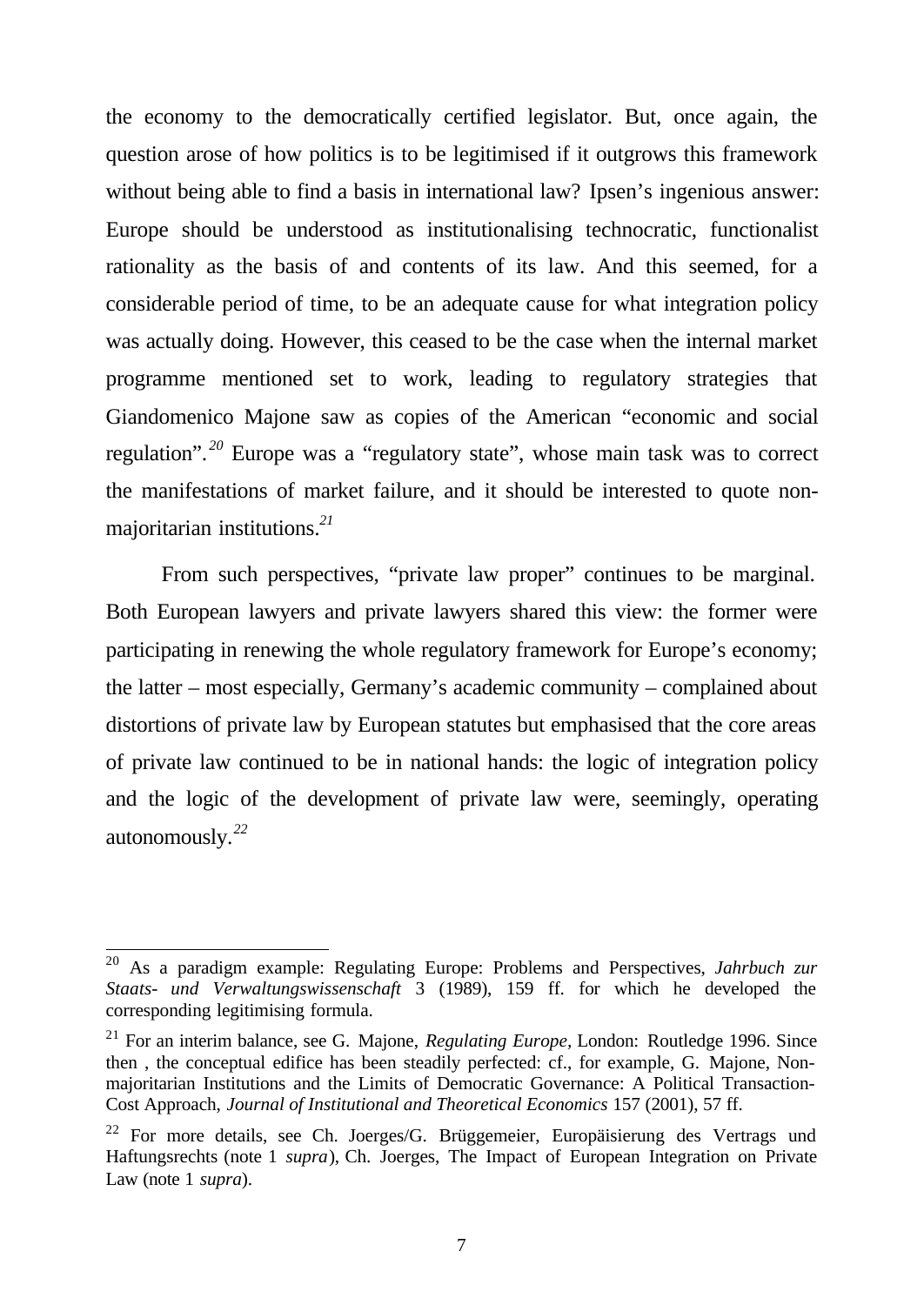## *I.3 Europe as a (social) state and legislator for private law?*

"Hard Code Now!" This title sounded like a battle cry and was meant to. Ugo Mattei, who inscribed it on his banners,<sup>23</sup> is more conciliatory and circumspect in reality than the slogan he chose is. A European civil code ought to lay down binding provisions, but be content with a minimal programme and be process orientated. Only in this way could it fit the "social fabric of European capitalism". Would this, then, mean a code "with deep enough foundations and high enough vaulting" to include these social matters "in its conceptual edifice" to a sort of Otto von Gierke *redivivus*? *<sup>24</sup>* Otto von Gierke may be forgotten outside Germany; but his critique of the formalism of the German code would still seem to be alive and topical. *<sup>25</sup>*

Would the "social" aspects of private law be in a safe harbour in a European civil code? This is a question that does not concern private law alone, but is connected with the fate of the welfare state as a whole. We shall come back to this.*<sup>26</sup>* The difficulties that such a vision faces are however, so massive that there is no sense in putting them off. To anticipate the argument that we are developing: the normative quality of the constitutional "social private law" is dependent on the interplay of parliamentary legislation and the non-parliamentary production of law, on regulatory policy, special statutory law and codification, on expert communities and on the general public.<sup>27</sup> These circumstances are not

<sup>23</sup> U. Mattei, Hard Code Now!, *Global Jurist Frontiers*, Vol. 2: No. 1 (2002), Article 1.

<sup>24</sup> O. v. Gierke, *Die soziale Aufgabe des Privatrechts*, Berlin 1889, 17.

<sup>25</sup> Cf., Ch. Schmid, On the Legitimacy of a European Civil Code, *Maastricht Journal of Comparative Law* 8 (2001), 277 ff.

<sup>26</sup> Sections II.3 and III below.

<sup>&</sup>lt;sup>27</sup> Cf., Ch. Joerges, Formale Freiheitsethik, materiale Verantwortungsethik und Diskursethik im modernen Privatrecht, in: F.U. Pappi (ed.), *Wirtschaftsethik. Gesellschaftswissenschaftliche Perspektiven (Sonderheft der Christiana Albertina Universität)*, Kiel 1989, 127 ff.; The Science of Private Law and the Nation-State, in F. Snyder, *The Europeanisation of Law. The Legal Effects of European Integration*, Oxford/Portland: Hart 2000, 47 ff., 70 ff. ); O. Gerstenberg, Public Intervention, Private Ordering and Social Pluralism, in Ch. Joerges/O. Gerstenberg (eds.), *Private governance, democratic constitutionalism and supranationalism,*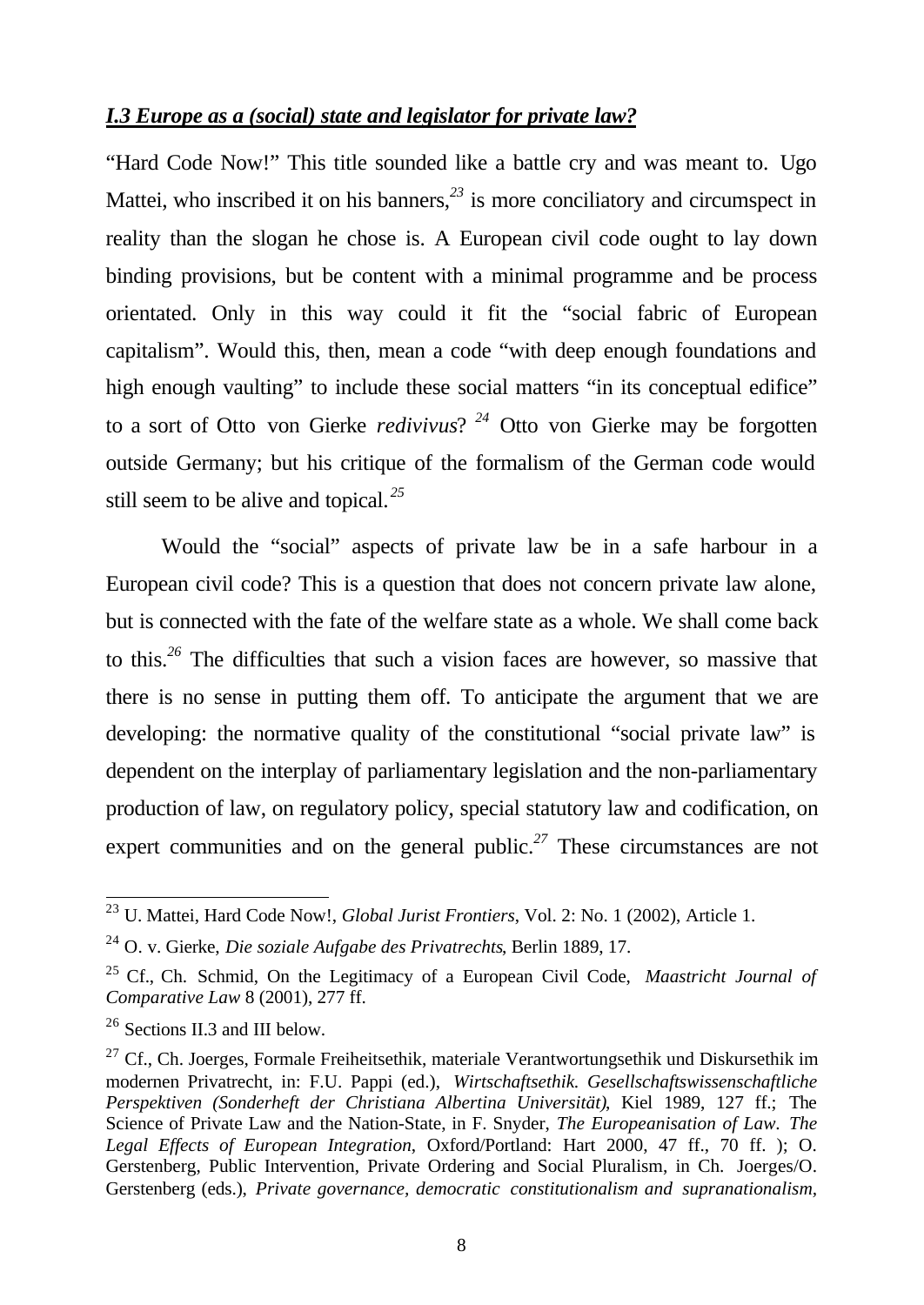present in the European context, and will not emerge in any near future. That this is the case follows simply from "state of the (European) Union": this polity is not unitary, but plural<sup>28</sup> ("heterarchical", as some call it;<sup>29</sup> or "mixed", as others do<sup>30</sup>). In it, there are – relatively – autonomous political units, none of which are empowered with the *Kompetenz-Kompetenz* which would be needed for an authoritative resolution of jurisdictional conflicts. The result is a very specific disjunction of "society" and "state", of economic freedoms and political rights, market citizenship and political citizenship. Let us distance ourselves from the two approaches initially dealt with: Europe has never become a "market without a state" in which a supranational economic constitution can assign private law in its area; and it is even less the European social state described to the nation states. Instead, it is a *tertium* which finds itself in a "constitutional moment" that will continue to last for some time yet. *<sup>31</sup>*

Luxembourg: European Commission (Directorate-General Science, Research and Development; EUR 18340 EN), 1998, 205 ff.

<sup>28</sup> As so well argued by N. Walker, The Idea of Constitutional Pluralism, *Modern Law Review* 65 (2002), 317 ff.

 $29$  K.-H. Ladeur, The Theory of Autopoiesis. An Approach to a Better Understanding of Postmodern Law. From the Hierarchy of Norms to the Heterarchy of Changing Patterns of Legal Inter-relationships, EUI Working Paper Law 99/3.

<sup>30</sup> G. Majone, Delegation of Regulatory Powers in a Mixed Polity, *European Law Journal* 8 (2002), 319 ff.

 $31$  This scepticism does not, as in P. Legrands [European Legal Systems are not Converging,. *International and Comparative Law Quarterly* 45 (1996), 52 ff.], result from presumed unbridgeable communication difficulties between common law and civil law. Nor is it meant, as, for instance, in H. Collins, [European Private Law and the Cultural Identity of States, *European Review of Private Law* 3 (1995), 353 ff.] as a rigid defence of the "cultural" ties of private law. Instead, it assumes "two kinds of social integration – *cultural and political.* The former denotes the kind of integration that is needed for individuals and groups that seek to find out who they are or would like to be…, the latter does not rest upon a particular set of values but on trans-cultural norms and universal principles", E.O. Eriksen and J.E. Fossum, The EU and Post-national Legitimacy, Oslo: Arena-Working Paper 26/2000, text accompanying notes 40 ff. It is in this sense that I understand M.W. Hesselink, *The New European Legal Culture*, Deventer: Kluwer 2001, 72 ff.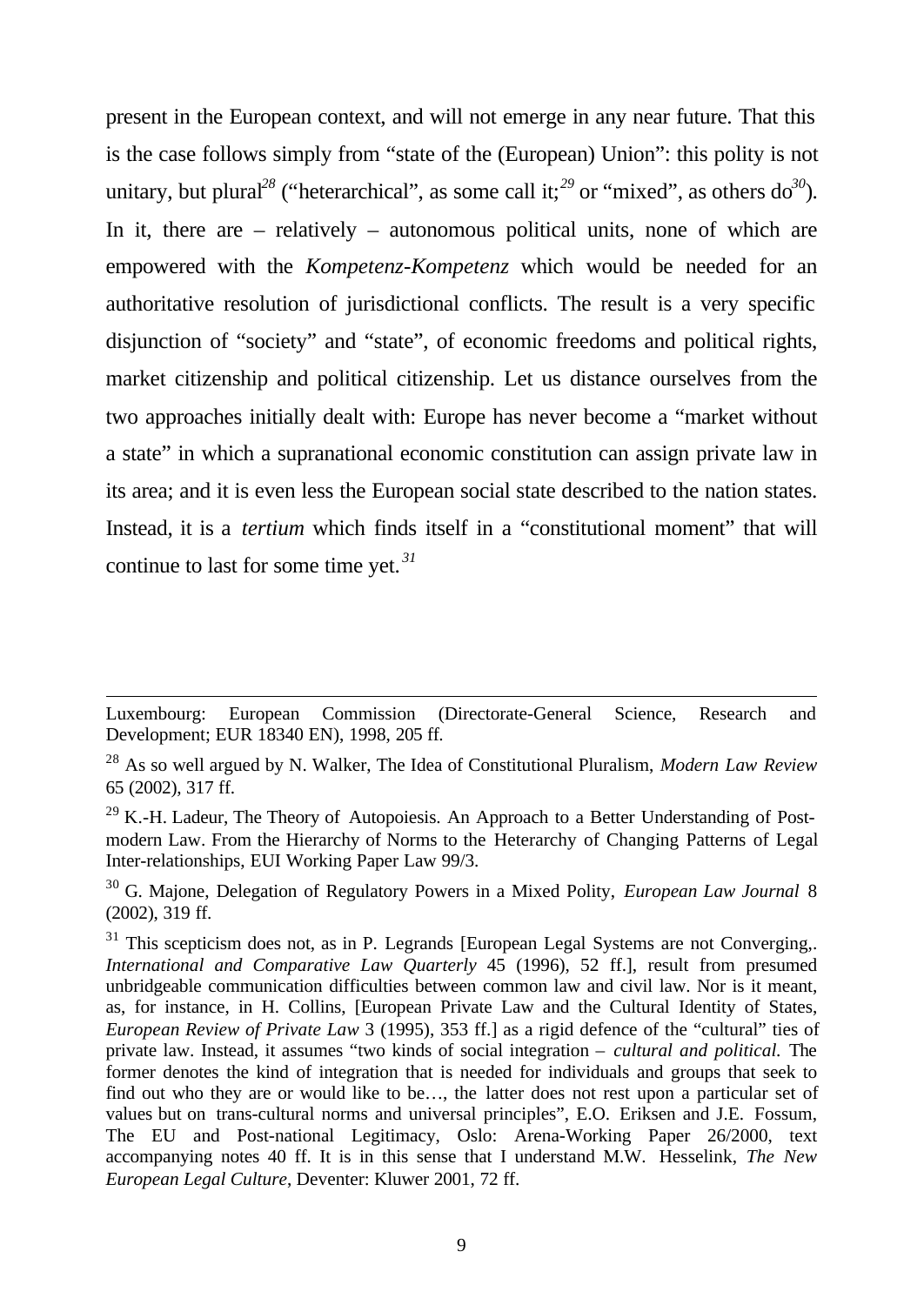#### **II Three sets of examples**

*Verba docent, exempla trahunt*. But it is by no means the case that the sets of examples from the case law of the ECJ discussed below could "confute" the paradigms sketched out in the first section, or represent some "higher law". This is because these paradigms merely refer to sets of ideas in which legal concepts and arguments can find a theoretical basis. To that extent, they compete with each other. But it is not to be expected, say, that one of them will totally dominate "practice", or that one tradition of thought will disappear without trace. Nevertheless. The analysis below pursues systematic and theoretical claims: they are intended to illustrate problems graphically with all three of the paradigms set forth in the previous section, thus preparing the transition to the view sketched out in the concluding section.

## *II.1 Centros and Überseering: Freedoms of market citizenship as political rights, and the obsolescence of traditional private international law*

The ECJ's *Centros* judgment<sup>32</sup> is to be regarded as its most important,<sup>33</sup> or, at least, the most debated one since the legendary Cassis de Dijon decision of 1979.*<sup>34</sup>* Expectations of the subsequent *Überseering* judgment were correspondingly tense.*<sup>35</sup>* So much has been written that it would seem appropriate to start with the three theses that are to be established below: (1) This case law transforms economic freedoms into rights of political participation. (2) It strives towards a juridification of regulatory competition. (3) It has the potential of

<sup>32</sup> *Case 212/97*, judgment of 9 March 1999, ECR [1999-I] 1459 – *Centros Ltd* v. *Ervervsog Selskabsstrylsen*.

<sup>&</sup>lt;sup>33</sup> A Celex search on 25, March, 2002 indicated 112 commentaries. That figure was too modest, for it did not take into account, for instance, of H. Halbhuber's monograph *Limited Company statt GmbH? Europarechtlicher Rahmen und deutscher Widerstand – Ein Beitrag zur Auslegung von Art. 48 EG und zum Europäischen Gesellschaftsrecht*, Baden-Baden: Nomos 2001.

<sup>34</sup> Rs. 120/78, Slg. 1979, 649 – *Cassis de Dijon*.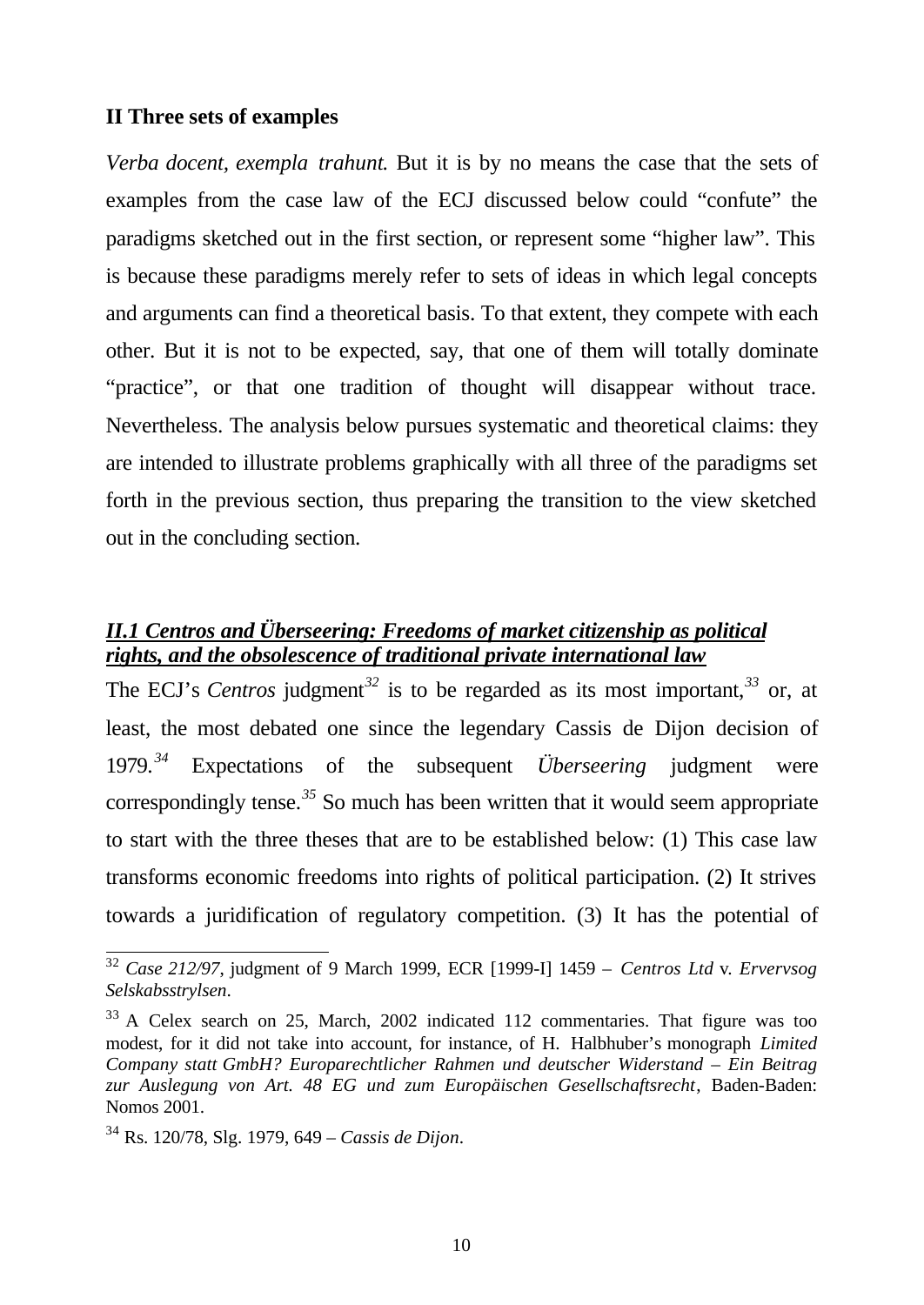"constitutionalising" the Europeanisation process through a law of just-ification that leaves orthodox supranationalism behind without seeking refuge in classical private international law.

#### *II.1.1 Centros*

l

The judgment in *Centros* concerns the core of the European legal *acquis*, namely the freedoms of market citizens which apply directly and ought therefore to take primacy over national law. Moreover, the decision counts as a prolongation and strengthening of a perception that has deeply penetrated the legal consciousness and awareness of economic law: it is held to serve the so-called negative integration, because the directly valid freedoms support review of the content of national law by the ECJ, exposing the law to regulatory competition. The justification would deserve a more detailed argument than space allows here.*<sup>36</sup>*

 As so often occurs, the facts of this seminal case were trivial: a Danish married couple, Marianne and Tony Bryde, wished to import wine into Denmark but not pay the fee of the DK 200,000 (28,000 Euro) that Denmark requires for the registration of companies. The two then hit on the idea of "cocking a snoot" at their Danish Law.*<sup>37</sup>* They founded, and this was in May 1992, a private Limited company in England, the now legendary Centros Ltd., and set up a subsidiary in Copenhagen – for none of these steps did they require more than the minimum capital investment.

<sup>35</sup> Rs. 208/00, U. v. 5.11.2002 – *Überseering BV* v*. Nordic Construction Company Baumanagement* GmbH (NCC).

<sup>&</sup>lt;sup>36</sup> The following owes much to Barbara Trefil (whose LL.M. Thesis on "Centros und die Niederlassungsfreiheit von Gesellschaften in Europa" will soon be available as a Working Paper of the EUI Law Department).

<sup>37</sup> Their conduct is interpreted with this degree of severity by Germany' *maître penseur* of private international law, G. Kegel in his editorial in *Europäisches Wirtschafts und Steuerrecht* Heft 9/1999 ["There is something rotten in the State of Denmark"].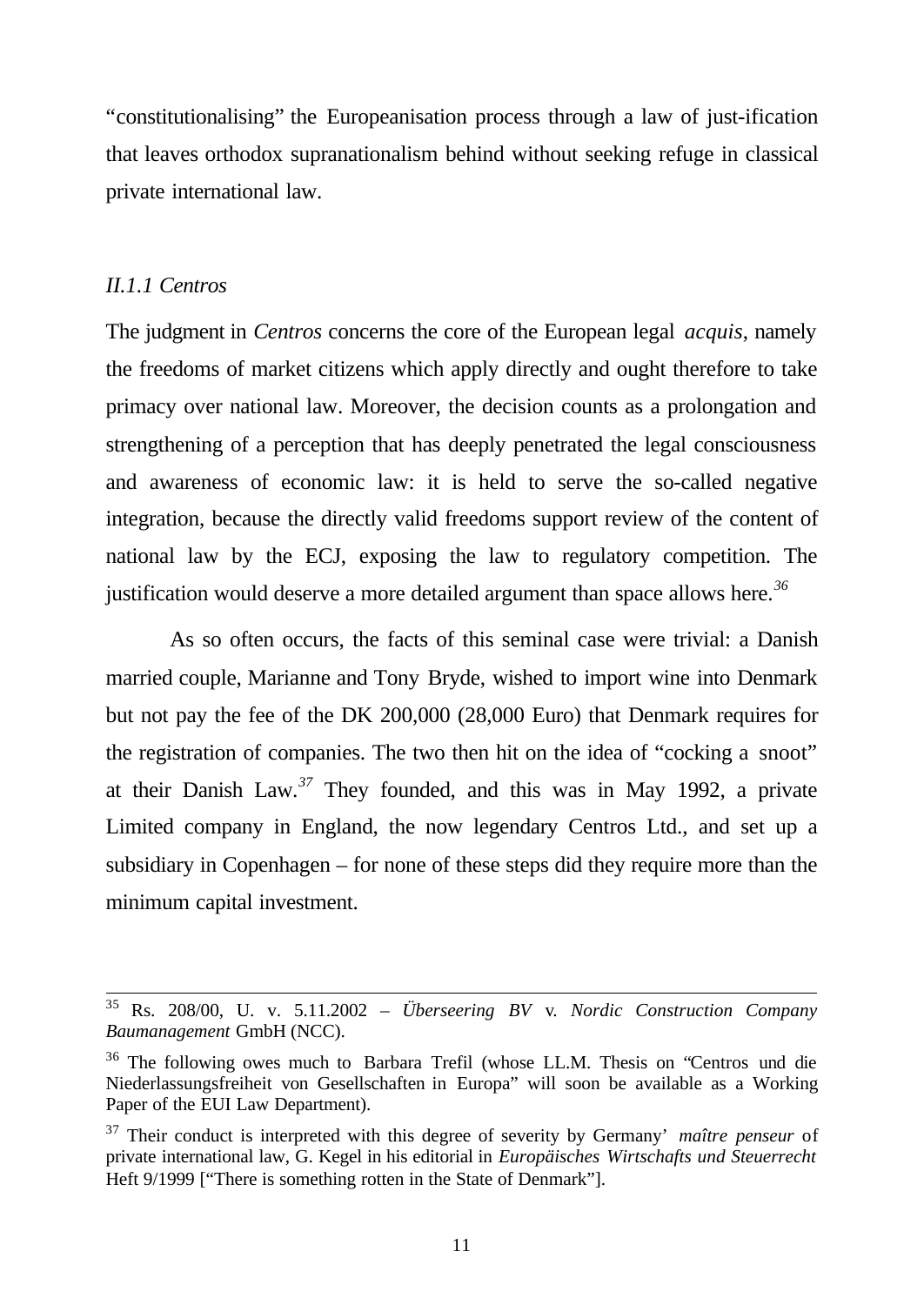However, the Danish authorities refused registration; the Brydes went to court; after all the courts had been gone through, the Højesteret brought the question<sup>38</sup> of whether the refusal of registration was compatible with the guaranteed of freedom of establishment (Article 43 [ex 52] taken together with Articles 52 and 58 EC Treaty) before the ECJ in early June 1997. The ECJ's answer (given on 9 March 1999) read:

"It is contrary to Articles 52 and 58 of the Treaty for a Member State to refuse to register a branch of a company formed in accordance with the law of another Member State in which it has its registered office but in which it conducts no business where the branch is intended to enable the company in question to carry on its entire business in the state in which that branch is to be created, while avoiding the need to form a company there, thus evading application of the rules governing the formation of companies which, in that state, are more restrictive as regards the paying up of a minimum share capital. $39$ 

## *II.1.2 Interpretation*

The ECJ is seen by some*<sup>40</sup>* as cautiously continuing its earlier case law on freedom of establishment*<sup>41</sup>* or radicalising it in a questionable fashion.*<sup>42</sup>* The incorporation theory [*Gründungstheorie*] is seen as having won through against the *Sitztheorie* (company seat principle) with the help of the ECJ.*<sup>43</sup>* None of this

<sup>38</sup> Para. 13.

<sup>39</sup> Sentence 1 of the tenor of the judgment ECJ [1999] I- 1947.

<sup>&</sup>lt;sup>40</sup> Completeness can scarcely be achieved by portraying the range of opinions. Specifically on the response in Germany, see H. Halbhuber, National Doctrinal Structures and European Company Law, *Common Market Law Rev.* 38 (2001); a very comprehensive survey "from outside" on the overall development of company law is offered by J. Wouters, European Company Law: *Quo Vadis*?, *Common Market Law Rev*. 37 (2000), 257 ff.; more topically, B. Trefil (note 36).

<sup>41</sup> Judgment of 10.07.1986, Case C-79/85, [1986] ECR 2375 – *Segers*.

<sup>42</sup> An opinion to be found in E Steindorff, Centros und das Recht auf die günstigste Rechtsordnung, *Juristen Zeitung* 1999, 1140 ff.

<sup>&</sup>lt;sup>43</sup> Cf., for example, P. Behrens, Das Internationale Gesellschaftsrecht nach dem Centros-Urteil des EuGH, *Praxis des Internationalen Privat und Verfahrensrechts* 19 (1999), 323 ff.; this was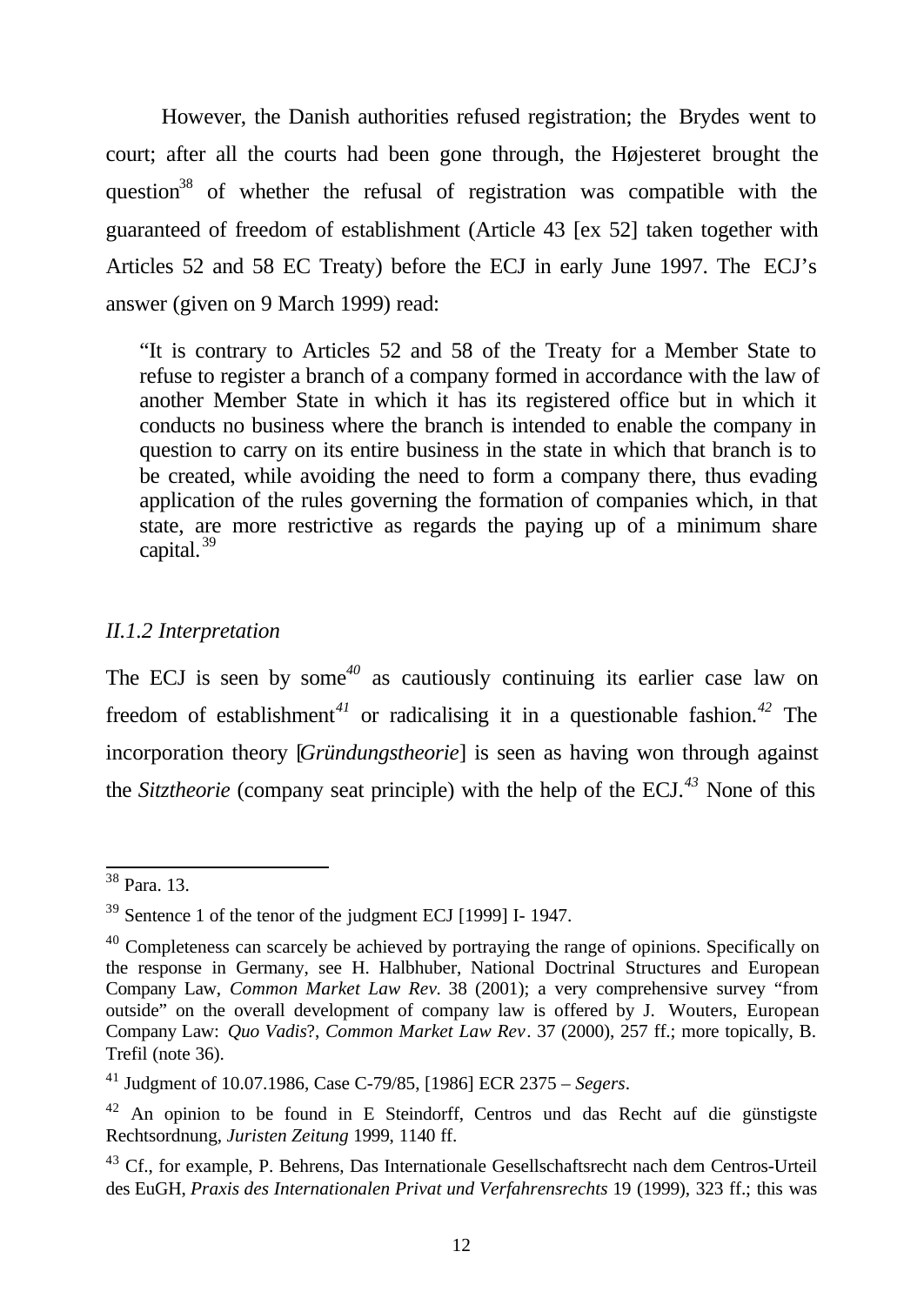is true, it is argued by others: in Denmark, the incorporation theory applied anyway, and recognition of the seat of the company principle through the Daily Mail decision<sup>44</sup> does not come into it: hence, it is business as usual for private international law (PIL). *<sup>45</sup>* Again, the ECJ is seen as opening the road to regulatory competition, so one would now have to expect Delaware effects in Europe.*<sup>46</sup>*

My first thesis *<sup>47</sup>* seeks to demarcate itself from the doctrinal dichotomy between European law and PIL, between thinking in terms of primacy and linkage and the associated policy dualism of "negative" and "positive" integration. The way the ECJ treated the conduct of the Bryde couple seems to me to make this sort of interpretation plausible. European law, says the criticism of the ECJ, has no business interfering with a purely internal Danish matter. The Brydes, who were pursuing no business interests in England, ought to have bowed to their home sovereign. But are the Brydes only Danes? Do they have the "right to the most favourable legal system",<sup>48</sup> just because they are not merely citizens of Denmark, but also citizens of the EU? This is the way that I, in fact, read the ECJ: there is nothing in itself abusive in a citizen of a Member State founding a company in accordance with another Members State's provisions which are more favourable for him. That is simply his right.<sup>49</sup>

the question the Federal High Court submitted to the EJC on 25.05.2000; cf., the *Uberseering* decision, II.1.4 below.

<sup>44</sup> Case C-81/87, judgment of 27.09.1988, [1988] ECR 5483 – *The Queen/Treasury and Commissioners of Inland Revenue, ex parte Daily Mail and General Trust PLC*.

<sup>45</sup> Thus, for example, W. Ebke, Das Schicksal der Sitztheorie nach dem Centros-Urteil des EuGH, *Juristen Zeitung* 1999, 656 ff.; P. Kindler, Niederlassungsfreiheit für Scheinauslandsgesellschaften? Die Centros-Entscheidung des EuGH und das inernationale Privatrecht, *Neue Juristische Wochenschrift* 1999, 1993 ff.; W.-H. Roth, Case Note, *Common Market Law Rev.* 37 (2000), 147 ff.

<sup>&</sup>lt;sup>46</sup> It was especially paragraph 20 in Advocate General La Pergola's Opinion that inspired this sort of interpretation.

<sup>&</sup>lt;sup>47</sup> Above text before Section II.1.

<sup>48</sup> E. Steindorff*,* Centros und das Recht auf die günstigste Rechtsordnung, note 42 *supra.*

<sup>49</sup> Para. 27; cf. para. 29.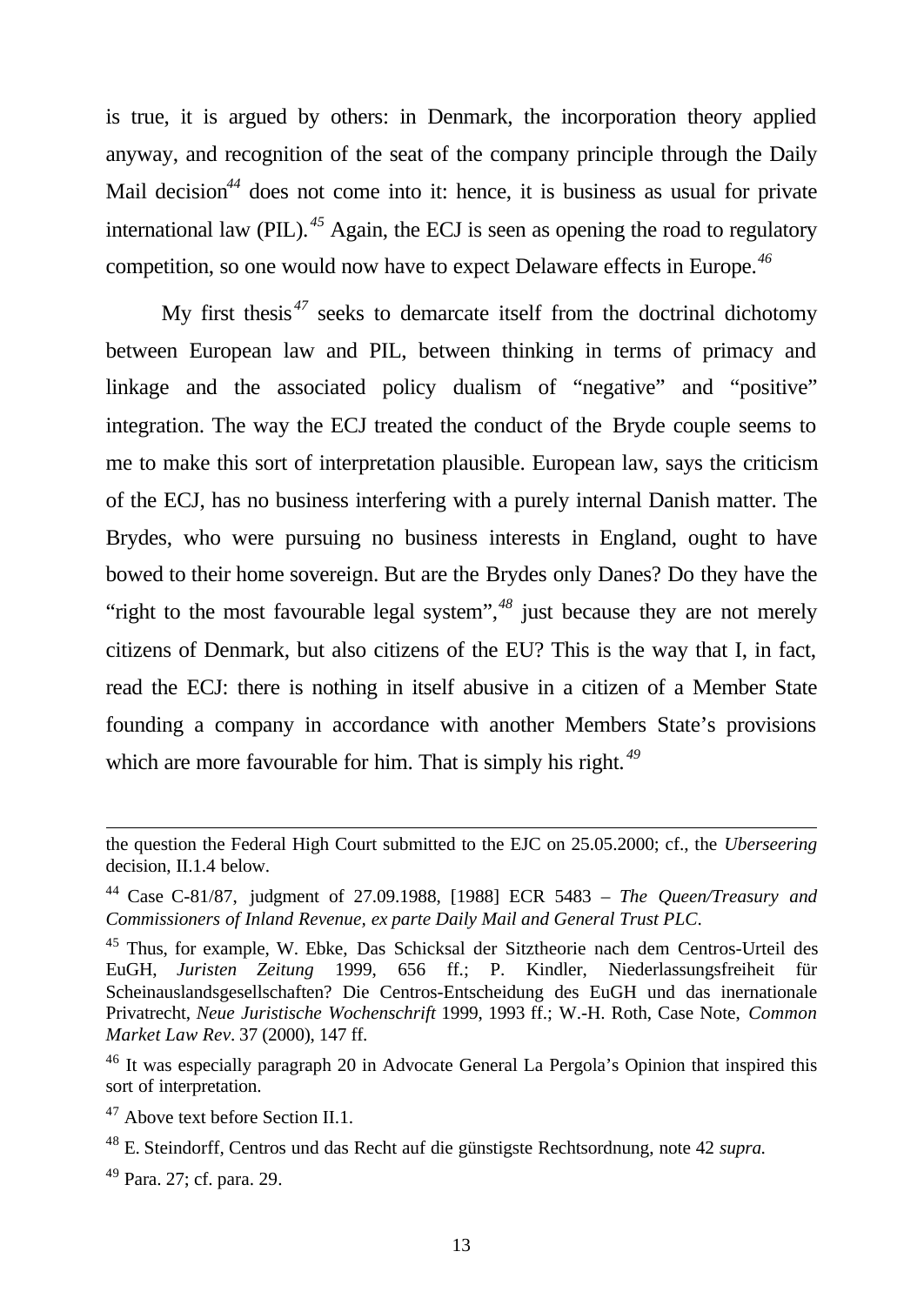Certainly, *Centros* concerned the incorporation of a company in England; the Brydes never intended to do business in England, but merely wished to start their activities to Denmark. But can one call the freedom to exploit the provision of English law an abuse? No, the ECJ insists:

"[T]he fact that a national of a Member State who wishes to set up a company chooses to form it in the Member State whose rules of company law seem to him the least restrictive and to set up branches in other Member States cannot, in itself, constitute an abuse of the right of establishment. The right to form a company in accordance with the law of a Member State and to set up branches in other Member States is inherent in the exercise, in a single market, of the freedom of establishment guaranteed by the Treaty". *<sup>50</sup>*

Is this "negative integration", interference with Denmark's constitutional autonomy, or new confirmation of the deregulatory effect of the freedoms?*<sup>51</sup>* Is the ECJ sending Europe's constitutional law off on the road to Delaware? Not really. For Denmark remains entitled to impose regulatory requirements on both its own – and on foreign – citizens, but has to adduce "compelling grounds of public interest". European law does not push Danish law aside, but places it under pressure of justification. It was this pressure that Denmark could not stand up to: it was completely unable to achieve the protection of creditors which, according to the Danish government's presentation, was the object of the Danish regulation – that was the ECJ's finding. *<sup>52</sup>* The ECJ acted as a constitutional court. It d assumed the right to test Danish law according to whether it respects rights guaranteed at European level. However, the limits imposed on Denmark are limited. Denmark is entitled to protect its creditors and act against fraud – but in accordance with the provisos familiar to the readers of the case law on Article 28

<sup>50</sup> Para. 35.

 $<sup>51</sup>$  M. Baudisch discusses and contests this point in a very comprehensive study: From Status to</sup> Contract. A American Perspective on Recent Developments in European Company Law, Ms. New York (Columbia Law School) 2002.

<sup>52</sup> Para.s 34-36.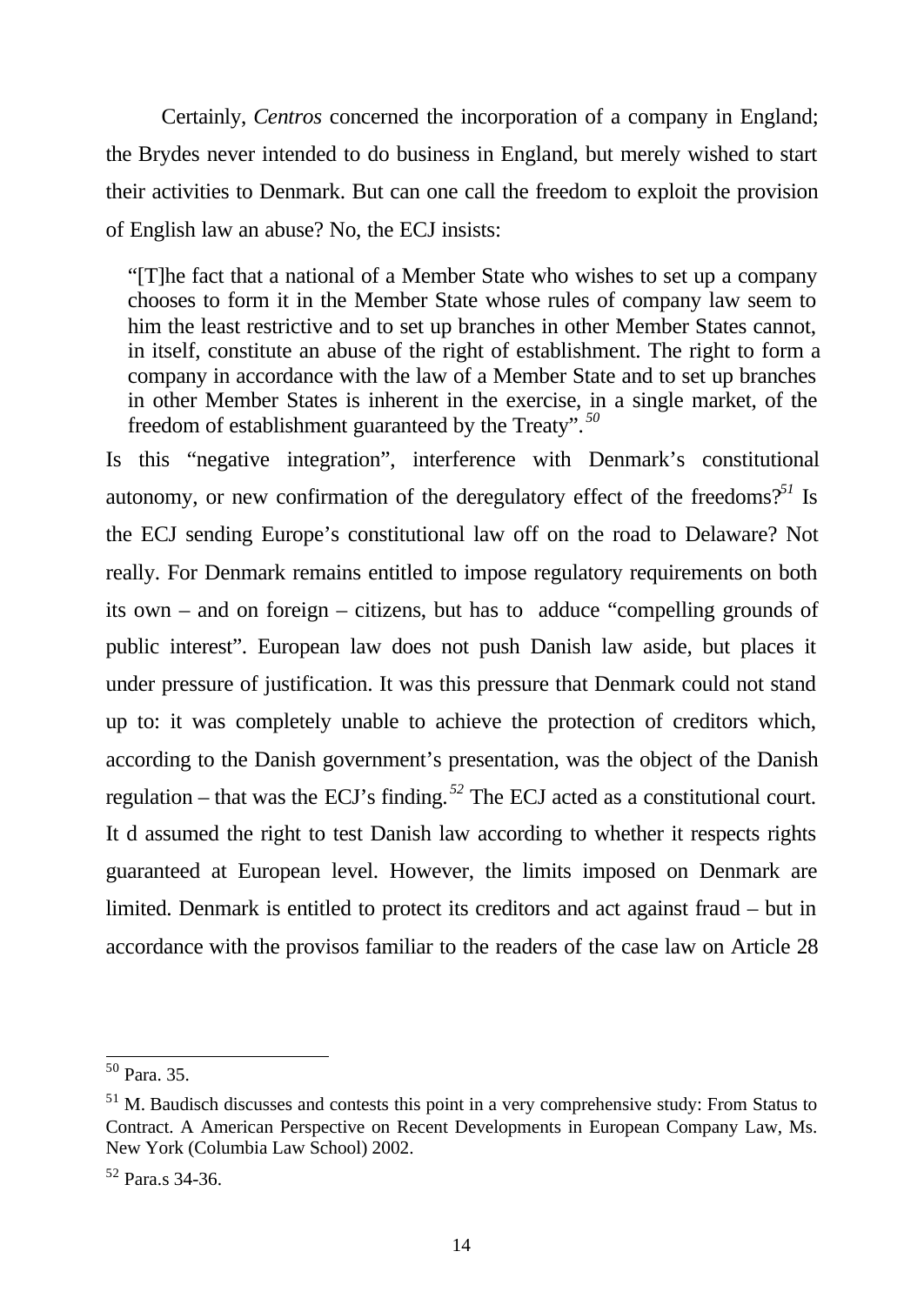[ex 30]. *<sup>53</sup>* Denmark very soon, in May 2000, adopted a new regulation according to which companies wishing to do business in Denmark and having their main administrative centre there, must either deposit a caution amounting to DK 110,000 with the Danish bank authorities in the form of cash, government bonds or bank guarantees (which in the event of insolvency serve exclusively to meet tax demands), or else it must be clear that minimum assets of at least DK 125,000 are available. *<sup>54</sup>*

Merely putting new gloss on the old provisions? Danish commentators think so.*<sup>55</sup>* In its judgement of 3 February 2002, the Danish Supreme Court was silent on the issue of Centros' tax liability; it simply reprimanded that the forms had not been completed correctly.<sup>56</sup> What, then, is so "rotten" – in the State of Denmark - or elsewhere?*<sup>57</sup>* Denmark has to justify itself before its own citizens in the forum of the ECJ. It is entitled to pursue its regulatory interests, but it also has to show that the means it chooses serve the ends it pursues. What sort of law, then, are we dealing with here? Provisions that subject the case to the "geographically" best-suited jurisdiction? A legal innovation supported by comparative studies? What is at stake rather a European "conflict of laws" to the extent that it involves dealing with legal differences, a conflict of laws that seeks to reconcile Denmark's political autonomy with the granting of European citizenship rights to Danish citizens? In reshaping economic freedoms as rights to political participation, I see the constitutional core of the decision: private

<sup>53</sup> Paras 37-39; for a particularly lucid analysis, cf., U. Forsthoff*,* Niederlassungsrecht für Gesellschaften nach dem Centros-Urteil des EuGH: Eine Bilanz, *Europarecht* 2000, 167 ff.,, 192 ff.

<sup>54</sup> Cf., B. Trefil (note 36 *supra*), at 31 ff., with references to www.retsinfo.dk and a survey of the debate on the questionability in European law of the new regulations.

<sup>55</sup> F. Hansen, From C 212 to L 212 – *Centros* Revisited, *European Business Organization Law Review* 2 (2001), 141 ff., 156: "… a flagrant violation of Article 43 EU".

<sup>56</sup> Ugeskrift for Retsvæn 2002.1079H; Laurits Christensen (Copenhagen) and Hanne B. Jensen (Florence) kindly pointed me to the judgment.

<sup>57</sup> G. Kegel, note 34 *supra.*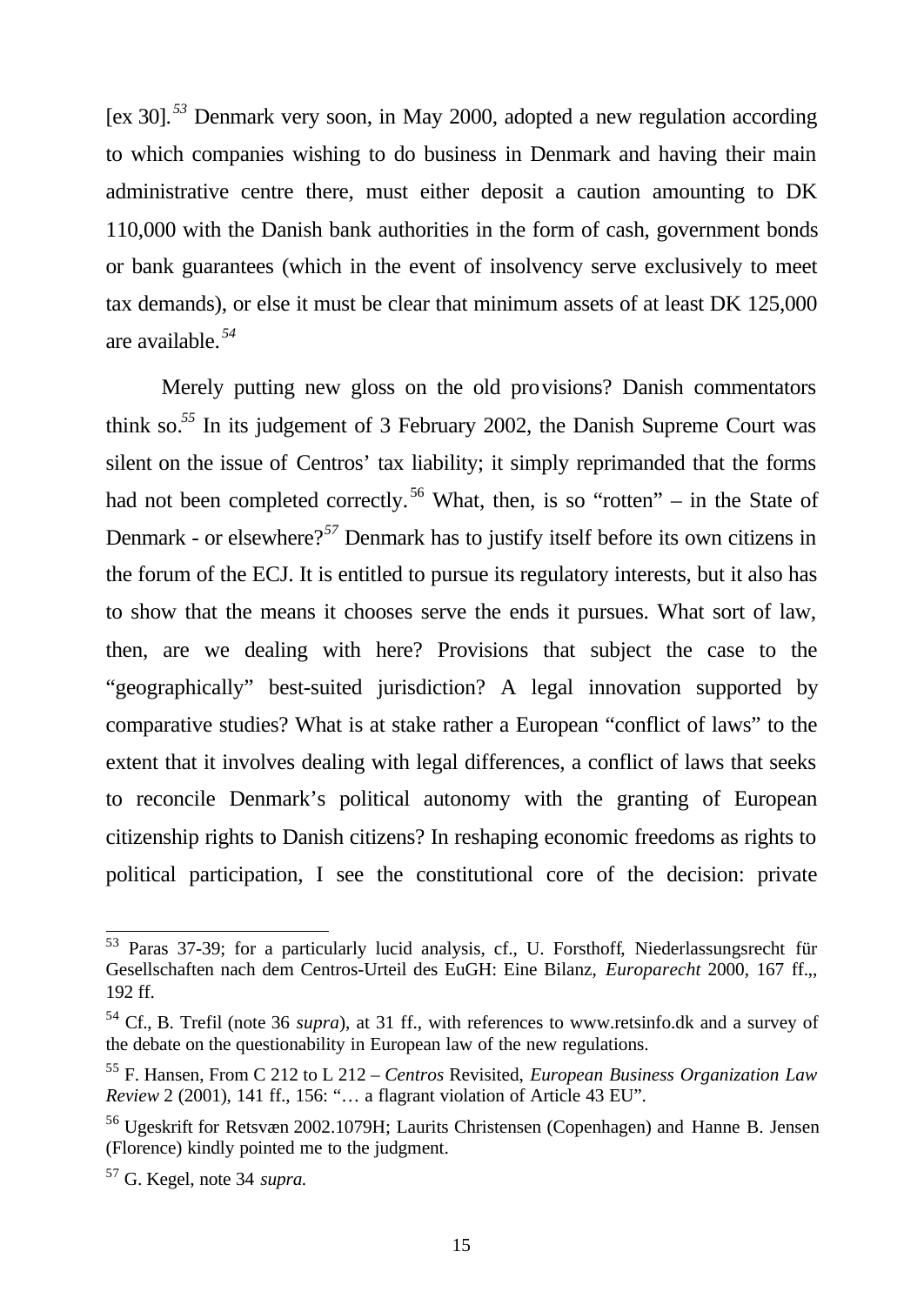autonomy and political rights in democracies, so has Jürgen Habermas continually argued since Between Facts and Norms,*<sup>58</sup>* have to be conceived as having the both an equivalent original dignity. *<sup>59</sup>* What does this mean in the European context? According to the Centros judgment, it means that a Danish citizen can bring his sovereign to court with the argument that the latter has no good reasons for denying him the use of the regulatory alternatives offered by another Member State. Adoption of Rudolf Wiethölter's term "law of justification" in order to conceptualise this type juridification of the Europeanisation process seems to me at least admissible.*<sup>60</sup>*

So much for the bright side of the *Centros* story. It is, however, not the only one. Neither the Danish legislator nor administrative practice, and not even the judiciary demonstrate themselves as deliberating actors ready, let alone eager, to learn from their European neighbours. It seems all the more important, then, that the ECJ can play its role convincingly. And this is one of the troubling impasses of the Europeanisation process: although the Court's statements convince normatively, it is questionable whether the Court will be able to cope factually with the supervision functions it has assigned to itself. I will have to come back to this question in all sets of the examples and in my conclusions.

<sup>58</sup> *Faktizitiät und Geltung,* Frankfurt a.M.: Suhrkamp 1992, 109 ff.; *Between Facts and Norms*, Cambridge, MA: MIT Press 1998, 82 ff, 133 ff.

<sup>59</sup> Cf., his recent restatement in Constitutional Democracy: A Paradoxical Union of Contradictory Principles?, *Political Theory* 29, 766-781) as well as "So, why does Europe need a Constitution?", http://www.iue.it/RSC/EU/Reform02(uk).pdf.

*<sup>60</sup>* S. Deakin, Regulatory Competition versus Harmonisation in European Company Law, *Cambridge Yearbook of European Law* 2 (1999), 231 ff. illustrates with the help of CentrosCentres his concept of "reflexive harmonisation" which risks, in my view, deducing normative conclusions from analytical concepts and factual observations. But, see M. Dougan, Vive La Différence? Exploring The Legal Framework For Reflexive Harmonisation Within The Single European Market, ms. Cambridge 2002; O. Gerstenberg, Expanding the Constitution Beyond the Court: The Case of Euro-constitutionalism, *European Law Journal* 8 (2002), 172 ff., 179 ff.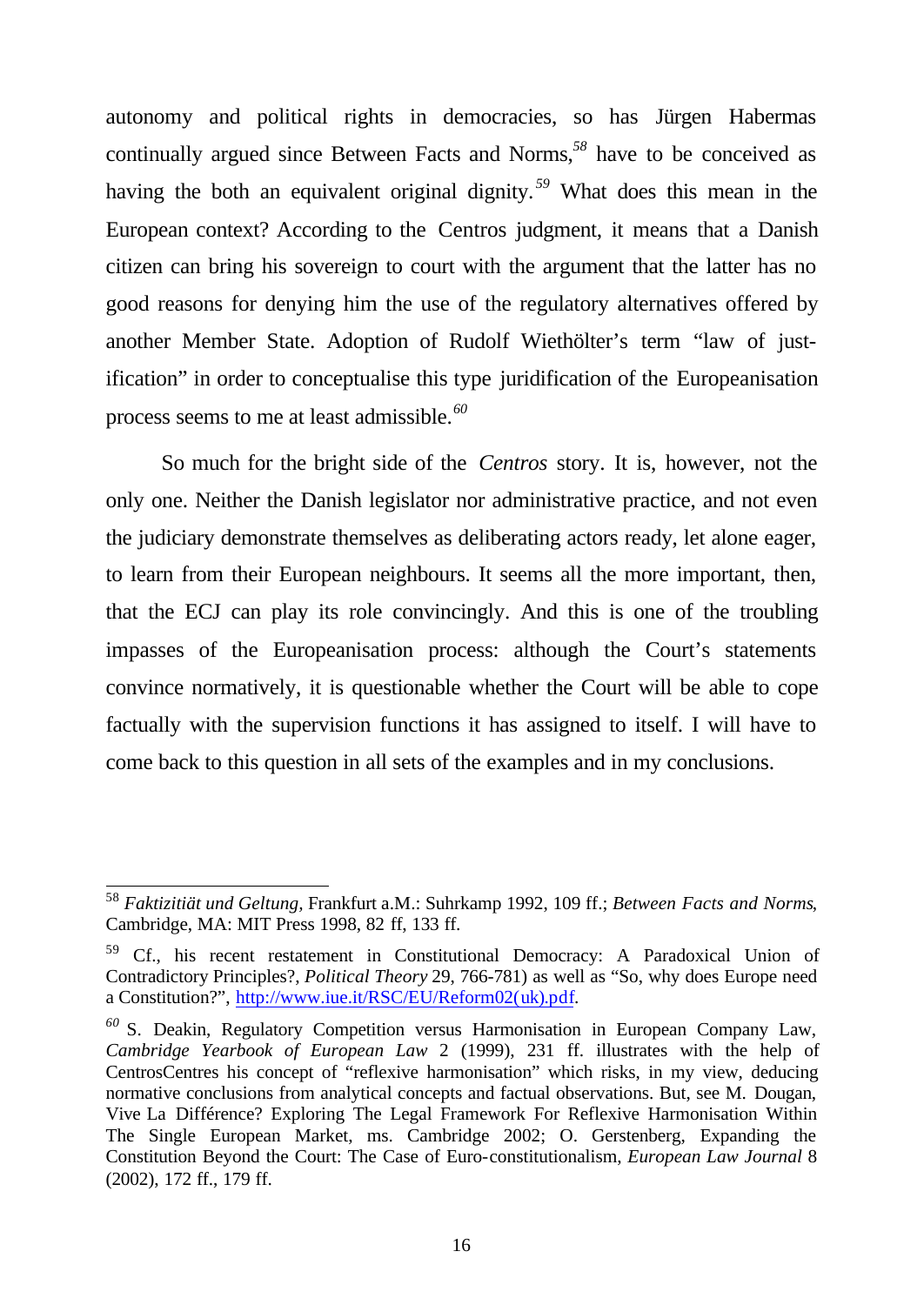## *II.1.3 The consequences, and "Überseering"*

What will the impact of *Centros* be on European company law? Will the courts of the Member States "implement" its deregulatory potential?*<sup>61</sup>* Will Europe's small firms flee to British law?*<sup>62</sup>* Will increasingly outlandish services be offered by limited companies incorporated in the UK?*<sup>63</sup>* Will the German model of company law that seeks to protect the public interest through mandatory organisational provisions and regulation be replaced by Anglo-Saxon corporate governance philosophies?

Can the ECJ be expected to have the answers to all these questions? To start with, it has had to face the legal "logic" of its views. In a reference for a preliminary ruling by the Federal High Court of 30 May 2002 (*Überseering<sup>64</sup>*), the ECJ was asked whether German law could prevent a Dutch plaintiff from suing for over  $1.000.000$  DM by, firstly, restricting in § 50 (1) of its *Zivilprozessordnung locus standi* to those legally competent [*rechtsfähig*] companies, and secondly, by prescribing that a company incorporated according to Dutch law could lose its legal capacity once it transferred its activities to Germany in a way which constitutes, according to German law, a transfer of its "seat" or legal headquarters [*Verwaltungssitz*].*<sup>65</sup>* In the conditions of an internal market, such legal principles seem downright incredible – if they were indeed as rigid or as stringent as the Federal High Court insinuates. As Advocate General Colomer noted, the German government had argued in the oral hearings that a

<sup>61</sup> Cf., the case note by K. Nemeth, 37 *CMLRev.* (2000), 1277 ff.

 $62$  This is discussed and disputed by M. Baudisch, From Status to Contract. An American Perspective on Recent Developments in European Company Law, ms. New York (Columbia Law School) 2002 (on file with the author).

<sup>63</sup> Cf., D. Karollus-Bruner, Das steirische Bordell als Zweigniederlassung einer englischen "Private Limited Company", *ecolex* 200, 725 ff.

<sup>64</sup> BGH *Europäische Zeitschrift für Wirtschaftsrecht* 2000, 412; on which see the editorials by P. Behrens, *Europäische Zeitschrift für Wirtschaftsrecht* 2000, 385 und *Europäische Zeitschrift für Wirtschaftsrecht* 2002, 129.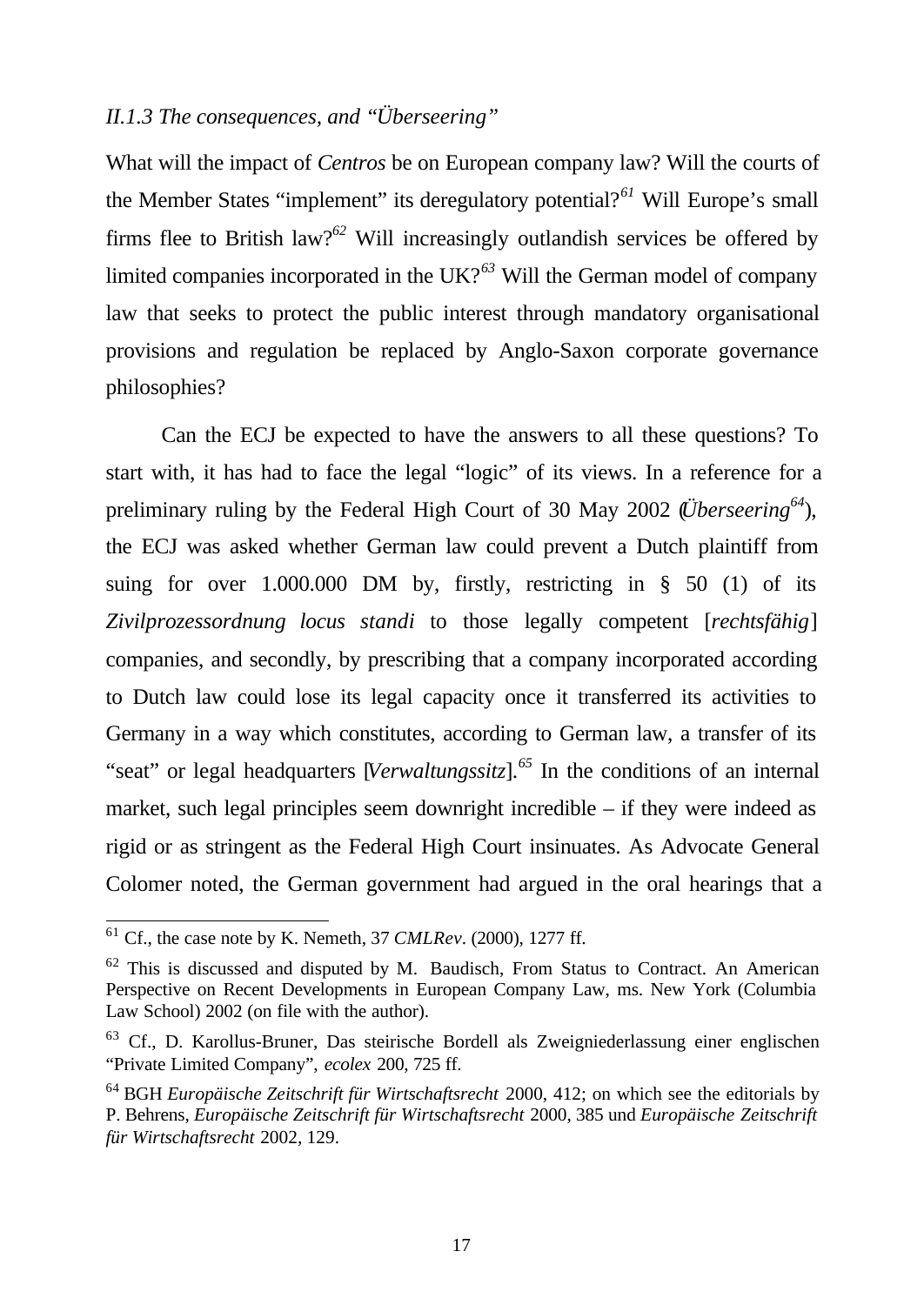company in the plaintiff's position could, in fact, continue to assert its rights under German law;*<sup>66</sup>* in addition, he also pointed out that, in German law, Überseering's passive *locus standi* continued to exist despite the new "seat" of the company.*<sup>67</sup>* But even if the ECJ had kept strictly to the preliminary question submitted to it, it would have been sufficient to rule that German law must not foreclose the Dutch company's rights to sue in Germany, and that German international civil procedural law, if prescribing such effects, was not discriminatory, but unreasonable. The arguments of the Advocate General are noteworthy in one further respect: the general reasons in favour of the "seat" theory (protection of creditors/protection of subsidiary companies/codetermination/avoidance of double taxation), which all have to be acknowledged as compelling reasons of general interest, simply did not enter in here/do not enter the argument here/do not come into the argument here/simply do not concern us here/simply are of no concern here.*<sup>68</sup>*

Advocate General Colomer's arguments and recommendations fit in with a Europeanisation practice that would respect the autonomy of Member States while nevertheless insisting on the compatibility of national policies with Community values.*<sup>69</sup>* By contrast, in its judgment of 5 November 2002, the ECJ used much stronger language. Its criticisms of German private international law and international procedural law leave the possibilities addressed by Advocate General Colomer out of account, and sound correspondingly self confident, if not self-righteous: "A necessary precondition for the exercise of the freedom of

 $65$  Cf., para.45 in Advocate General Colomer's opinion of 4.12.2001 in the Case C-208/00 – *Überseering.*

<sup>66</sup> Para. 55; cf., more generally Bundesverfassungsgericht, decision of 2. September 2002 (1 BvR 1103/02), *Neue Juristische Wochenschrift* 48 (2002), 5333.

 $67$  Para. 46.

 $68$  Paras. 50 ff.

<sup>69</sup> Cf., F.W. Scharpf, Autonomieschonend und gemeinschaftsverträglich. Zur Logik der europäischen Mehrebenenpolitik, in *idem*, *Optionen des Föderalismus in Deutschland und Europa*, Frankfurt a. M.: Campus, 131 ff.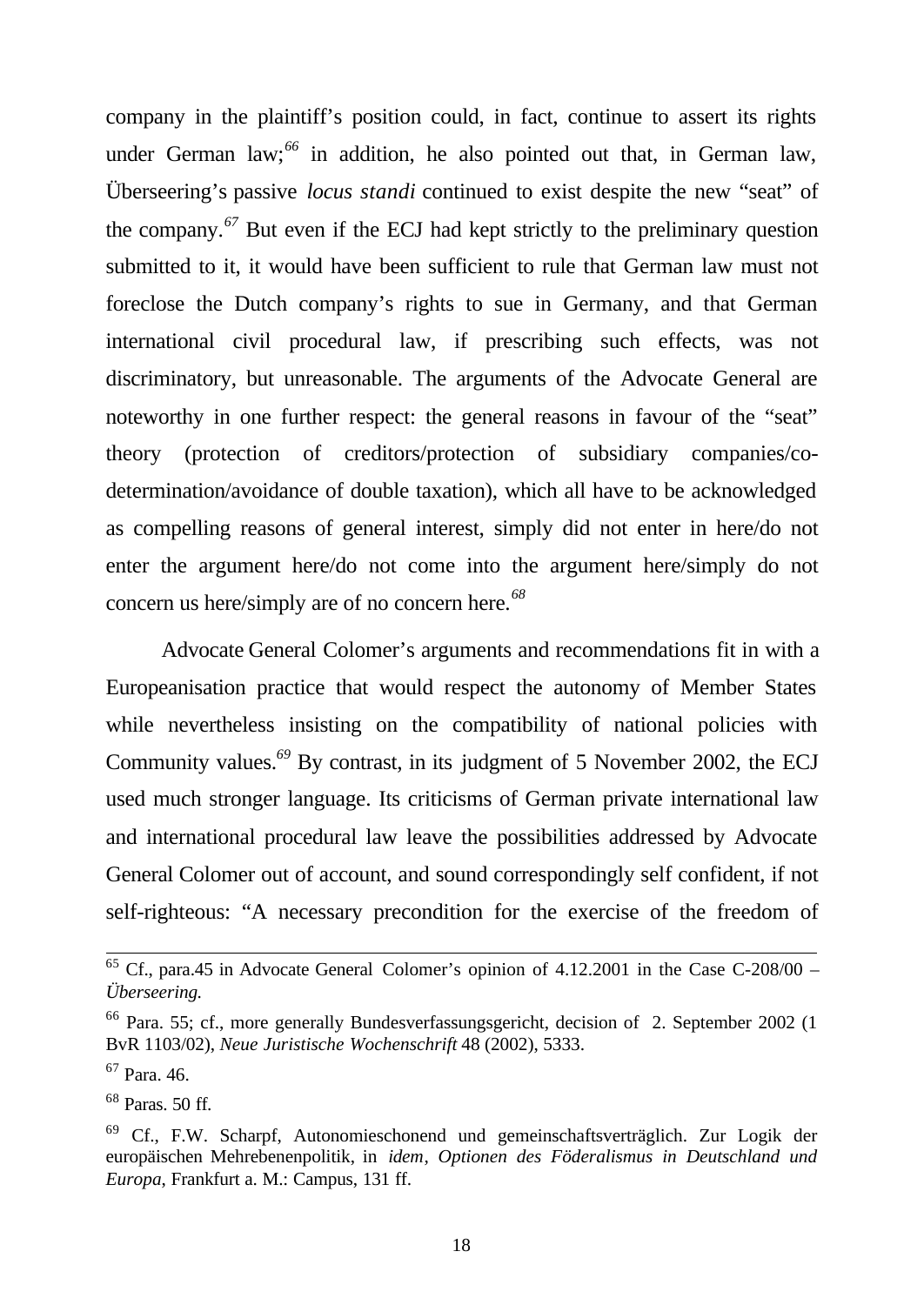establishment is the recognition of those companies by any Member State in which they wish to establish themselves."<sup>70</sup> German law ought not to disregard the point that the Dutch company never actually intended to transfer its seat.*<sup>71</sup>* Is one to understand the statement to the effect that, in the EU, it cannot be tolerated that each Member State determines "unilaterally", according to its *lex fori*, what legal significance it attaches to border-crossing actions, without taking into account the legal views of the Member States concerned and/or the interests of other Community citizens? This sort of civilising admonition is one thing. An unconditioned comprehensive conversion of German PIL to the incorporation theory would be another *problématique*. *72*

This issue arises once again in connection with the ECJ's discussion for the reasons adduced for the "seat" theory. To be sure, according to para. 92 of the judgment, it is "not inconceivable that overriding requirements relating to the general interest, such as the protection of the interests of creditors, minority shareholders, employees and even the taxation authorities, may, in certain circumstances and subject to certain conditions, justify restrictions on freedom of establishment". But the next paragraph goes on to say: "Such objectives cannot, however, justify denying the legal capacity and, consequently, the capacity to be a party to legal proceedings of a company properly incorporated in another Member State in which it has its registered office. Such a measure is tantamount to an outright negation of the freedom of establishment conferred on companies by Articles 43 EC and 48 EC." Did the ECJ wish to indicate that it seems no longer necessary to say anything about the rationale underlying the "seat" theory; that there is no longer any reason to take co-determination commitments seriously, because the regulation on the *societas europa* will come into force on

 $70$  Case C-208/00, para. 59.

<sup>71</sup> Case C-208/00, paras 62, 63.

<sup>72</sup> A *problématique* of huge dimensions at least in German perspectives; cf., for an overview D. Sadowski/J. Junkes/S. Lindenthal, The German Model of Corporate and Labour Governance, *Comparative Labour Law & Policy Journal* 22 (2000), 33 ff.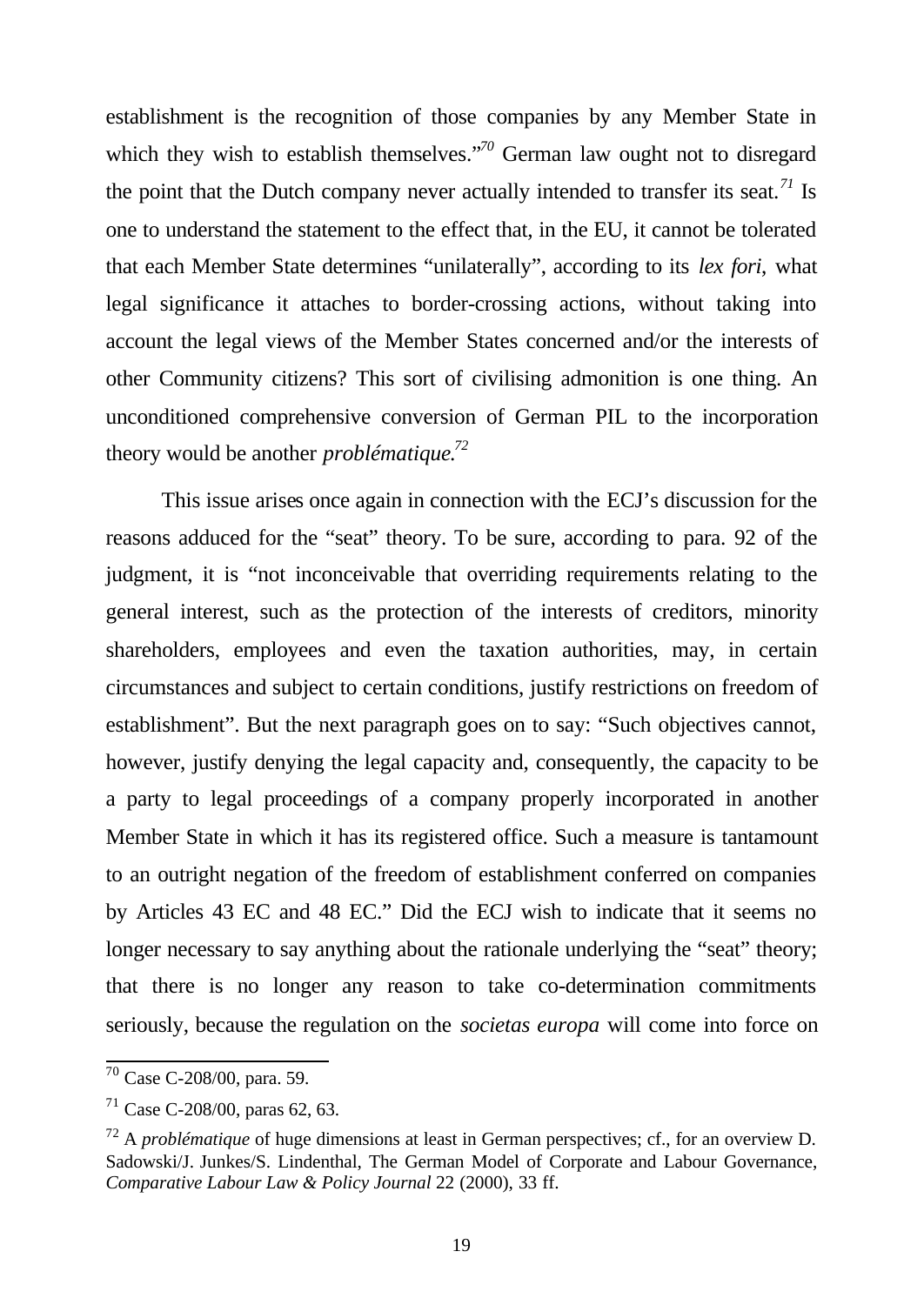the 8 October 2004,*<sup>73</sup>* and that, alongside, there is a Directive on Employee Participation?<sup>74</sup> An interpretation of the judgment which takes its practical outcome in the decision, and not its generalizing doctrinal framework, as its rational would suit the Court's authority better*. 75*

## *II.2 De-couplings and rearrangements of regulatory law and general private law: Pronuptia and Courage*

The second set of examples has to do with the tensions between private law and economic law, and between general and statutory private law. Such conflict constellations have been widely and intensively discussed, especially in Germany.<sup>76</sup> These tensions cannot be adequately understood as doctrinal problems which arise from imperfectly systematicised legal fields. They usually relate to regulatory functions of legal provisions, especially of economic law, which are in conflict with the background assumptions of "classical" private law.*<sup>77</sup>* Déjà-vu reactions are not, however, appropriate when one encounters such

l  $73$  Council Regulation 2157/2001 of 8 October 2001.

<sup>74</sup> Council Directive 2001/86 of 8 October 2001.

 $75$  E. Schanze/A. Jüttner, Annerkennung und Kontrolle ausländischer Gesellschaften – Rechtslage und Perspektiven nach der Uberseering-Entscheidung des EuGH, *Die Aktiengesellschaft* 2003, issue 1 (forthcoming), consider these concerns exaggerated and rather unhelpful for the development of a control theory moderated by European law ["*europarechtlich moderierte Kontrolltheorie*"] (c.f. P. Ulmer, Schutzinstrumente gegen die Gefahren aus der Geschäftstätigkeit inländischer Zweigniederlassungen von Kapitalgesellschaften mit fiktivem Auslandsbesitz, *Juristen Zeitung*, 199, 662 ff.). The more one believes in the benefits of competition between regulatory systems or in the competence and capacity of a European judiciary, the more one would agree with their views. This is, to cite Theodor Fontane, a vast field, cf. Ch. Joerges, Interactive Adjudication in the Europeanisation Process? A Demanding Perspective and a Modest Example, *ERPL* 8 No. 1 (2000), 1 ff. and below III.5.

<sup>76</sup> Cf., Ch. Joerges, The Science of Private Law and the Nation State, in Francis Snyder, *The Europeanisation of Law. The Legal Effects of European Integration*, Oxford/Portland: Hart 2000, 47 ff., 70 ff. But "Sonderprivatrecht" does by no means point to some German "Sonderweg"; here, it is sufficient to recall G. Calabresi's *A Common Law for the Age of Statutes*, Cambridge, MA/London 1982, 72 ff.

<sup>77</sup> Cf., R. Wiethölter, Wirtschaftsrecht, in A. Görlitz (ed.), *Handlexikon zur Rechtswissenschaft*, München: Ehrenwirt 1972, 531 ff.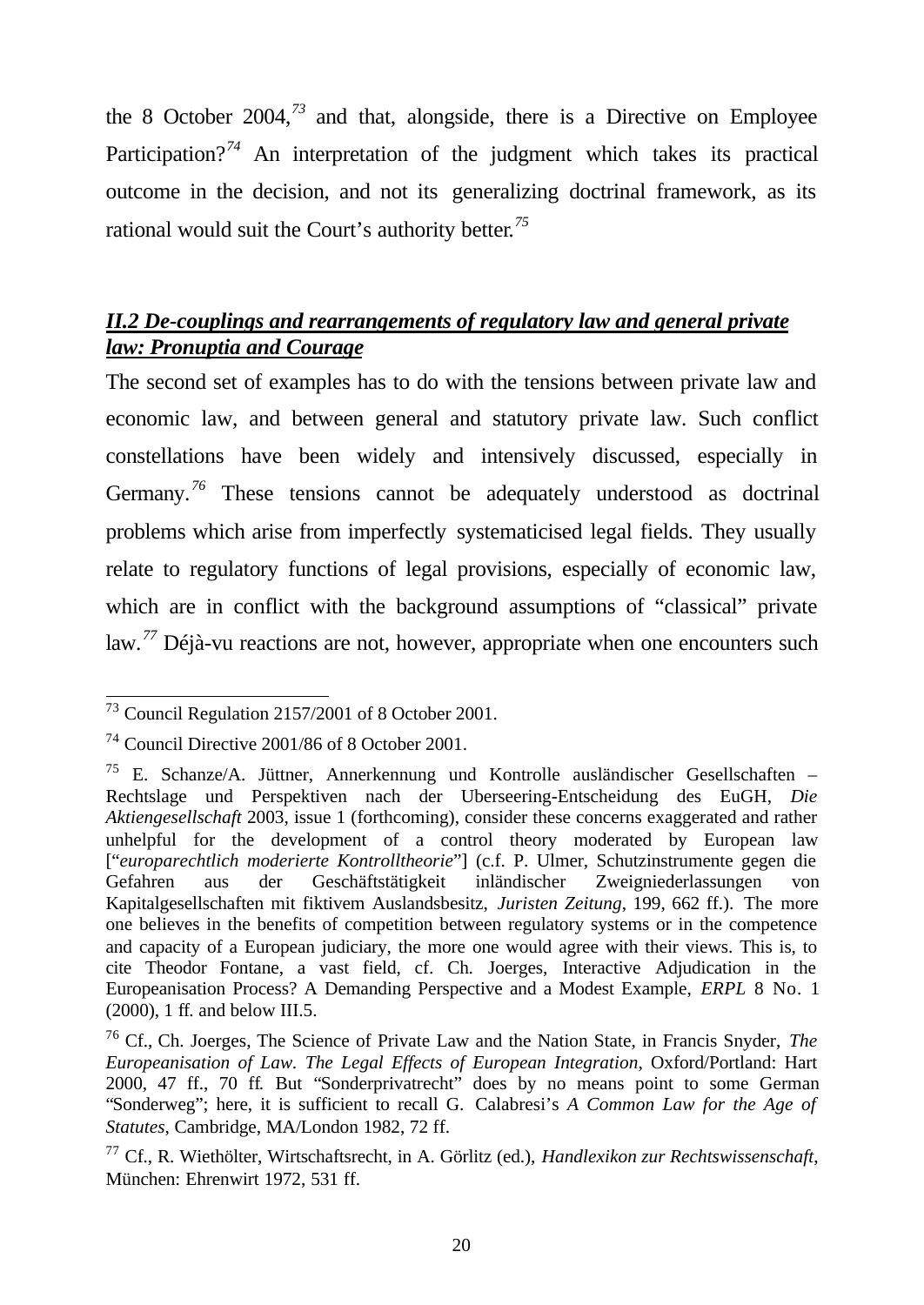conflicts in the course of Europeanisation processes. It is a specific feature of the European multi-level system that, particularly in the course of the programme to "complete" the internal market being pursued in the mid eighties, practically the whole of economic law came under European direction. Consumer protection fits into this pattern. This explains why the European law community could ignore private law for so long.*<sup>78</sup>* Yet, the de-couplings of (European) regulatory law and statutory private law, on the one hand, from general (national) private law, on the other, were all to produce ever more disintegrative side-effect in national legal systems, the more resolutely the internal market policy was pursued.*<sup>79</sup>* And the question, therefore, inevitably also arose of the level at which, and the actors by whom, it is then to be dealt with – which also means what legitimation strategies come into consideration.

Let us again anticipate the findings of the analysis below in the form of theses. (1) Just as the "regulated" regulatory competition that the ECJ promotes in company law does not fit the guiding ideas of the *ordo*-liberal tradition, so the patterns for resolving conflicts between the European regulatory law and national private law do not fit the guiding ideas of functionalism and the models of a European "regulatory state". (2) Instead, we witness the emergence of a law of conflict of laws for "diagonal" conflict situations that makes European initiated regulatory policy – the law covered by EU competence – compatible with general private law – the sphere of competence of the Member States. Here, three answers are conceivable: a) European law and/or national law each insist on their own legitimacy (they reach for their *lex fori*); b) both pursue a strategy of conflict avoidance by each treating their own law restrictively; and c) they discover a principle or a rule that allows a conflict resolution which is compatible with the regulatory concerns of both legal layers.

<sup>&</sup>lt;sup>78</sup> See Sections I.1 and I.2 above.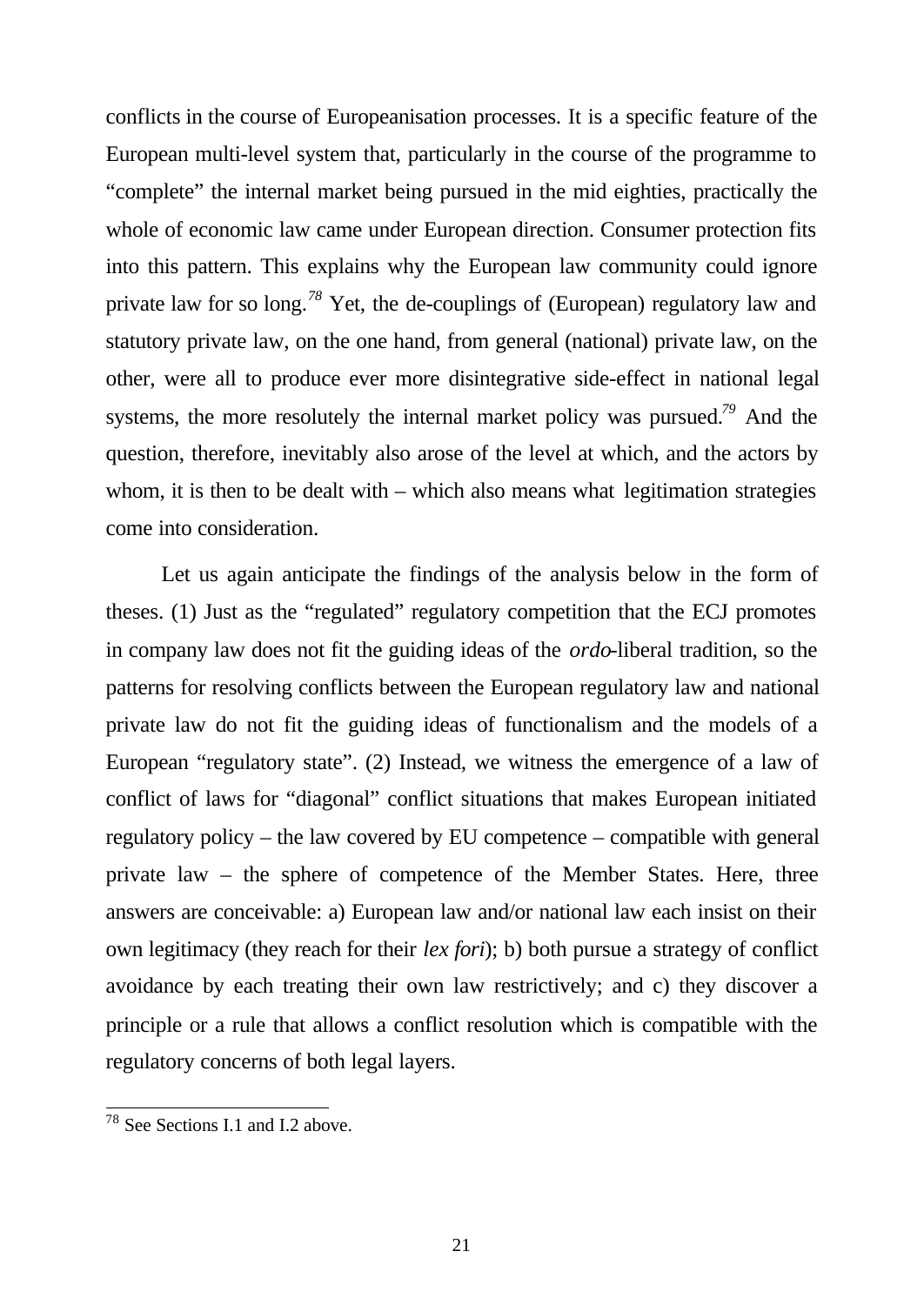The examples that demonstrate this pattern of conflict are legion. Let us here merely pick out two prominent cases involving tensions between European competition law and national private law. These examples will illustrate once again how limited the potential of the three paradigms set forth at the outset is to provide guidance in the just-ification of law in the Europeanisation process. European antitrust law has developed into an increasingly more complete system – so strong that, by now, the mere interest in getting it implemented has made the strengthening of the Member State level inevitable.*<sup>80</sup>*

The need to co-operate across the levels of governance in the EU has "always" existed in relation to the civil law implications of antitrust violations. To be sure, national legal systems, too, have to decide how far the objectives of antitrust law take primacy over private law. But in the EU context, the division of competences between the two levels of governance renders this issue more complex: to what extent can antitrust powers "intrude" on the realm of private law where that law remained national. Neither the principle of the supremacy of European law  $-$  a "vertical" conflict of law rule  $-$  nor PIL with its "horizontal" conflict rules are equipped to handle such constellations: what is involved here are "diagonal" conflicts.*<sup>81</sup>*

 $79$  Cf., Ch. Joerges, Economic Law, the Nation-State and the Maastricht Treaty, in: R. Dehousse (ed.), *Europe after Maastricht: an Ever Closer Union?*, München: C.H. Beck 1994, 29 ff.

 $80$  Cf., The Commission's White Paper on modernisation of the rules implementing Articles 81 and 82 of the EC Treaty *(formerly Articles 85 and 86 of the EC Treaty )*, O.J. C 132/1999; on its significance for integration policy, see R. Wesseling, *The Modernisation of EC Antitrust Law,* Oxford: Hart 2000, 168 ff., 174 ff.

<sup>&</sup>lt;sup>81</sup> Ch. Joerges in co-operation with A.Furrer/O.Gerstenberg, Challenges of European Integration to Private Law, *Collected Courses of the Academy of Law*, Den Haag-Boston-London: Kluwer, Vol. VII, Book 1, 281 ff., 311 ff.; Ch. Schmid, Diagonal Competence Conflicts between European Competition Law and National Regulation. A conflict of laws reconstruction of the dispute on book price-fixing, *European Review of Private Law* 8 (2000), 155 ff.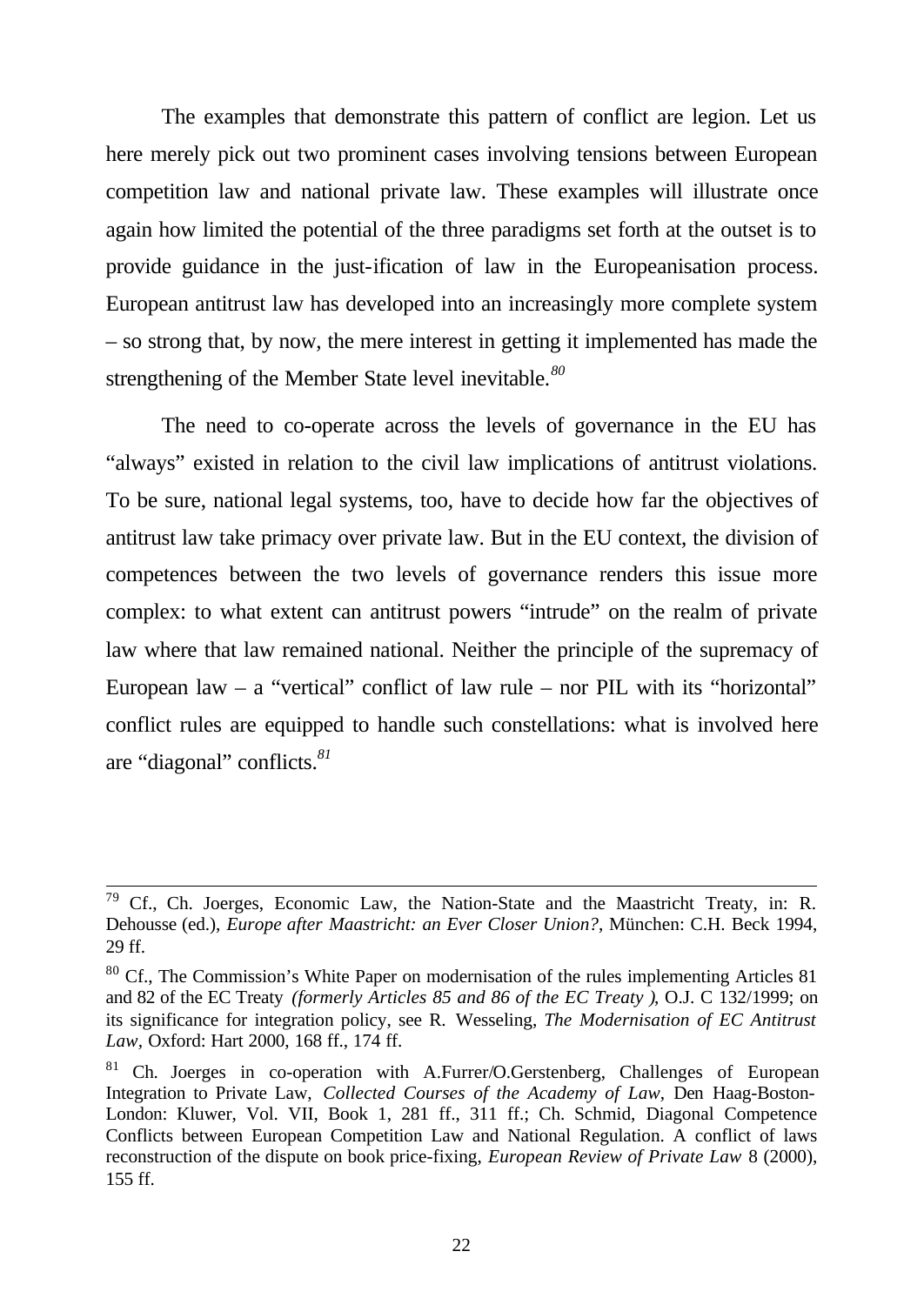#### *II.2.1 Dodging the conflict: Pronuptia*

l

Franchising has found legal form in Europe through the ECJ's *Pronuptia* decision, which declares the franchisees ties, which are regarded as essential to this business concept, to be outside the reach of Article 81 [ex 85], and franchising to be an innovative and, in general, pro-competitive business strategy.<sup>82</sup> The acceptability of franchising from the antitrust viewpoint has its price in civil law: imposing it effectively requires that the ties, which are legalized in antitrust terms, are not found unfair by law of contract.*<sup>83</sup>* These tensions between "competition justice" and "contractual justice" first emerged in car-dealing concessionaire contracts – they were reduced by including provisions to protect dealers in the relevant group exemptions.*<sup>84</sup>* In franchising law, this escape route was not sought. The resulting potential for conflict has, however, been kept latent. Yet the situation in itself is definitely potentially conflictual: the contract for marketing the Pronuptia collection that Ms. Irmgard Schillgalis had signed provided for territorial protection which can be taken as a precise precondition for the appropriateness of the ties that Ms. Schillgalis was being asked for; and the resale price maintenance throughout the system was also thoroughly in the interests of the franchisees. But even were one to regard the antitrust penalty of nullity of the contract as irrefutable, this in no way means that Ms. Schillgalis was not due at least compensation under enrichment law. *<sup>85</sup>*

<sup>82</sup> Cf., Case C-161/84, [1986], ECR 353 – *Pronuptia* and in the follow-up Group Exemption Regulation. 4087/88, O.J. L 359/88, 46.

<sup>83</sup> On the ECJ's case law, cf., Ch. Schmid, Europäische Europäische Wirtschaftsverfassung und Privatrecht, ms. Florence/Munich 2002, Part 1, Section 1.

<sup>&</sup>lt;sup>84</sup> Ch. Joerges, Relational Contracts Law in a Comparative Perspective: Tensions Between Contract and Antitrust Law Principles, *Wisconsin Law Review* 1985, 581 ff.

<sup>85</sup> § 817, 2 BGB does not run counter to this view as any *connaisseur* of that provision will confirm.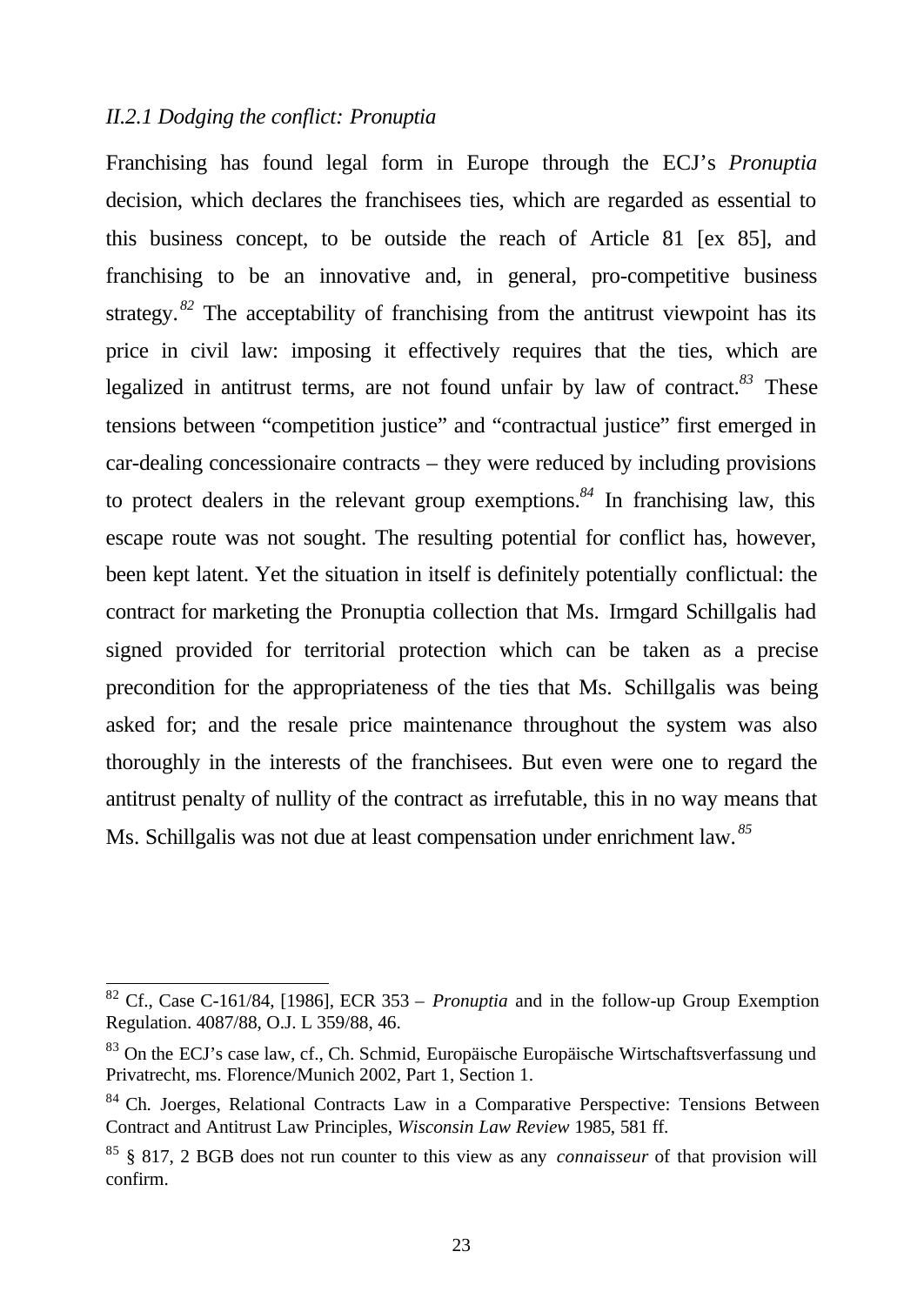This was the position that Pronuptia sought with extraordinary stubbornness to impose legally.*<sup>86</sup>* The Pronuptia suit, originally launched in Hamburg in December 1981, progressed through all the German courts, then to the ECJ and back again until, in1994, the Oberlandesgericht Frankfurt allotted Pronuptia precisely the amount that the Hamburg district court had already tried to award it in 1981. "Justice delayed is justice denied"? "Postponed does not mean suspended"? Both questions can be answered in the affirmative. The German judicial system was not prepared to enrich Ms. Schillgalis unjustifiably in the name of an antitrust *effet utile*. However, from the viewpoint of EC antitrust law, nothing much can be objected to. The grip of antitrust law on Ms. Schillgalis' contract is not to be explained from the efforts to promote the sales of wedding dresses in the region outside Hamburg or even abroad. Nor is it intended seriously to disrupt the pricing polity of a franchise system. Instead, the point was to remove the uncertainties in antitrust law, which the development of a contractual arrangement that was thoroughly desirable in terms of competition policy could not properly cope with. *<sup>87</sup>* This objective was achieved by the decision. It did not concern a "true" conflict but only a false one*. <sup>88</sup>* The fact that it took so many years to get it straight is a high tribute levied by EU practice in the manufacture of law on its citizens.

<sup>86</sup> For a detailed history of the dispute, see W. Skaupy, Der Pronuptia-Prozess 1974-1995, *Betriebsberater* 1996, 1899 ff.

 $87$  Cf., in detail, Ch. Joerges, Franchise-Verträge und Europäisches Wettbewerbsrecht: Eine Kritik der Pronuptia-Entscheidungen des EuGH und der Kommission*, Zeitschrift für das gesamte Handelsrecht und Wirtschaftsrecht* 151 (1987), 195 ff.; 223; Contract and Status in Franchising Law, in *idem* (ed.), *Franchising and the Law: Theoretical and Comparative Approaches in Europe and the United States*, Baden-Baden: Nomos 1991, 11 ff., 50 ff.

<sup>88</sup> On the conceptual and conflicts of law theory still worth studying B. Currie, Notes on Methods and Objectives in the Conflict of Law, in *id.*, *Selected Essays on the Conflict of Laws*, Durham, N.C., 177 – 187 [c.f., for a concise summary, his comment on Babcock v. Jackson, *Columbia Law Rev.* 63 (1963) 1233 ff., 1242 ff.]. For an instructive actualisation, c.f. R. Wai, Transnational Liftoff and Juridical Touchdown: The Regulatory Function of Private International Law in a Era of Globalisation, *Colum J. Transnational Law* 2002, 209 ff., also H. Muir Watt, Choice of law in integrated and interconnected markets: a matter of political economy, Ms. Paris 2002, each with further references.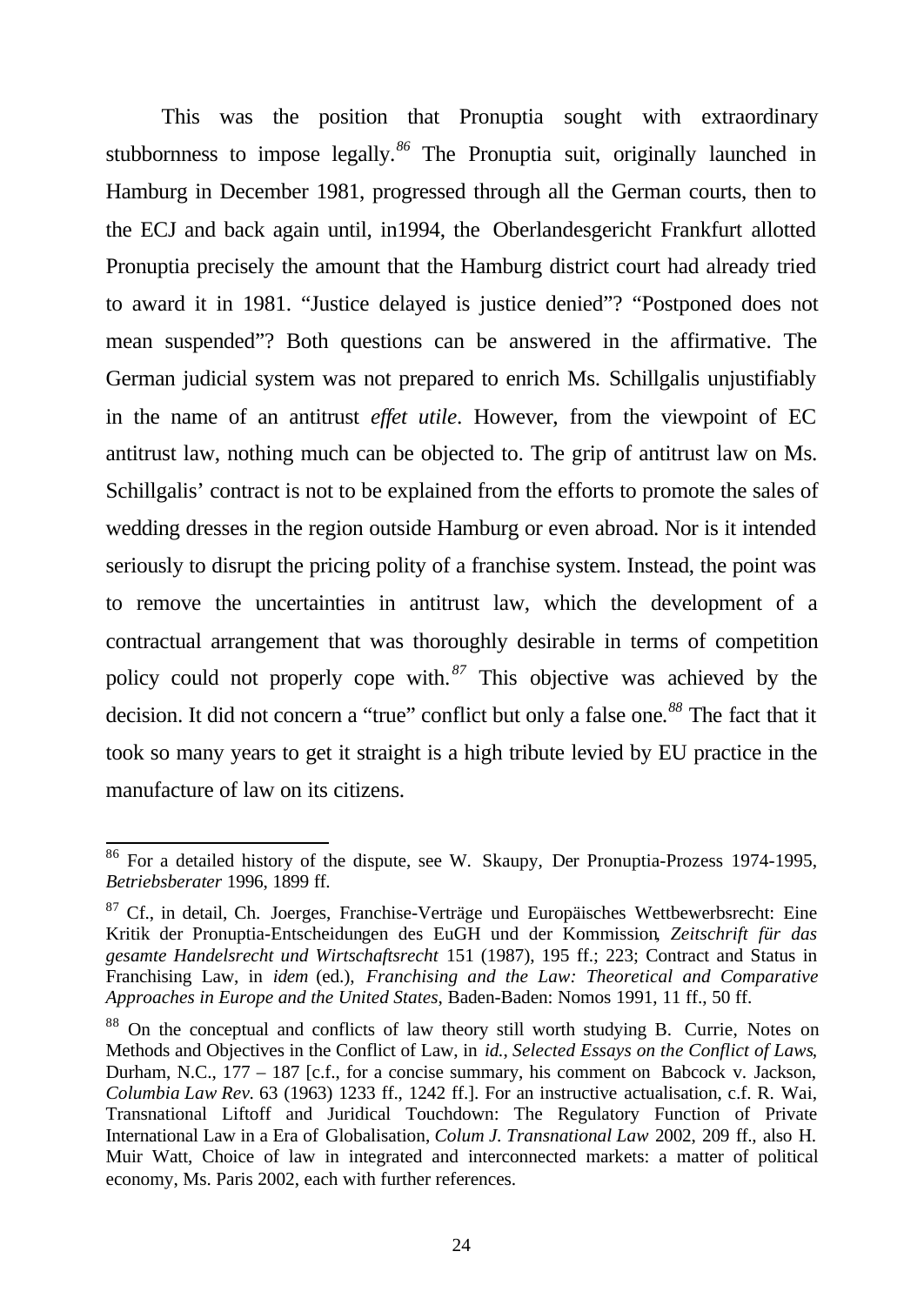#### *II.2.2 Justi(ce)-fication in a legal vacuum: Courage*

An agreement of null and void under European competition law was also the point in the *Courage* case, *<sup>89</sup>* which, admittedly, was marked by a special feature that guaranteed it a place in EU legal history:*<sup>90</sup>* Bernhard Crehan, licencee of a Courage pub, not only refused to pay £15,266 for beer supplied, but in a counter suit asked to be compensated for the drawbacks he had suffered because the "tied house" contract imposed a sole supplier obligation upon him for beer at prices considerably above those asked from free houses which were not tied to a sole brewery. The Court of Appeal (for England and Wales) that made the submission stated that, in English law, a party to an unlawful contract was not entitled to claim compensation for damages.*<sup>91</sup>* The legal position is, as it were, a mirror of the one in *Pronuptia*: There, EU antitrust law had to be enriched by law of contract; but here antitrust law had to equip itself with sanctions that were nonexistent in English law. The judgment treats this as a matter of course: "As regards the possibility of seeking compensation for loss caused by a contract or by conduct liable to restrict or distort competition, it should be remembered from the outset that, in accordance with settled case-law, the national courts whose task it is to apply the provisions of Community law in areas within their jurisdiction must ensure that those rules take full effect and must protect the rights which they confer on individuals".*<sup>92</sup>* This statement is accompanied by an

<sup>89</sup> Case 453/99, judgment of 20.09.2001 [2001] ECR I-6279 – *Courage* v*. Bernard Crehan.*

 $90$  The case attracted much attention even in the run up to the ECJ decision; cf., for example, W. van Gerven, Substantive Remedies for the Private Enforcement of EC Antitrust Rules before National Courts, in C.-D. Ehlermann/I. Atanasiu (eds.), *European Competition Law Annual 2001: Effective Private Enforcement of EC Antitrust Law*, Oxford/Portland: Hart 2002 (forthcoming) and the references in A.P. Komninos, New Prospects for Private Enforcement of EC Competition Law: *Courage* v*. Crehan* and the Community Right to Damages, *Common Market Law Rev.* 39 (2002), 447 ff., 479 ff., 9 ff., to whose comprehensive assessment of the judgment we herein refer.

 $91$  References on the English law can be found in A. Komninos (note 90), at 462.

<sup>92</sup> Case C- 453/99 *– Courage,* para. 25.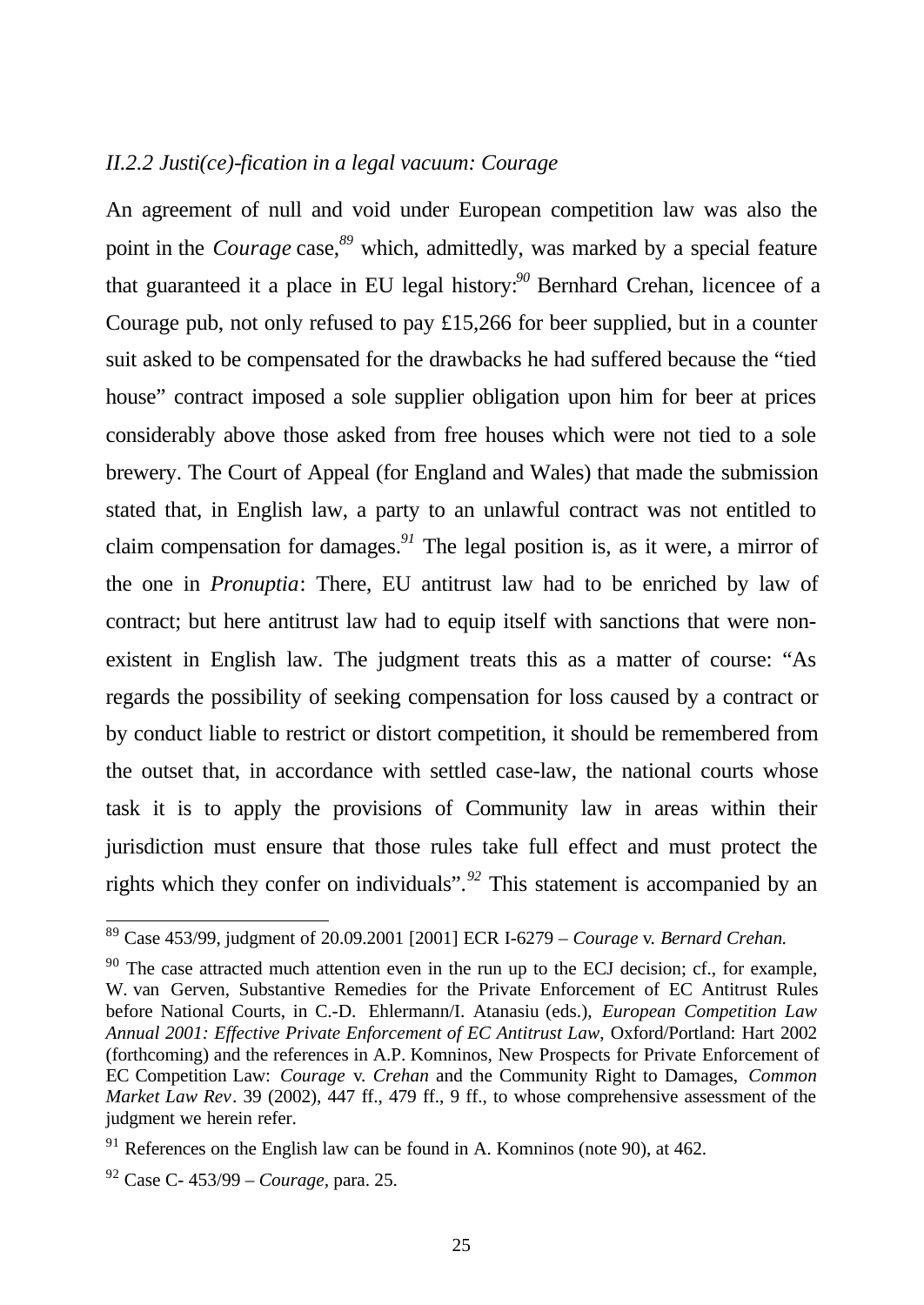emphatic reference to the Community guarantees of subjective rights and the direct effect of the competition rules.*<sup>93</sup>* Yet the matter is not simply a sort of European octroi. The ECJ pays its respects to the procedural*<sup>94</sup>* and substantive*<sup>95</sup>* autonomy of national law. It takes account of the fact that the innovations that the European law requires differ from country to country, and tolerates legal divergences. It is manifestly concerned not to homogenize the legal systems, but to have each of the private law systems learn what they have to learn in order to lend European competition law its validity. And, as in *Centros*, it is individual rights that can be asserted by the citizens of the European Union in order to achieve a reshaping of their own law in each case.

## *II.3 The logic of market integration and the logic of private law just-ification*

It is always a delight to re-read: "Tucked away in the fairyland Duchy of Luxembourg and blessed, until recently, with benign neglect by the powers that be and the mass media, the Court of Justice of the European Communities has fashioned a constitutional framework for a federal-type Europe";*<sup>96</sup>* and even now that the ECJ has definitely become visible, respect has remained high: criticisms like those which national courts are accustomed to are exceptional phenomena.

<sup>93</sup> Case C-453/99 *– Courage,* paras. 19, 20, 23.

 $94$  "However, in the absence of Community rules governing the matter, it is for the domestic legal system of each Member State to designate the courts and tribunals which have jurisdiction and to lay down the detailed procedural rules governing actions for safeguarding the rights which individuals derive directly from Community law, provided that such rules are not less favourable than those governing similar domestic actions (principle of equivalence) and that they do not render practically impossible or excessively difficult the exercise of rights conferred by Community law (principle of effectiveness)", Case C-453/99 *– Courage,* para. 29.

<sup>&</sup>lt;sup>95</sup> "Similarly, provided that the principles of equivalence and effectiveness are respected ..., Community law does not preclude national law from denying a party who is found to bear significant responsibility for the distortion of competition the right to obtain damages from the other contracting party", C 453/99 – *Courage*, para 31.

<sup>96</sup> E. Stein, Lawyers, Judges, and the Making of a Transnational Constitution, *American Journal of International Law* 75 (1981), 1 ff., 1.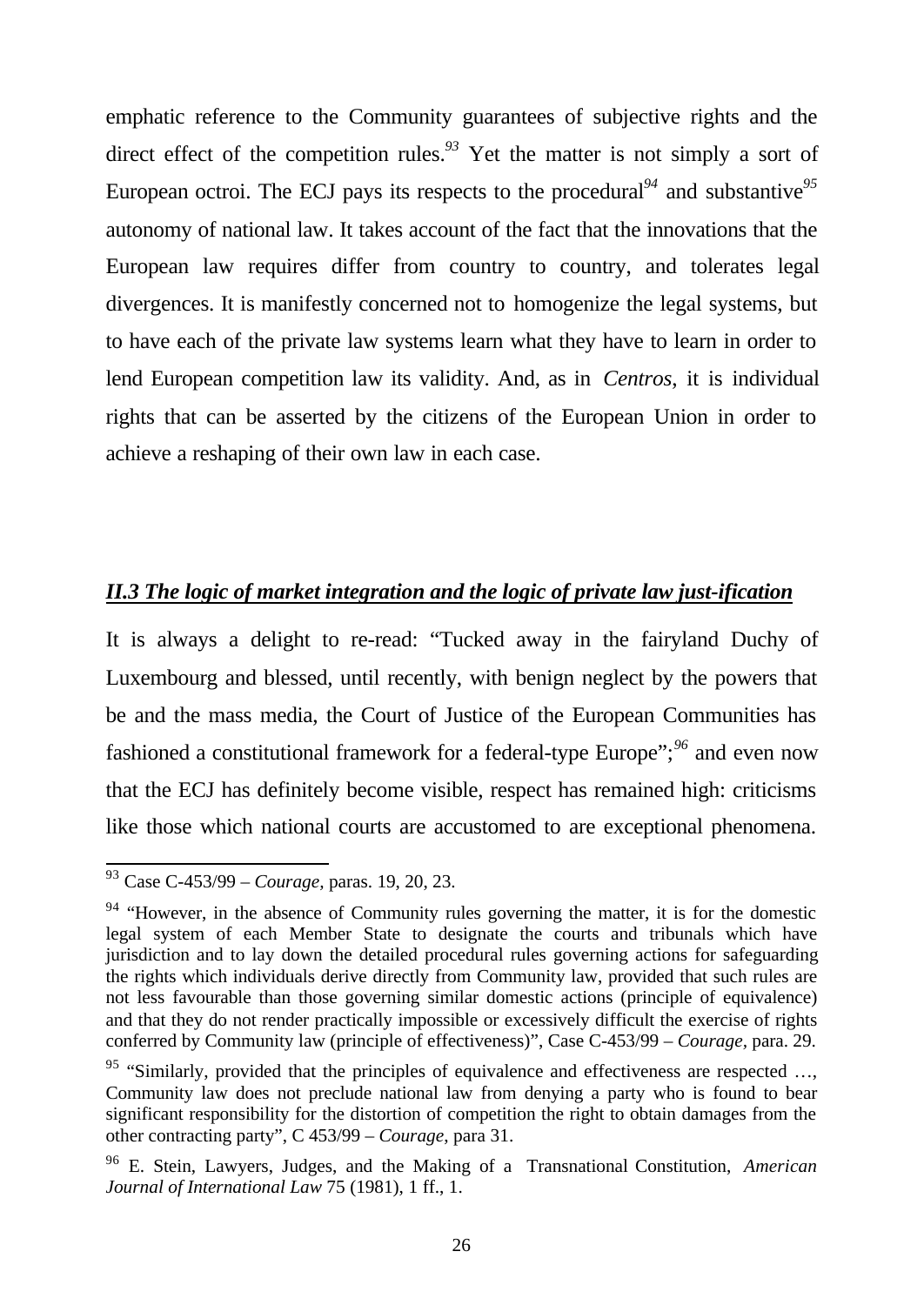There are many reasons and explanations for this.*<sup>97</sup>* Assessments of the ECJ's performance usually refer to, and appreciate, its role as a promoter of integration project. But this is not the only conceivable yardstick. The Court is exposed to very diverse expectations: its case law is not just to promote integration but also to guarantee the normative integrity of the integration process, to respond sensitively to political concerns. Can such a court at the same time operate as a court of ultimate review, earning the respect of the specialized courts of Member States? And with all that, can it alleviate the pangs of citizens seeking justice in courtrooms?

Specifically, consumer protection, which has been the pioneer and engine for the Europeanisation of private law, raises such questions. The two examples dealt with here concern two very prominent instances of European legislation, namely, the Clause Directive of 1993*<sup>98</sup>* and the Product Liability Directive of 1985.*<sup>99</sup>* Let us once again recall the outcome of the analysis: in the *Océano* decision<sup>100</sup> on the Directive on unfair terms in consumer contracts, the ECJ managed to implement the Directive's provision in national (Spanish) law by redefining the functions of courts in such a way that Spain's legal system could transform that intervention into an innovative reform. One can, in contrast, attribute to the decisions on the Product Liability Directive of 25 April 2002*<sup>101</sup>*

<sup>97</sup> Cf. only A.-M. Slaughter/A. Stone Sweet/J.H.H. Weiler 1998: *The European Court and National Courts – doctrine and jurisprudence: legal change in its social context*, Oxford/Portland: Hart, 1998.; K.J. Alter*, Establishing the supremacy of European Law: the making of an international rule of law in Europe*, Oxford/New York: Oxford UP 2001.

<sup>98</sup> Directive 93/13/ EEC of 5.04.1993 on unfair terms in consumer contracts O.J. L 95/1993, 29.

<sup>&</sup>lt;sup>99</sup> Directive 85/374/EEC of 25.07.1985 on the approximation of the laws, regulations and administrative provisions of the Member States concerning liability for defective products, O.J. L307/1988, 54; amended by Directive 1999/34/EC of the European Parliament and of the Council of 10.05.1999, O.J. L 283/1999, 20

<sup>100</sup> Cases C-240-244/98, Judgment of 27.06.2000, [2000]-ECR I-4941– *Grupo Editorial SA* v. *Rocío Murciano Quintero et al.*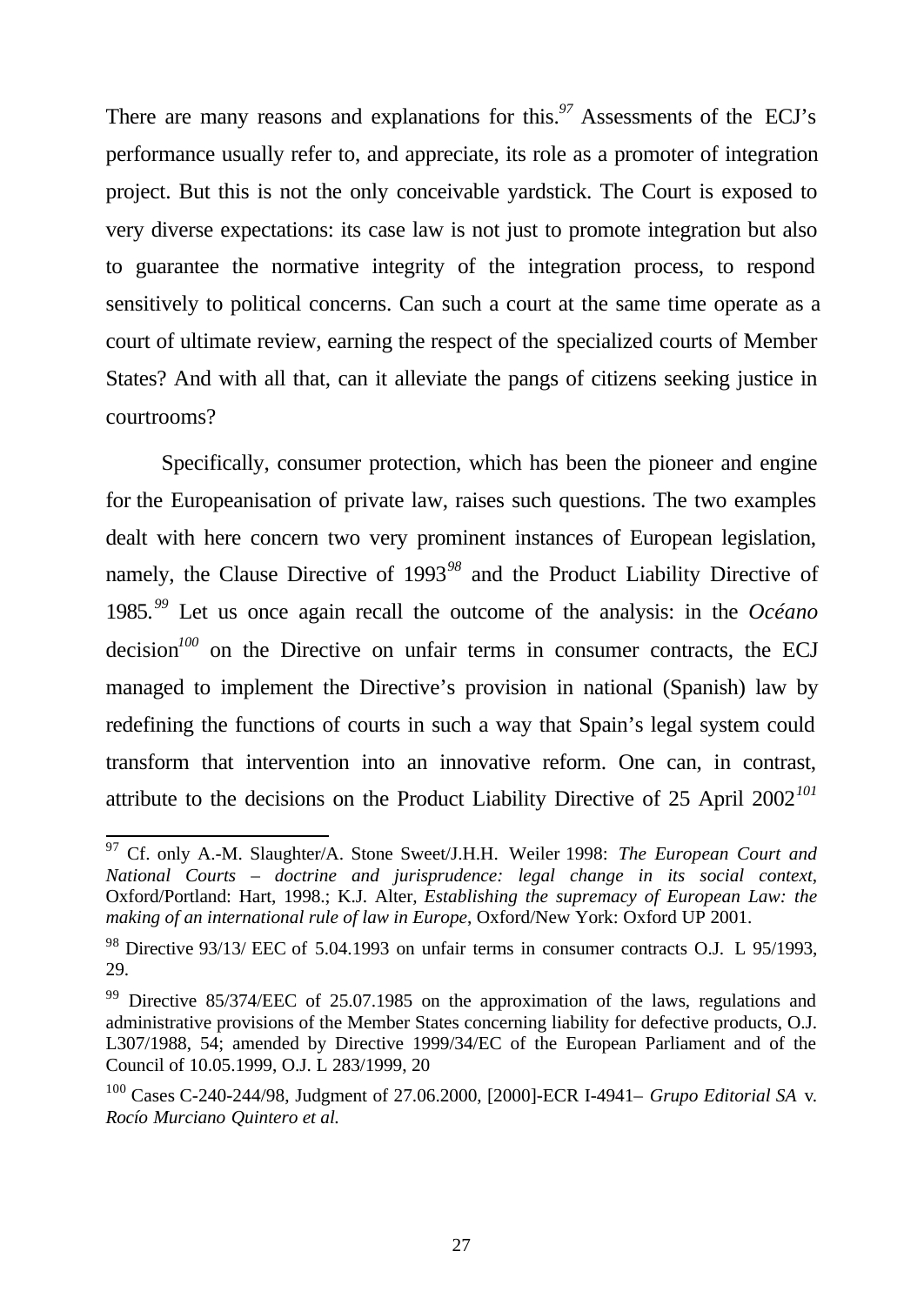the much more ambitious goal of taking on product liability law in the European system – an undertaking that, admittedly, would, in all likelihood, fail thoroughly.

#### *II.3.1 Océano*

*Océano Grupo Editorial SA*<sup>102</sup> was the first legal pronouncement, urgently awaited by the protagonists of European consumer policy, on the Directive about Unfair Terms in Consumer Contracts, adopted in 1993 after long preliminaries.*<sup>103</sup>*

The defendants to the underlying cases had entered into contracts for the purchase, by instalments, of an encyclopaedia for personal use. The instalment purchase contract was completed in 1995 but the instalments had not been paid. The purchaser filed suit in 1997 with the Juzgado de Primera Instancia No. 35 in Barcelona. This was in line with the conferral of jurisdiction on the courts in Barcelona in the contractual terms. The defendants, who came from all over Spain, did not turn up for the hearing scheduled in Barcelona.

Not a very tough story in itself, one might think. Yet the Juzgado saw itself barred from rejecting the suit. The "juicio di cogniciòn" is a summary procedure for legal cases with a small sum in dispute (between 80,000 and 8,000,000 Pesetas).<sup>104</sup> Admittedly, the Tribunal Supremo had repeatedly declared such venue clauses to be unfair. What was disputed, however, with whether the Juzgado was also entitled to make this finding when it had not been brought up in the proceedings by the defendants themselves. The question of whether it could

<sup>101</sup> Case C-52/00 – C*ommission* v*. France* ; Case C-183/00 – *María Victoria González Sánchez* v*. Medicina Asturiana SA* ; Case C-154/00 – *Commission* v*. Hellenic Republic*; see, also, Case C-203/99 – *Henning Veedfald* v*. Århus Amtskommune* – [2000] ECR I-3569.

 $102$  Note 100.

<sup>&</sup>lt;sup>103</sup> M. Tenreiro/J. Karsten, Unfair Terms in Consumer Contracts: uncertainties, contradictions and novelties of a directive, in H. Schulte-Nölke/R. Schulze (eds.), *Europäische Rechtsangleichung und nationale Privatrechte*, Baden-Baden: Nomos 1999, 223 ff.

<sup>104</sup> Para. 16 in Advocate General Saggio's Opinion of 16.12.1999.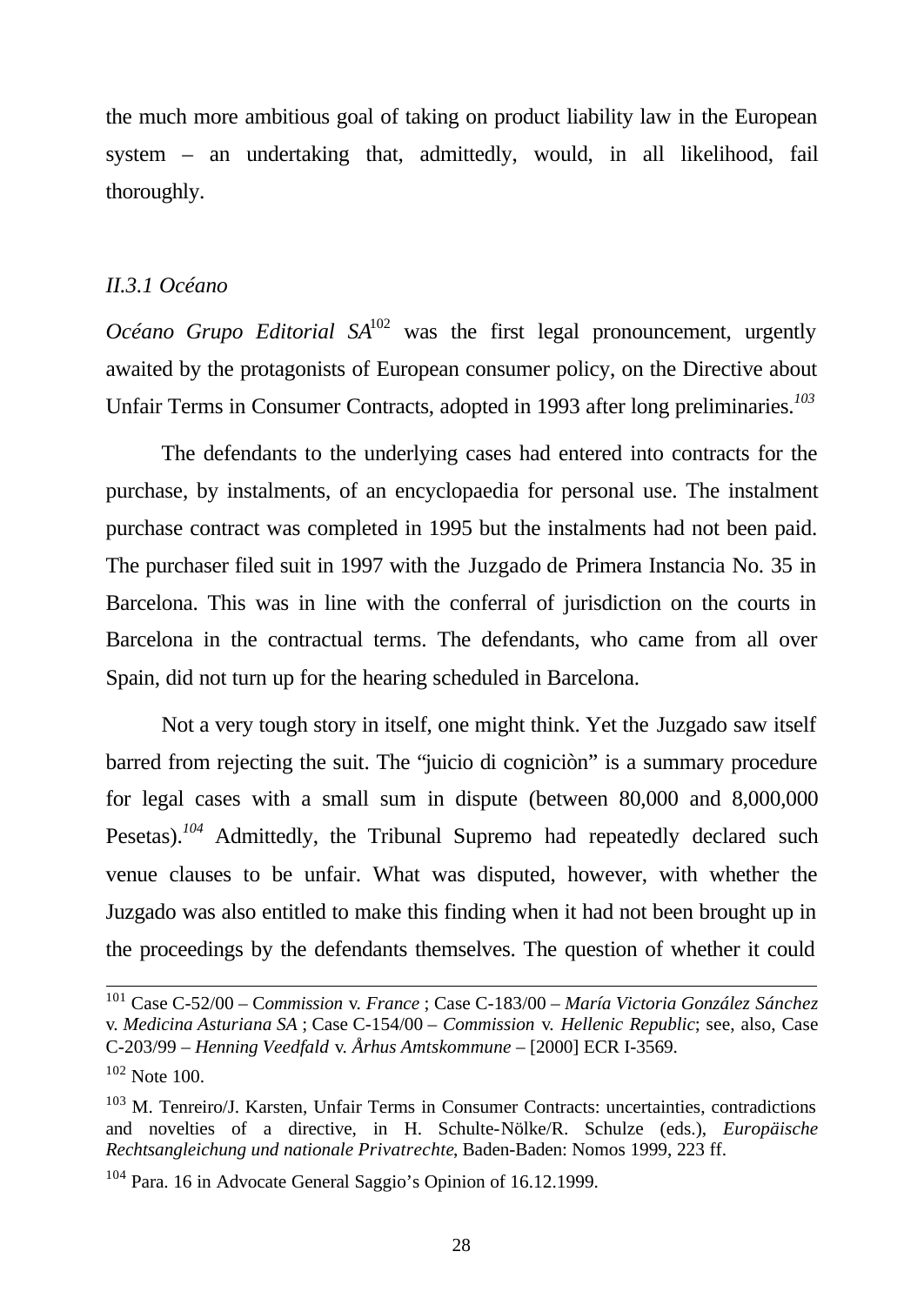pronounce nullity ex officio had been presented to the Juzgado by the Spanish Attorney General, and had received a negative answer. *<sup>105</sup>* Undaunted, it approached the ECJ with a preliminary ruling question as to whether Directive 93/13 required verification ex officio.

Before addressing that procedural issue one has, in the Advocate General's view,*<sup>106</sup>* to deal with the unfairness of the clause conferring jurisdiction to the Barcelona courts. This question was answered by the ECJ without further ado: the clause, not having been individually negotiated, was held to be unfair within the meaning of Article 3 of the Directive. *<sup>107</sup>* The importance of the fact that this clause was not contained in the indicative list in annex to the Directive was not explored by the ECJ. Similarly, the further question concerning the competence of the Spanish court submitted to the ECJ and discussed in great detail by the Advocate General, <sup>108</sup> caused no trouble: it would be contrary to the Directive's protective objectives if one were to require a consumer to appear before a court even though the venue clause requiring such appearance is unfair. *<sup>109</sup>* This holding may be seem quite a modest step but is nonetheless a noteworthy reform: Spain is expected to adapt national procedural rules to consumer policy objectives agreed throughout Europe. Since Spain itself shared these objectives, it is at the same time merely a sort of self-correction, namely, the realisation of procedural requirements without which agreement to judicial review of general terms of business would not be credible.

<sup>105</sup> *Ibidem.*

<sup>106</sup> *Ibidem* para. 20.

 $107$  ECJ (note 100), paras. 21 ff.

<sup>108</sup> *Ibidem* paras. 20-27.

<sup>&</sup>lt;sup>109</sup> ECJ, *ibidem*, paras. 25-29. – Spain had in 1995 (the time when the encyclopaedias were being sold) not complied with its obligation to implement the Directive. This, according to the ECJ (*ibidem*, para. 31), could, in the present case, be compensated by an interpretation of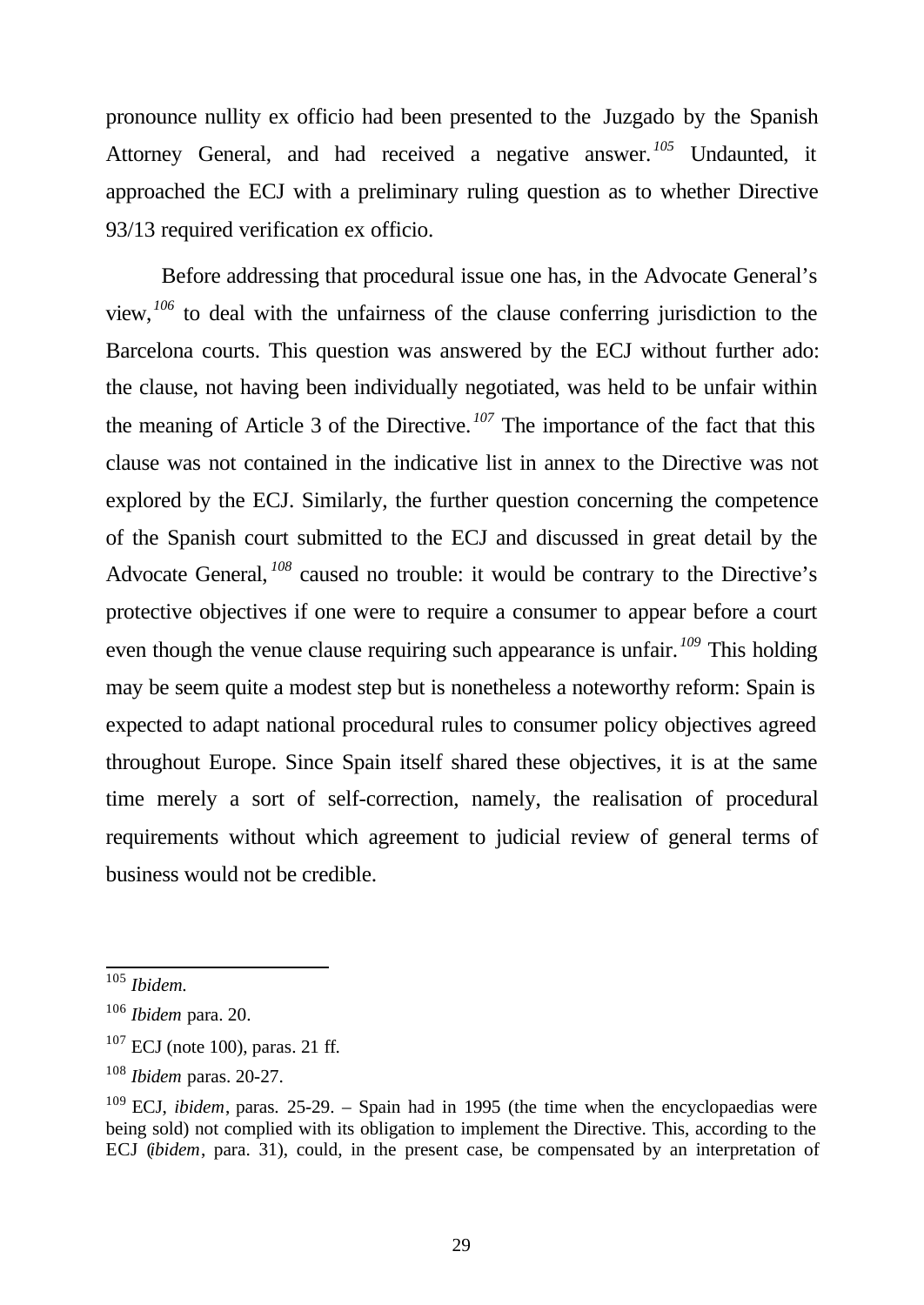#### *II.3.2 Product Liability*

In its three judgments of 25 April 2002, *<sup>110</sup>* the ECJ seems to have enhanced the value of the, so far quite dormant, Directive 85/374/EEC*<sup>111</sup>* on product liability by asserting that this legislative act did not merely lay down minimum standards but instead aimed at "complete harmonization". This came as a surprise: at the time, the very modest harmonization effects had been minutely elaborated,*<sup>112</sup>* and the Directive was characterised as a product without much effect in terms of integration policy and rather defective in terms of liability law. There was, at any rate, broad agreement that the Directive did not affect the general law of tort, and specifically therefore also the general law of tort liability and its judicial extension in the Member States.*<sup>113</sup>*

This consensus has an objective basis. To be sure, product liability in tort law in the various countries overlaps with the Product Liability Directive. But the conceptual approach of, say, German law of tort on manufacturer liability and the conceptual design of the Product Liability Directive differ as significantly as do the procedures of national and European law. What is true of Germany is true equally of other jurisdictions, for instance, with regard to France and its *non cumul* principle. It is this very consensus which the ECJ now seems to wish to dismiss, that tends towards a position which was called the "fossilization theory"

Spanish law "in accordance with the Directive"; cf. the interpretations by J. Stuyck in his annotation, *CMLRev.* 38 (2001), 719 ff.

<sup>110</sup> Note 100 *supra*.

<sup>111</sup> Note 99 *supra.*

<sup>&</sup>lt;sup>112</sup> Cf., for example, H. Koch, Internationale Produkthaftung uznd Grenzen der Rechtsangleichung durch die EG-Richtlinie, *Zeitschrift für das gesamte Handsels- und Wirtschaftsrecht* 152 (1988), 537 ff.

<sup>113</sup> References in G. Brüggemeier, Produkthaftung und Produktsicherheit, *Zeitschrift für das gesamte Handsels- und Wirtschaftsrecht* 152 (1988), 511 ff., 531 f.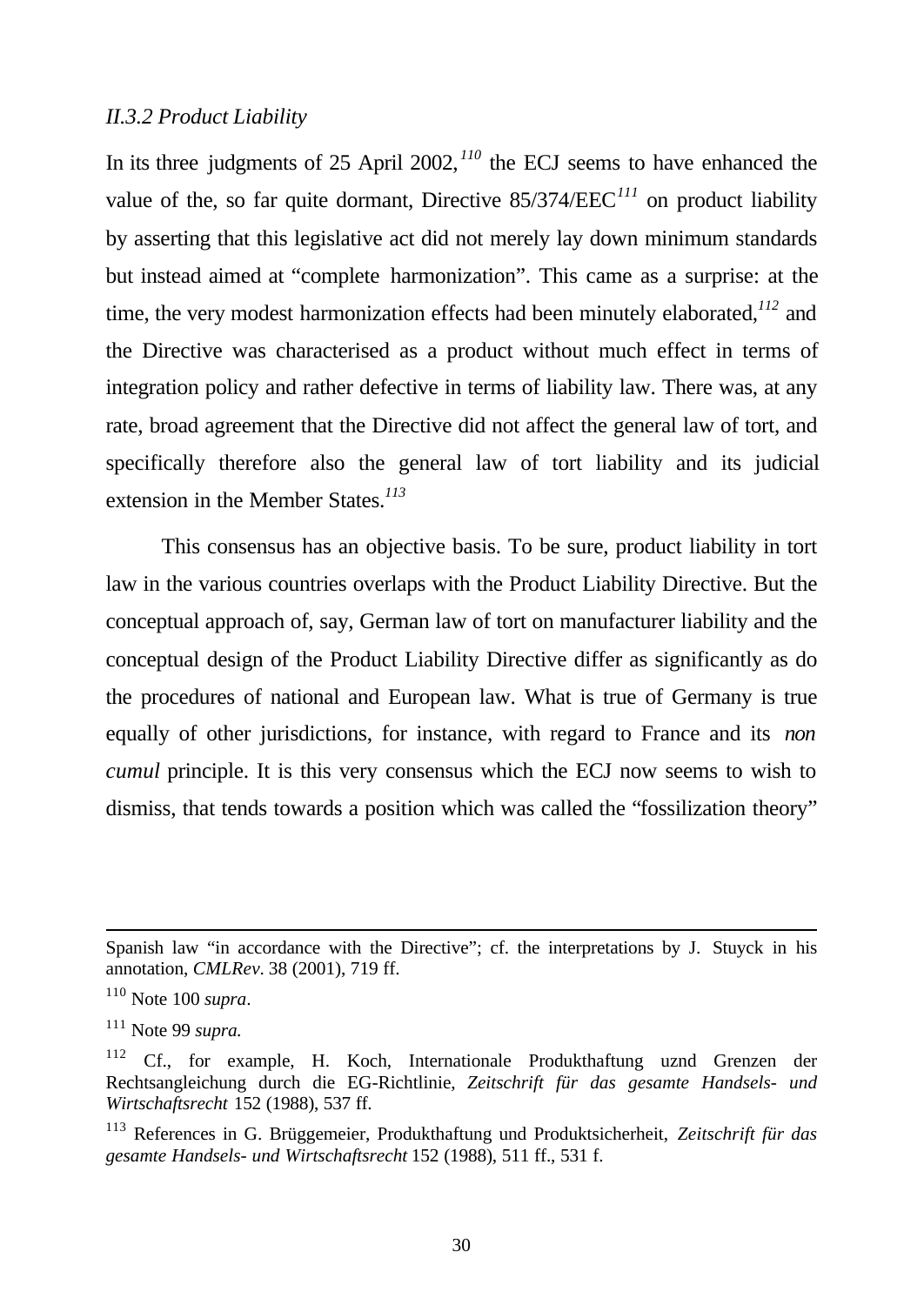[*Versteinerungstheorie*] at the time. *<sup>114</sup>* The decision on the Spanish law in particular*<sup>115</sup>* nourishes such fears.

The plaintiff had been infected by Hepatitis C virus in a clinic, because of a blood transfusion. She based her suit on Law No. 22/94 on civil liability for damage caused by defective products of 6 July 1994 that transposed the Directive, on the general liability provisions of Spanish civil law, and finally on the General Law No 26 of 19 July 1984 for the Protection of Consumers and Users, which, in its turn, is based on a "objective liability regulation" according to which the suing party had only to prove its damage and a causal connection. She directed her action for compensation for damages against the owner of the medical establishment (Medicina Asturiana SA), not the manufacturer of the blood product (the Centro Comunitario de Transfusión del Principado de Asturias).

The submitting court found that the provisions of Law No. 22/94 that implemented Directive 85/374 were more restrictive than the older 1984 law. The *lex posterior* states that the older provisions "do not apply to apply to liability for damage caused by products defective within the meaning of the [new] law".*<sup>116</sup>* This perception brought it to the preliminary ruling question of whether Article 13 of the Product Liability Directive could "be interpreted as precluding the restriction or limitation, as a result of transposition of the Directive, of rights granted to consumers under the legislation of the Member State?"*<sup>117</sup>*

Oddly, there is no further mention in the sequel of the temporal conflict provision of the Spanish law just cited. Instead, the court employs the traditional

<sup>114</sup> G. Brüggemeier, *ibid.*, at 531.

<sup>115</sup> Case C-183/00, judgment of 25.04.2002 – *María Victoria González Sánchez* v*. Medicina Asturiana SA.*

<sup>116</sup> Case 183/00, para. 8.

<sup>&</sup>lt;sup>117</sup> Case 83/00, para. 13. Article 13 states: "This Directive shall not affect any rights which an injured person may have according to the rules of the law of contractual or non-contractual liability or a special liability system existing at the moment when this Directive is notified."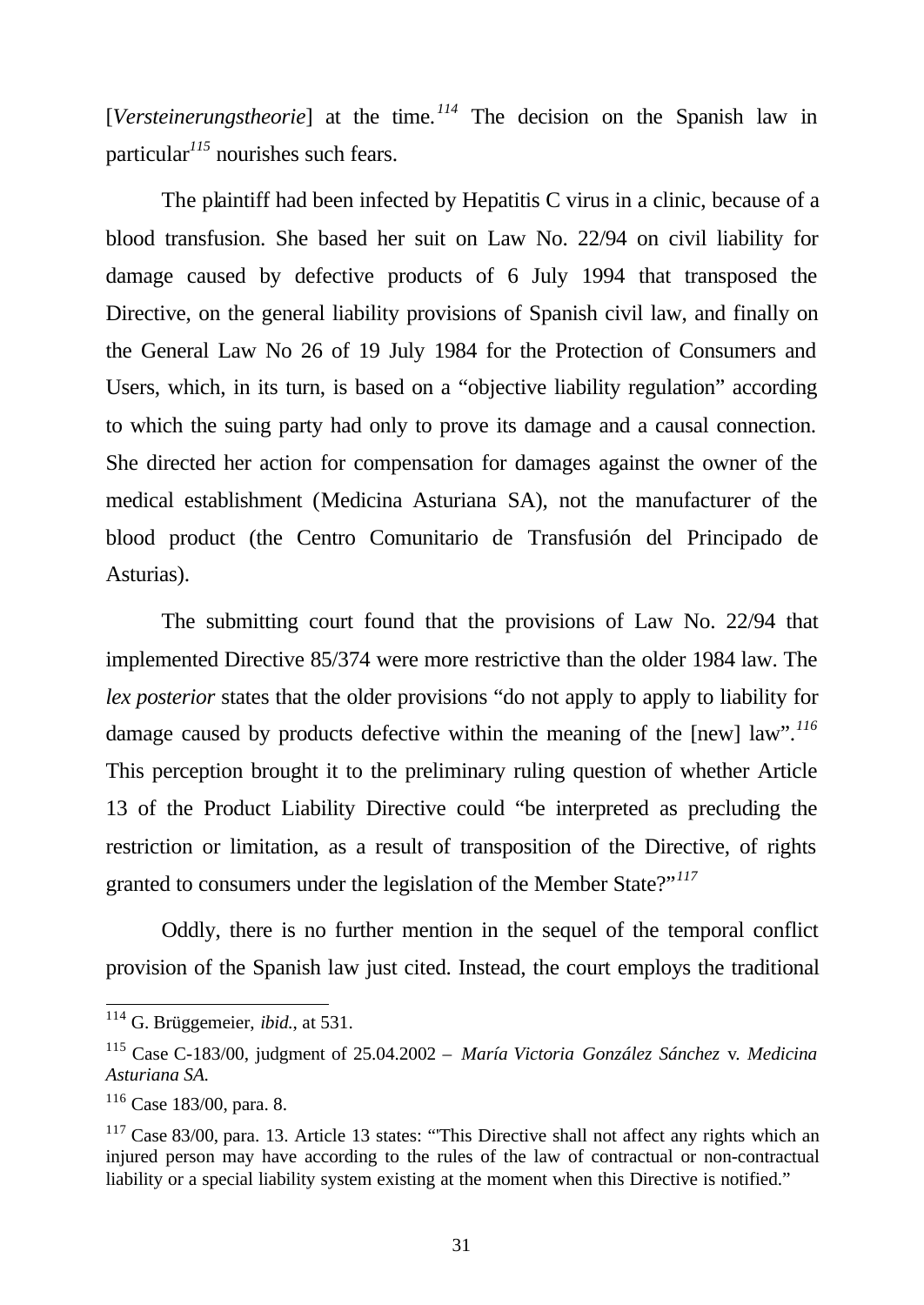principles on full harmonization of the directives enacted under Article 100, old version, with its pre-emptive effects: Hence, "the margin of discretion available to the Member States in order to make provision for product liability is entirely determined by the Directive itself and must be inferred from its wording, purpose and structure".*<sup>118</sup>* And, accordingly, it is not some self-correction of Spanish law but the supremacy claim of Community law that is the basis for lowering the standard of protection in Spain. Is this then also to lead to the "fossilization" of the general civil law which was forewarned in the early debate on the Product Liability Directive?<sup>119</sup> The ECJ does not, in fact, go that far:

"The reference in Article 13 of the Directive to the rights which an injured person may rely on under the rules of the law of contractual or non-contractual liability must be interpreted as meaning that the system of rules put in place by the Directive, which in Article 4 enables the victim to seek compensation where he proves damage, the defect in the product and the causal link between that defect and the damage, does not preclude the application of other systems of contractual or non-contractual liability based on other grounds, such as fault or a warranty in respect of latent defects."*<sup>120</sup>*

Less dramatic questions are raised by the two parallel decisions. Both concerned the conformity with the Directive of transpositions going beyond its standards of protection: Greece had wanted to spare its citizens from the personal contribution of 500 Euro provided for in Article 9 I (b) of the Directive.*<sup>121</sup>* France additionally wanted to hold the distributor liable alongside with the manufacturer, and additionally to restrict the exemptions from liability foreseen in Article 7 of the Directive. *<sup>122</sup>*

These deviations would have been unproblematic had the Directive sought to lay down minimum standards of the European consumer protection. And

<sup>&</sup>lt;sup>118</sup> Cf., C-183/00, para. 25.

<sup>119</sup> G. Brüggemeier , *supra* note 119, 531.

<sup>120</sup> Case183/00, para. 31.

<sup>121</sup> Case 154/00, para. 6.

 $122$  Case 52/00, para. 6 ff.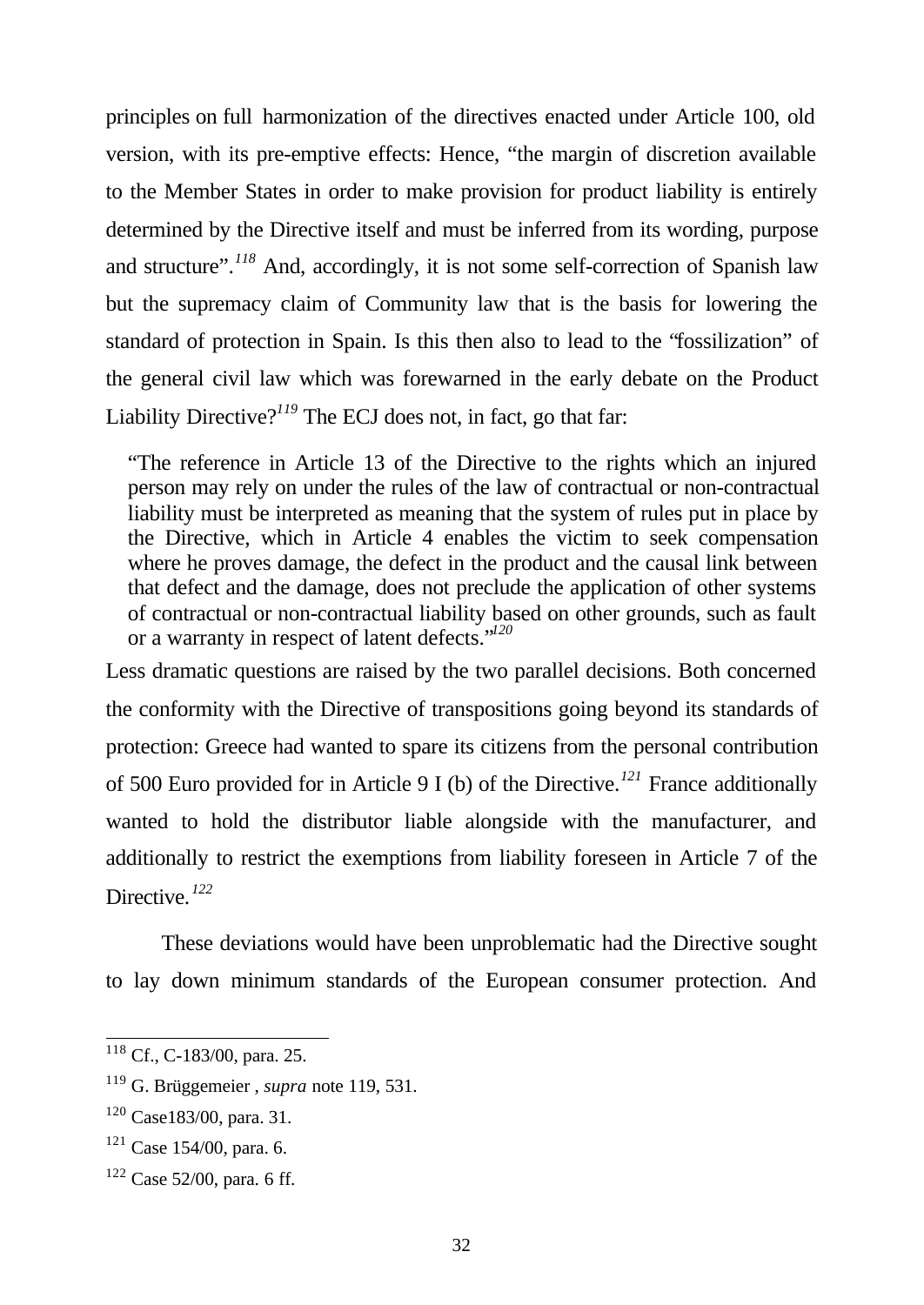indeed, had the Directive been adopted after the Single European Act and accordingly based on Article 100a (now 95), then the procedure pursuant to Sections 4 and 5 of that provision would have applied. But that was, after all, an old directive, the spiritual father of which had always stressed that it was aimed at the development of the internal market and only implicitly achieved consumer protection objectives.*<sup>123</sup>* Thus, Advocate General Geelhoed – as also in Case C-183/00 – was able to bring the orthodox understanding of supremacy and preemption to bear.<sup>124</sup> The ECJ followed suit.<sup>125</sup> This is, after all, not particularly tragic, since Article 13 of the Directive "does not preclude the application of other systems of contractual or non-contractual liability based on other grounds, such as fault or a warranty in respect of latent defects",*<sup>126</sup>* and because Article 9 (1) (b) means only that those harmed "must bring an action under the ordinary law of contractual or non-contractual liability". *<sup>127</sup>* Should one expect the ECJ, especially in view of the Spanish case,*<sup>128</sup>* to hold next that e.g. Germany's rules on the manufacturers burden of proof are incompatible with the European directive? Hardly so. Such a step would be damaging to product liability law – and to the ECJ's authority.

#### *II.4 Interim Comment*

*Exempla trahunt*? The three groups of examples are intended to demonstrate the relevance and the limited interpretive power of the legitimation patterns

<sup>123</sup> Cf., H.-C. Taschner, Die künftige Produzntenhaftung in Deutschland, *Neue Juristische Wochenschrift* 1986, 611 ff.; that it was also advisable to argue that way can be seen from B. Börner, Die Produkthaftung oder das vergessene Gemeinschaftsrecht, *Festschrift zum 70. Geburtstag von Hans Kutscher*, Baden-Baden: Nomos 1981, 43 ff.

<sup>&</sup>lt;sup>124</sup> Conclusions, Case154/00 para. 4; para. C. 52/00 and C 183/00, para.s. 27 ff.

<sup>125</sup> Case C-154/00, para. 10; Case C-52/00, para. 14.

<sup>126</sup> Case C-52/00 para. 22.

 $127$  Case C- 52/00 and Case C-154/00 both in para.30.

 $128$  Note 101 above.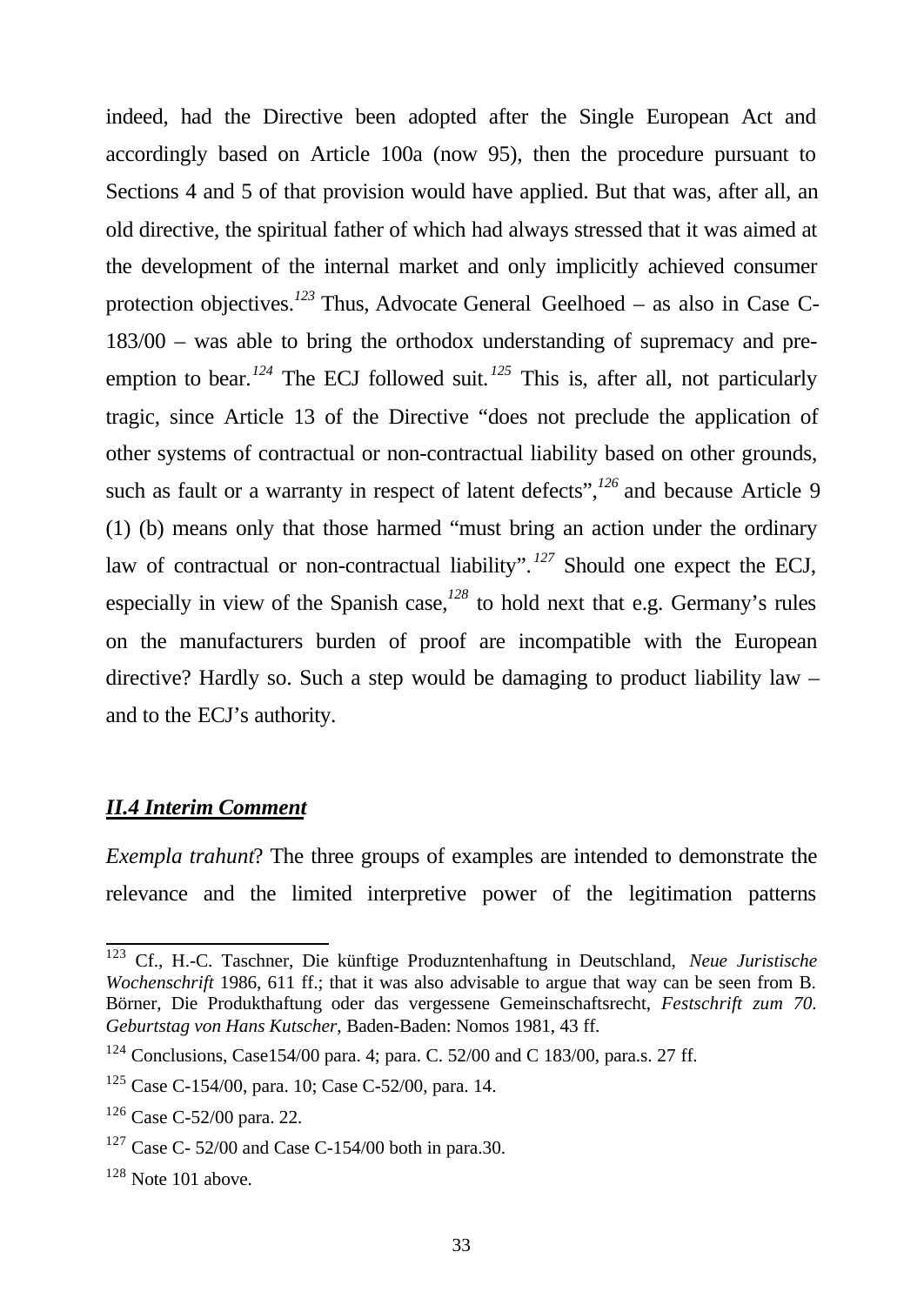submitted in the first section. The three paradigms, we can summarize, have all left their traces but none of them applied "in full" or exclusively. *Centros* and *Uberseering* by no means document willingness to expose law making in company law to mechanisms of regulatory competition. Neither *Pronuptia* nor *Courage* can be used to deduce primacy of European competition policy over competing conceptions of contractual justice in private law. And nowhere, and definitely not in the case law on consumer protection, can one witness anything like the formation of a European (social) state. All three paradigms are insufficiently complex analytically, and have defects in normative terms. In the seemingly incomprehensible, jigsaw puzzle of viewpoints that come to bear in the Europeanisation process, one can, however, certainly also find positive messages. This, admittedly, presupposes the extension of the conceptual worlds hitherto employed.

## **III Conclusions: Justice-Making Law for the Europeanisation of Private Law**

Back to the beginning: when conceptualising the Europeanisation of private law, we ought, said our initial thesis, to bear in mind the legitimation *problématique* that has, at times explicitly, at times less visibly, been on the agenda of the integration project from the outset, and which is now, since the success of the Human Rights Convention,<sup>129</sup> the Treaty of Nice,<sup>130</sup> the "post Nice process" and "Convention process"*<sup>131</sup>* been met with increasing academic and public attention. "Europe is not a state but it need a constitution" – this is not exactly a *communis opinio*, yet it is a formula that typifies the current discourse on European law.*<sup>132</sup>* "Europe already has a constitution that now needs to be developed further, but

 $129$  O.J. C 364/2000, 1.

 $130$  O.J. C 80/2001, 1.

<sup>&</sup>lt;sup>131</sup> See http://european-conventiom.eu.int.

<sup>&</sup>lt;sup>132</sup> Ouite symptomatically J. Habermas, "So, why does Europe need a Constitution?", note 59 *supra.*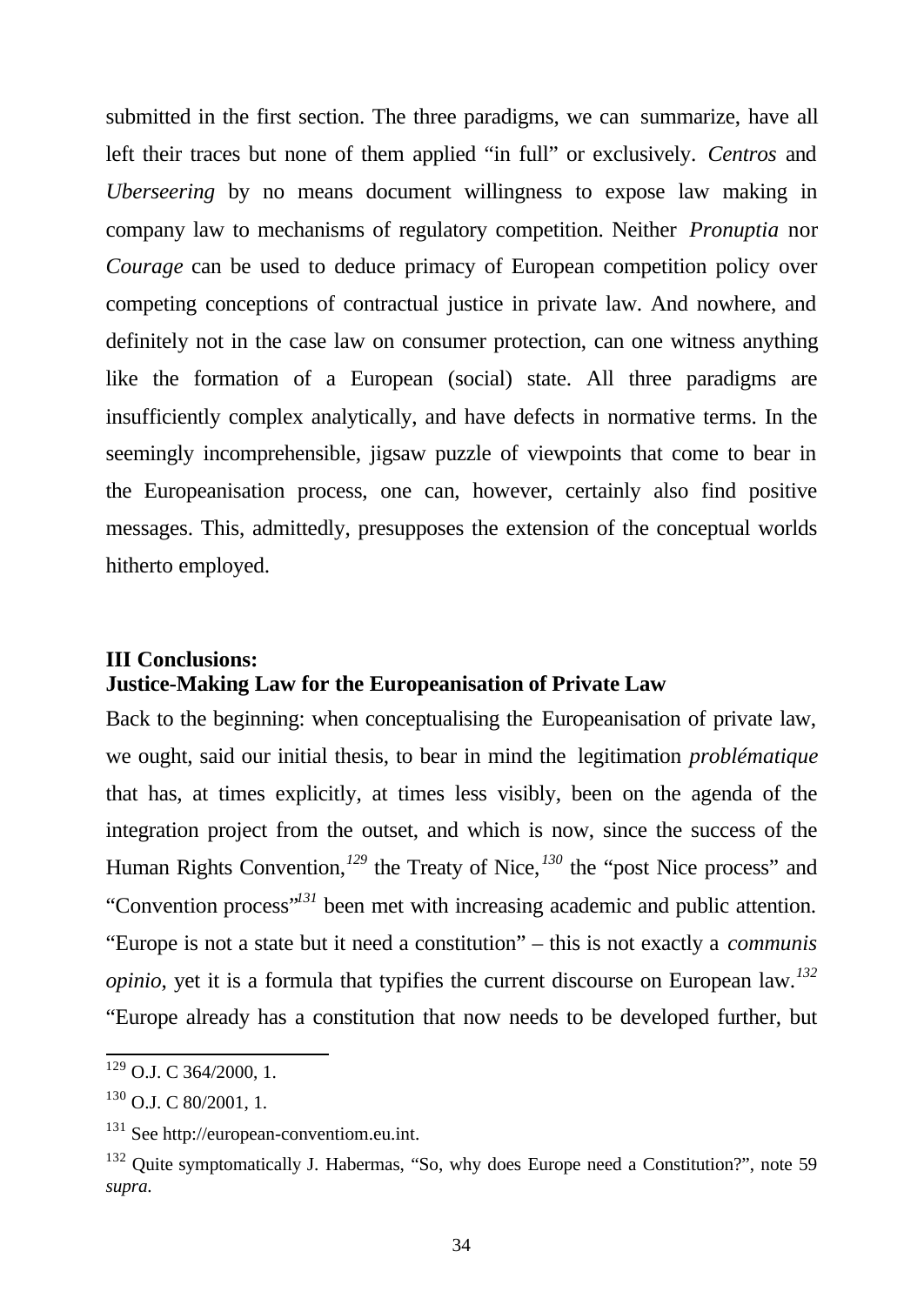not necessarily in writing" – this is one of the more nuanced contrary positions.*<sup>133</sup>* Private lawyers are hard to hear in the current legal disputes over Europe's constitution. This indication of shortcomings is not without its ironies or its deeper significance: For, after all, it concerns a project which the founding fathers set going as a "economic community". To be sure, a key piece of the overflowing debates on the Europeanisation of private law is formed by the question of the advisability of a European Civil Code. As such, this is a constitutional question par excellence. It cannot be dismissed on the model of Paolo Cecchini's writings on the internal market, *<sup>134</sup>* i.e., via some estimate of the "costs of a non-code"; neither can we rely on the German experience of a prerepublican and pre-democratic history of private law unification. Unfortunately, the booming constitutional debate going on in public law offers limited help. Certainly, any internal market policy project, any directive, however technical and functionalist it may seem, regularly sparks off far-reaching controversies. But the constitutionalists, have lost the? economy and society from their vision: their readiness to embrace a "constitution without a state" – a prospect which now hardly seems to offend anyone anymore – seems to promote a constitutionalism beyond and above conflicts over the economic and social conflict constellations, thereby strengthening the traditions of a non-political, economic or technocratic rationality that determine the integration process in the formative stage.

Such an abstract constitutionalism would call valuable achievements into question. The private and the public, the economic freedoms and political rights of citizens, can, in a democratic constitutional state, be understood as

<sup>&</sup>lt;sup>133</sup> J.H.H.Weiler, Prologue: Amsterdam and the Quest for Constitutional Democracy, in B. O'Keeffe/ P. Twomey (eds.), *Legal Issues of the Amsterdam Treaty*, Oxford/Portland: Hart 1999, 1 ff.; M. Poiares Maduro, Where to look for Legitimacy?, in E.O. Eriksen/J.E. Fossum/A. José Menéndez (eds.), *Constitution Making and Democratic Legitimacy*, Oslo: ARENA Report No 5/2002, 81 ff.

<sup>134</sup> Cf., P. Cecchini/M. Catinat/A. Jacquemin, *The European challenge, 1992: the benefits of a single market*, Brookfield: Aldershot 1988.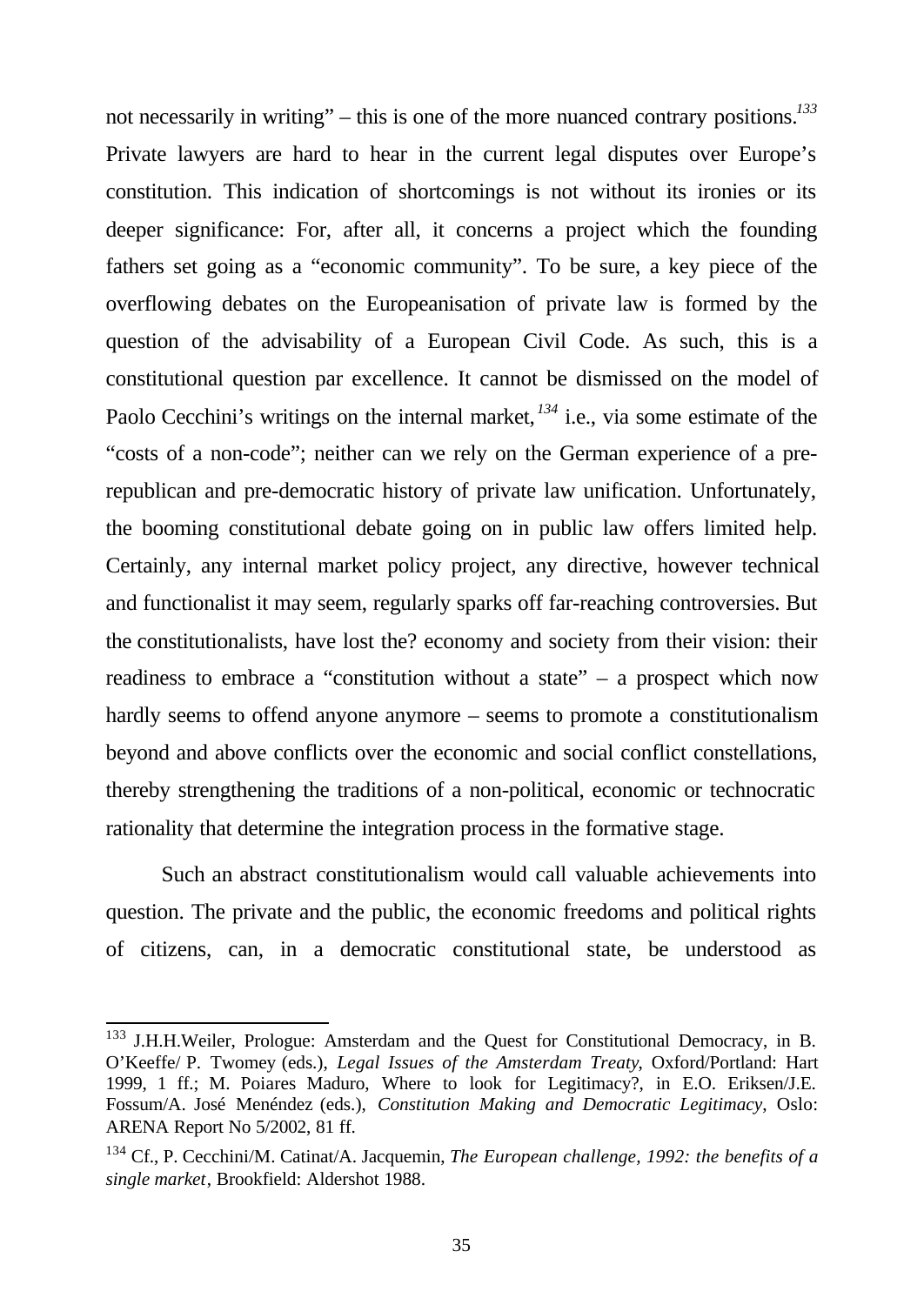interdependent categories.*<sup>135</sup>* Private law has found its way into these contexts, finding its constitutional place in the interaction between legislation, case law, legal expertise and the political public.*<sup>136</sup>* The European constellation is different. But is it really of such a nature that economic freedoms must be understood as operating in a sphere which remains disconnected from political processes and beyond the reach of the political rights of European citizens? The answers to this question will depend on our understanding of the re-configuration of politics, economy and society that characterize the European Union, and on the functions of private law in this new environment.

This is a very abstract way to describe the theme of this section. In order somewhat to alleviate its abstractness, we shall anticipate the end result in two theses. The first is that we cannot conceive of the process of the Europeanisation of private law as the construction of a private law edifice with a unitary structure. Instead, we have to accept a multi-layer process in which very different sets of problems will have to be dealt with. The second is that the Europeanisation of private law has to base its legitimacy on the quality of the processes through which it comes about; we have to juridify these processes; we must, to rephrase the title of this essay, juridify the changes and innovations that the Europeanisation process brings about; we need a procedural law of Europeanisation.

Let me develop this argument in five steps:

 $(1)$  the first refers to the analyses, widespread in political science, of the EU as a multi-level system; on these analyses, it bases the assertion that "orthodox" supranationalism and its hierarchical concepts of supremacy have to be replaces by a "deliberative" re-conceptualisation of supranationalism (Section III.1).

 $135$  References to Jürgen Habermas are insufficient as an explanation yet must suffice here; cf., the references in notes 7 and 59 *supra.*

<sup>136</sup> Cf., The references in note 27 *supra.*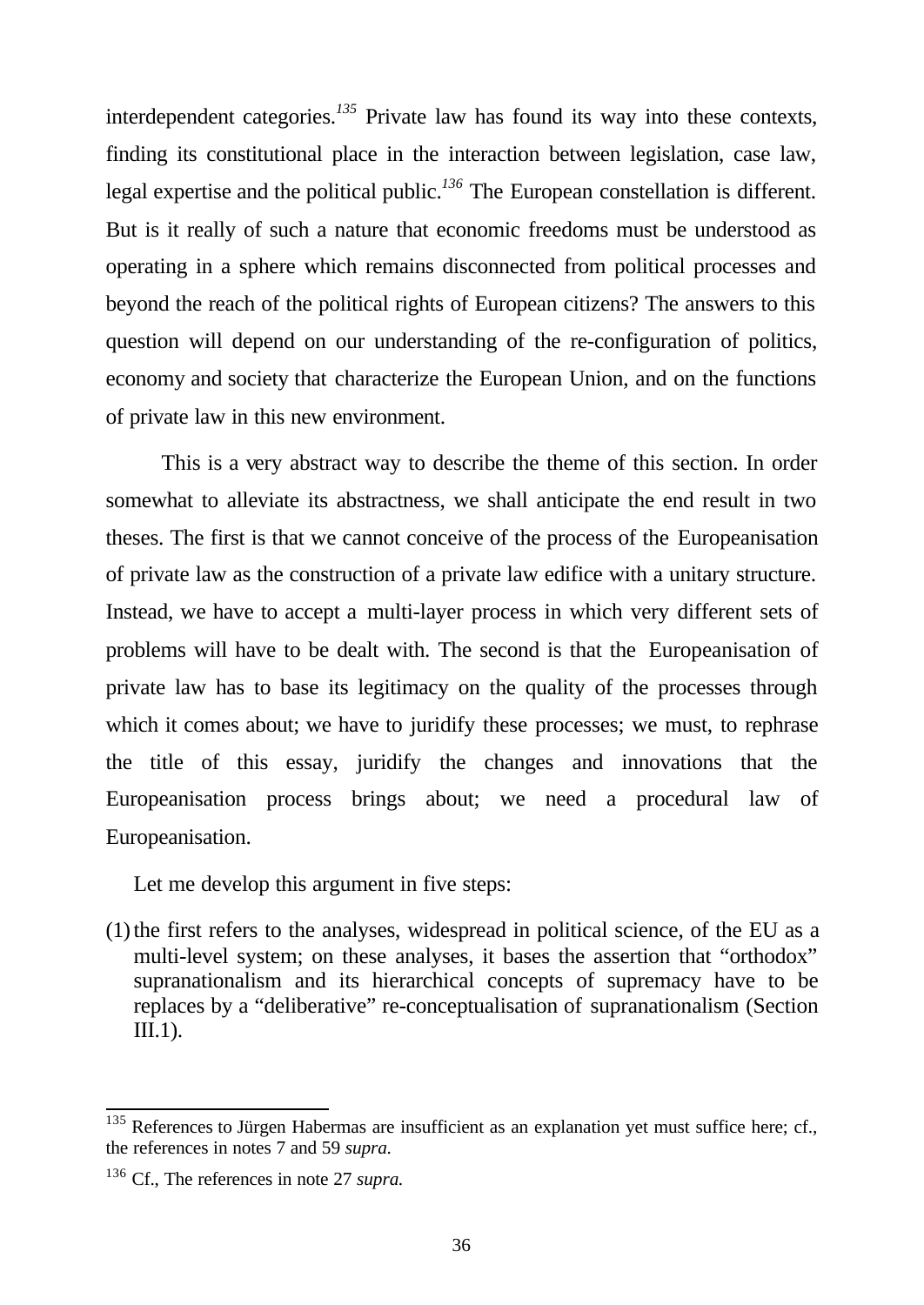- (2)A deliberative supranationalism promoting communication and co-operation and dependent of them – must not rely on the "power of the better argument" alone. It needs a law with the potential to transform strategic interactions into argumentational interaction. The second step of the argument will go into this (Section III.2).
- (3)The superiority of these categories to the paradigms presented in the introductory section will be defended in a retrospective look at the sets of examples discussed in the second section (Section III.3).
- (4)Fourthly, we shall point to the emergence of genuinely transnational "governance arrangements", without, however, offering any comprehensive analysis (Section III.4).
- (5)The vision of a (procedural) law of the Europeanisation process denotes a normative programme. Its defence does not imply the prediction that this vision will become reality (Section III.5).

## *III.1 "Deliberative" Supranationalism*

l

European integration research has kept on saying, for some years now, that the EU is to be understood as a "multi-level system of governance *sui generis*."*<sup>137</sup>* Jürgen Neyer, in particular, has enriched this debate in normative terms: if and because the powers of action and resources for action are located at various relatively autonomous levels in the EU, then coping with functionally interwoven problem situations will continually depend on communication between the actors competent in their various domains.*<sup>138</sup>* Such communication can be achieved in manifold ways. But Neyer is now seeking to make it plausible that, in the specific conditions of the EU, successful solutions to problems can be expected from the "deliberative" mode of communication based on universalizable motivations and

 $137$  For a summary, see M. Jachtenfuchs, The Governance Approach to European Integration, *Journal of Common Market Studies* 39 (2001), 245 ff., and F.W. Scharpf, Notes Toward a Theory of Multilevel Governing in Europe, *Scandinavian Political Studies* 24 (2001), 1 ff.

<sup>&</sup>lt;sup>138</sup> J. Never, Discourse and Order in the EU, A Deliberative Approach to Multi-Level Governance, *Journal of Common Market Studies* 41 (2003) (forthcoming).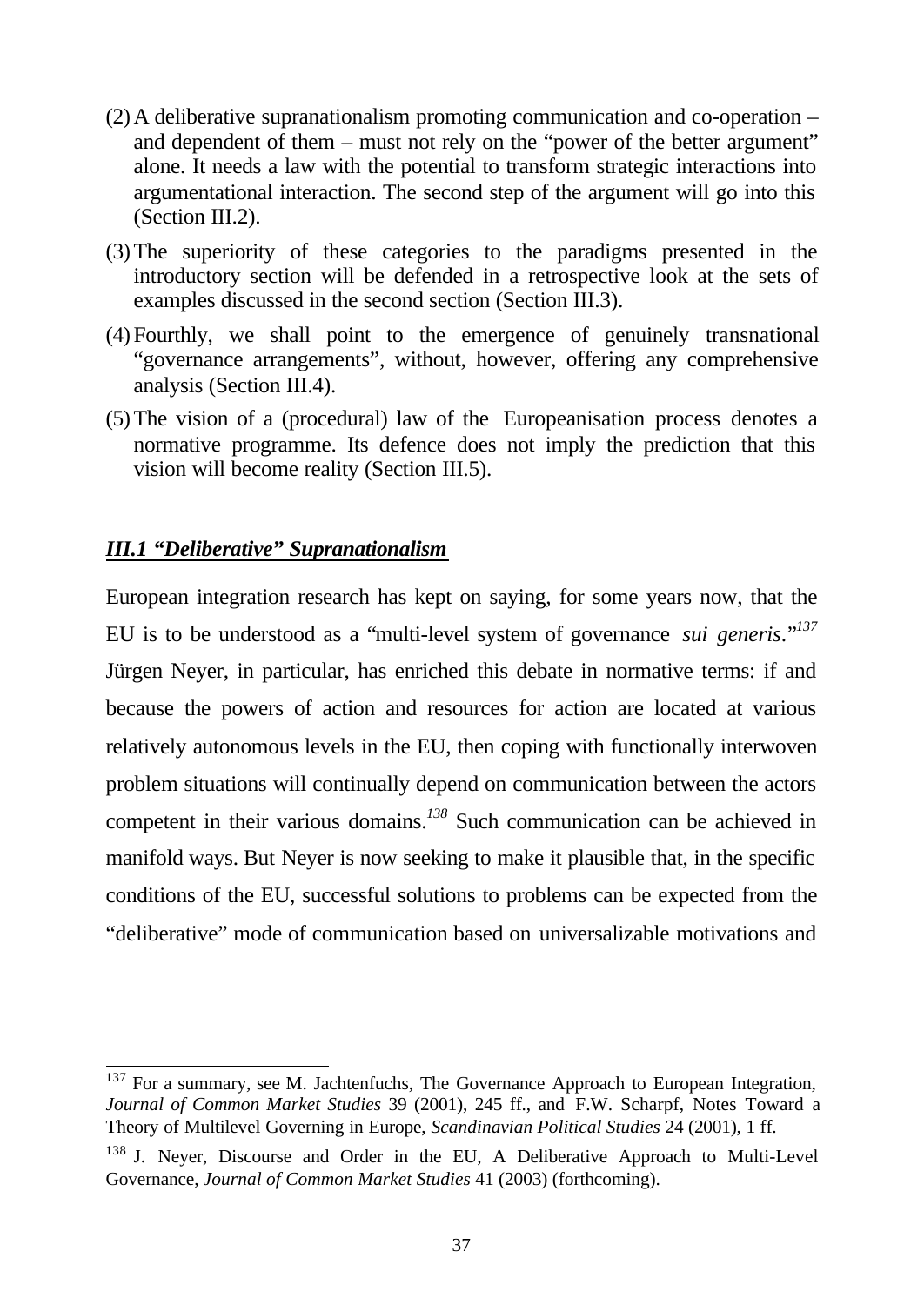tied down to rules and principles.*<sup>139</sup>* To be sure, the multi-level approach cannot be understood as revealing a "fact" to which legal constructions would have to orient themselves. This is especially true of Neyer's theoretical arguments. Nonetheless, the multi-level analysis does refer to problem situations that legal science confronts in similar fashion.*<sup>140</sup>* And the normative turn that Neyer gives to the multi-level approach does, at any rate, support the assumption that Europe need not sink into chaos if it relies on deliberative interaction instead of the formation of hierarchies.

## *III.1.1 Diagonal conflicts*

l

In delimiting and harmonizing European and Member State powers, the parallels become particularly clear. Conflicts as to competencies are typified in the EU by the fact that the Member State defending its autonomy itself belongs to the Community against whose demands it is defending itself. Here, the principle of enumerated powers (Article 3-4; now 3-7), according to which the Community should act only in the areas specifically allotted to it, is quite often dysfunctional: activities oriented towards the solution of economic and social problems will often have to involve both Community and Member State powers. The resulting overlaps, in practice, compel the Community and Member States de facto to

<sup>&</sup>lt;sup>139</sup> Set out in the same sense and in more detail in his Habilitation Thesis "Politische Herrschaft" in horizontalen Mehrebenensystemen. Effektivität und Vergesellschaftung jenseits des Staates", Bremen 2002.

<sup>140</sup> And has started to acknowledge this; cf. A. Furrer, *Zivilrecht im gemeinschaftlichen Kontext. Das Europäische Kollisionsrecht als Koordinierungsinstrument für die Einbindung des Zivilrechts in das europäische Wirtschaftsrecht*, Bern 2002, 56 ff., 155 ff, with references. Oddly (if not incomprehensibly) the comparative law tradition seems less impressed by all this than conflict of laws scholarship. At the same time, the conceptualisation of the EU as a multilevel system demonstrates with particular poignancy mutual influences between regulatory systems and the restructuring of international relations. Of course, generalising judgments on a discipline can always be falsified. The law will respond in some way real problems and legal science in turn will reflect on them, explicitly or more implicitly; cf. with further references H. Muir Watt, *ibidem* (note 88); R.. Michaels, Im Westen nichts Neues? 100 Jahre Pariser Kongress für Rechtsvergleichung – Gedanken anlässlich einer Jubiläumskonferenz in New Orleans, *Rabels Zeitschrift für ausländisches und internationales Privatrecht* 66 (2002), 97 ff.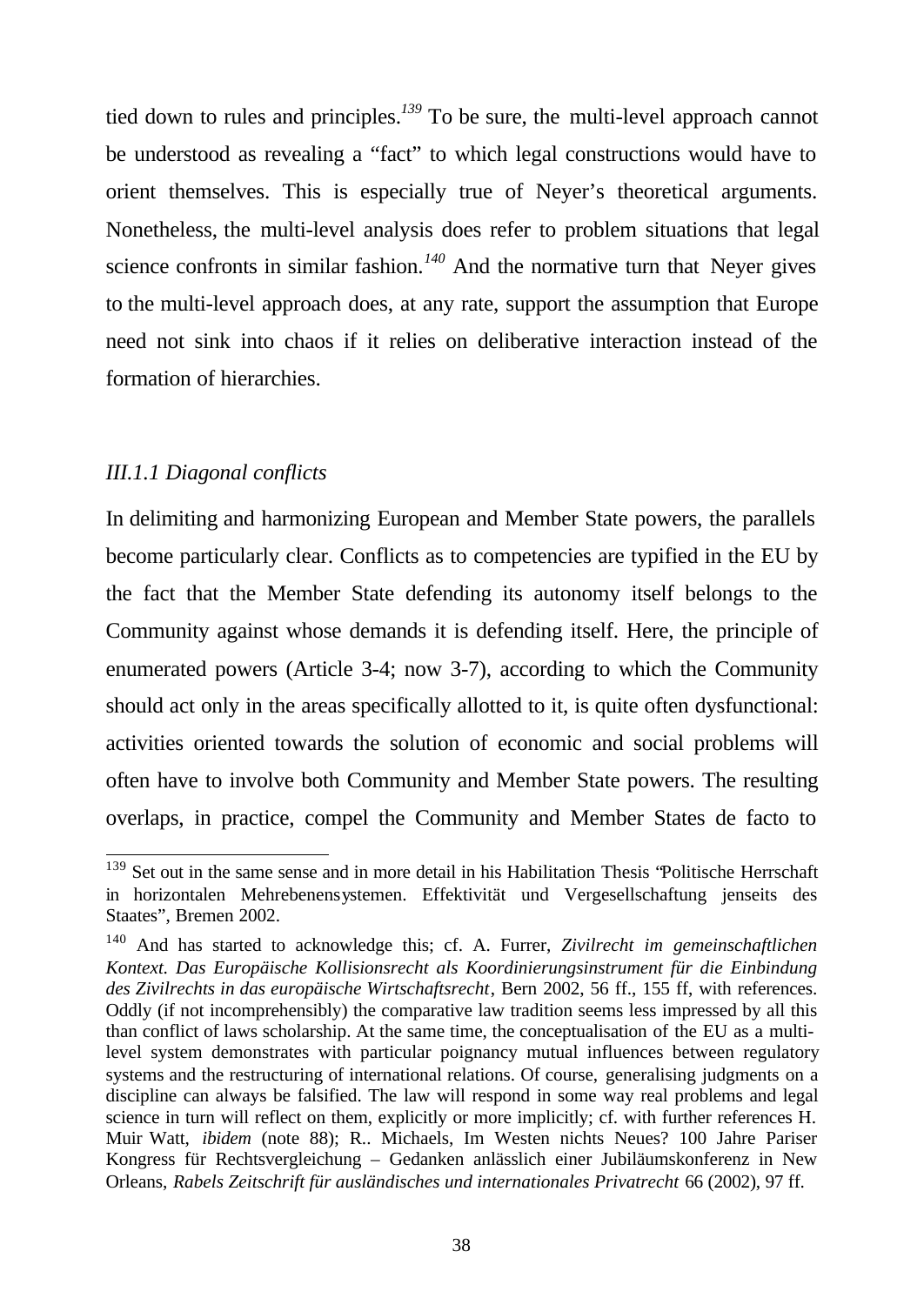complex harmonisations of their activities: each can block the other, but neither can achieve solutions to the problems when acting alone. *<sup>141</sup>* "Diagonal" conflict constellations of this sort are an everyday experience in European law and European policy:*<sup>142</sup>* the Community holds powers that relate only to one segment of interdependent issues. The Member States hold partial powers that equally do not suffice to achieve a solution of problems autonomously.

## *III.1.2 Deliberative Supranationalism I: European law as law of conflict of laws*

It is a small step from this insight to an interpretation of legal provisions as precepts for a communication oriented, "deliberative" political style which can be more positively justified if set in its broader context. In the "post-national constellation" typified by economic interpenetration and interdependency, the extraterritorial effects of the decisions and omissions of democratic polities are unavoidable; but the burdens loaded unilaterally on to one's neighbour in each case cannot be justified by democratic processes internal to the state: "No taxation without representation" – this is a principle that imposes on the Member States of the EU the obligation to take account of the interests and concerns of non-nationals even within the national polity.*<sup>143</sup>*

But it is precisely this that is the normative core of these supranational rules and principles which legitimise European law, where it requires Member States to "apply" foreign law and to refrain from insisting on their *lex fori* and

<sup>141</sup> The joint-decision trap: lessons from German federalism, *Public Administration* 66 (1988), 239 ff.; A. Benz, Politische Steuerung in lose gekoppelten Mehrebenensystemen, in R Wehrle/U. Schimank, (eds.), *Gesellschaftliche Komplexität und kollektive Handlungsfähigkeit*, Frankfurt a.M./New York: Campus 2000, 99 ff.

 $142$  Cf., II.2 and II.3 above.

 $143$  Cf., earlier Ch. Joerges, The Impact of European Integration (note 1), 390; and very similarly M. Maduro Poiares, Where To Look For Legitimacy?, note 133 *supra*.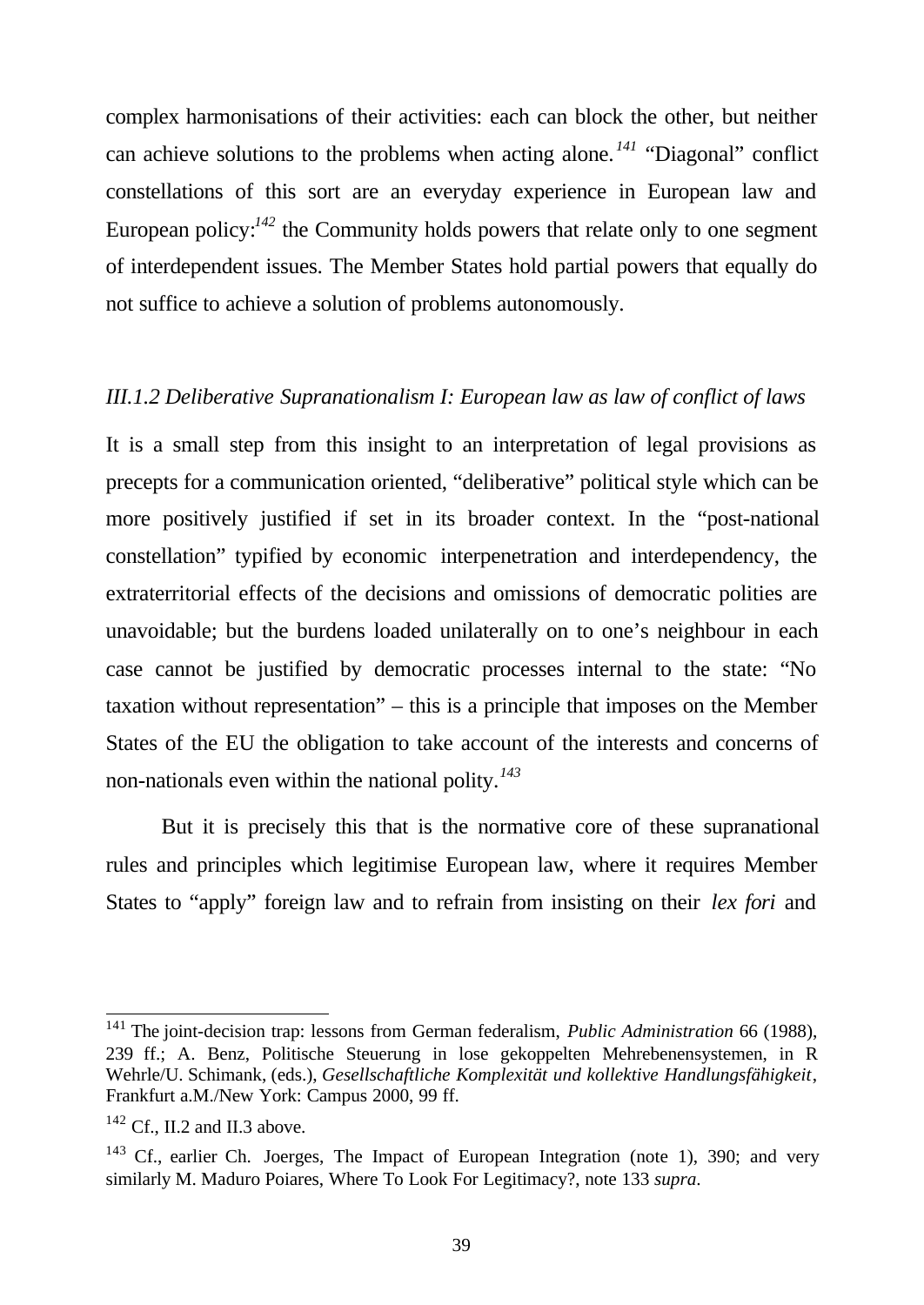domestic interests.*<sup>144</sup>* This sort of restriction of a Member State's political autonomy is, however, limited. In particular, the case law on Article 30 (now 28) has repeatedly indicated<sup>145</sup> how the idiosyncrasies of individual states can be identified as such and reduced to a civilised level – "*autonomieschonend und gemeinschaftsverträglich*".*<sup>146</sup>*

The mediation between differences in regulatory policies and the diverse interests of the concerned jurisdictions that it achieves overcomes the onesidedness of PIL-rules; it represents a truly European law of conflict of laws. It is "deliberative" if and because it does not content itself with appealing to the supremacy of European law; it is European because it seeks to identify principles and rules which make differing laws in the EU compatible; with this ambition it stands "above" national law because it indicates and declares binding a metanorm under which intra-European conflicts can be resolved. *<sup>147</sup>*

## *III.2 Supranational law*

One of the analytical strengths of deliberative supranationalism is to conceive of the EU as a non-unitary polity in which Member States are not only "relatively"

 $144\,$ <sup>144</sup> Cf., the analyses by A Furrer, *Zivilrecht im gemeinschaftsrechtlichen Kontext. Das Europäische Kollisionsrecht als Koordinierungsinstrument für die Einbindung des Zivilrechts in das europäische Wirtschaftsrecht*, Bern: Stämpfli 2002, 171 ff.; J. Fetsch, *Eingriffsnormen und EG-Vertrag*, Tübingen 2002, 126 ff., 139 ff. (on the conflict of laws principles, see 21 ff., 71 ff.); Ch. Schmid, Europäische Wirtschaftsverfassung und Privatrecht (note 83), Kap. IV. – For a heuristic using American conflict of law methodologies for the structuring of European *Kollisionsrecht* cf., Ch. Joerges, "Deliberative Supranationalism" – Two Defences, *European Law Journal* 8 (2002), 133 ff., 135 ff. with references esp. to B. Currie, Notes on Methods and Objectives in the Conflict of Law, in *idem, Selected Essays on the Conflict of Laws*, Durham, N.C.: Duke UP, 177 ff. and B. Currie's particularly lucid summary of his position in his Comment on Babcock v. Jackson, *Columbia Law Rev*. 63 (1963) 1233 ff., 1242 ff.

<sup>145</sup> See, for example, M. Maduro Poiares, *We the Court*, Oxford: Hart 1998, 150 ff.; J.H.H. Weiler, *The Constitution of Europe*, Cambridge: Cambridge UP 1999, 221 ff.

<sup>146</sup> F.W. Scharpf, Autonomieschonend und gemeinschaftsverträglich, note 69 *supra*.

 $147$  A law of conflict of laws which has a legally weak enforcement apparatus behind it is dependent on having it accepted as fragile: but this applies to all universal rules of conflict of laws, too.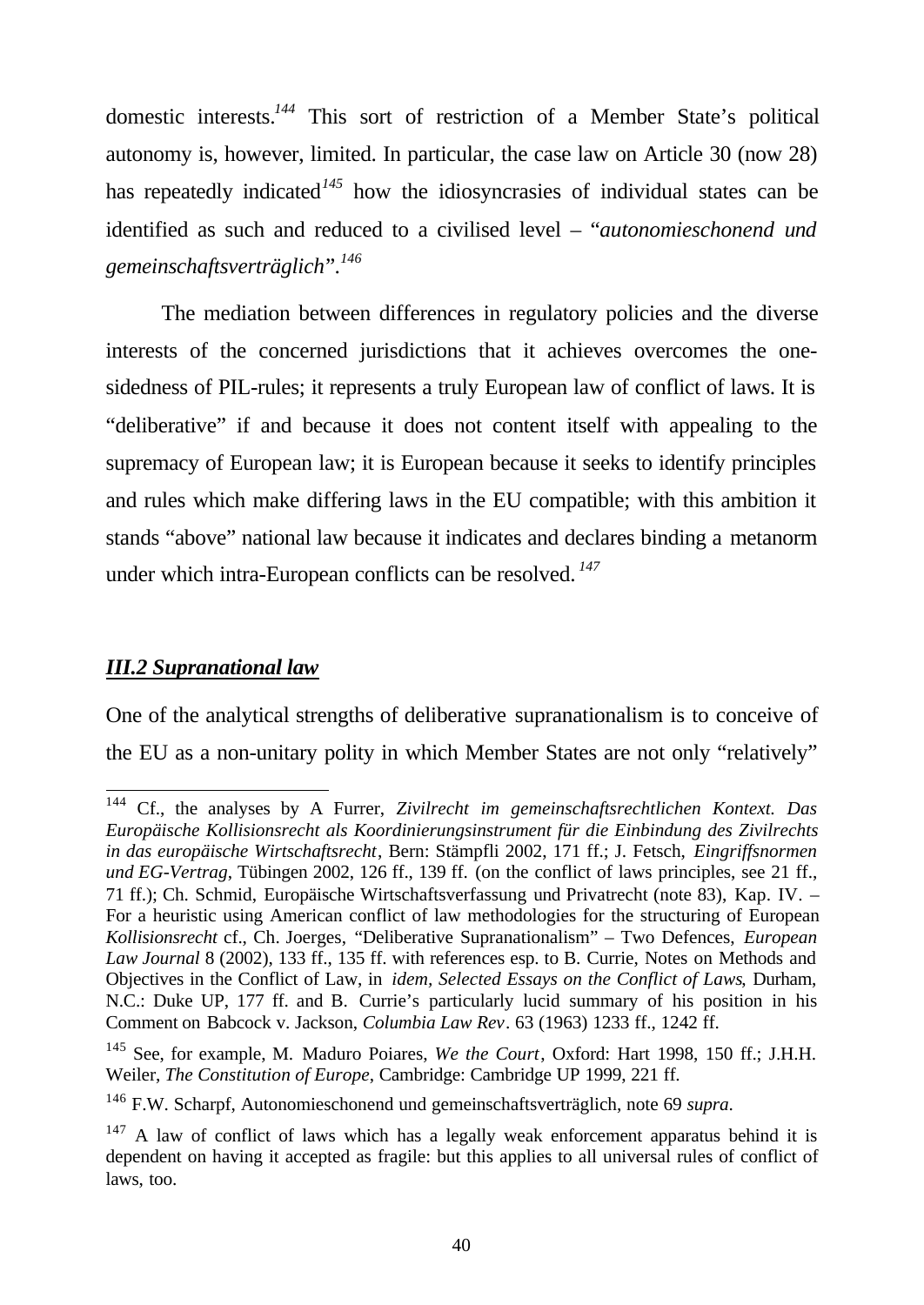autonomous but also "relatively" different, in which cultural differences<sup>148</sup> can continue to exist.*<sup>149</sup>* This opens up realistic perspectives for the design of the European policy. It suggests "soft" forms of control that take account of the special features of national institutions and experience. At the same time, I believe, its compatibility with democracy of deliberative supranationalism is plain to see – indeed, it can be seen as a requirement for democracy, given that it seeks to enhance the influence of European citizens who are affected by decisions which they cannot influence.<sup>150</sup>

The legitimacy of a deliberative supranationalism which seeks to give voice to foreigners and seeks to promote deliberative political process in the EU is not really problematical. Instead, what is questionable is whether the EU's institutional circumstances and configurations of interests actually do favour such legitimated solutions to problems. The empirical dimension of this question must be left out of consideration here. *<sup>151</sup>* Though, we do wish to assert, at least, that important rules and principles of European law can be interpreted as institutionalisations of a deliberative style of politics, and thus that, in supranational European law, there is indeed a layer of law that does not merely favour deliberative interactions, but ties these interactions to substantive and enforceable rules.<sup>152</sup> This genuinely constitutional law includes the ban on

l  $148$  See note 31.

<sup>&</sup>lt;sup>149</sup> This is how I read the plea for "constitutionalism pluralism" in N.Walker, The Idea of Constitutional Pluralism, *Modern Law Review* 65 (2002), 317 ff.

<sup>150</sup> The critique by A. Peters, *Elemente einer Theorie der Verfassung Europas*, Berlin 2001, 660, of what she calls a "democracy of concern" ["*Betroffenheitsdemokratie*"] does not meet our argument, which aims to explain why a European law rule of mutual considerations would be democratic, rather than to derive participation rights from a diffuse "concern".

<sup>151</sup> Cf., the references to the recent work of J. Neyer in notes 138 and 139 *supra.*

<sup>&</sup>lt;sup>152</sup> Deliberativen Suprantionalismus tends to undervalue perfectly legitimate validity claims of of suprantional law, argues Hans-W. Micklitz; cf., e.g., his Principles of Social Justice in European Private Law, *YEL* 19 (1999-2000), 167 ff. This objection is important, especially in the field of consumer protection. It seems to me, however, that our disagreement concerns the approaches to social protection in the EU, not the regulative idea of a "social" private law as such (cf., Ch. Joerges, Interactive Adjudication in the Europeanisation Process? A Demanding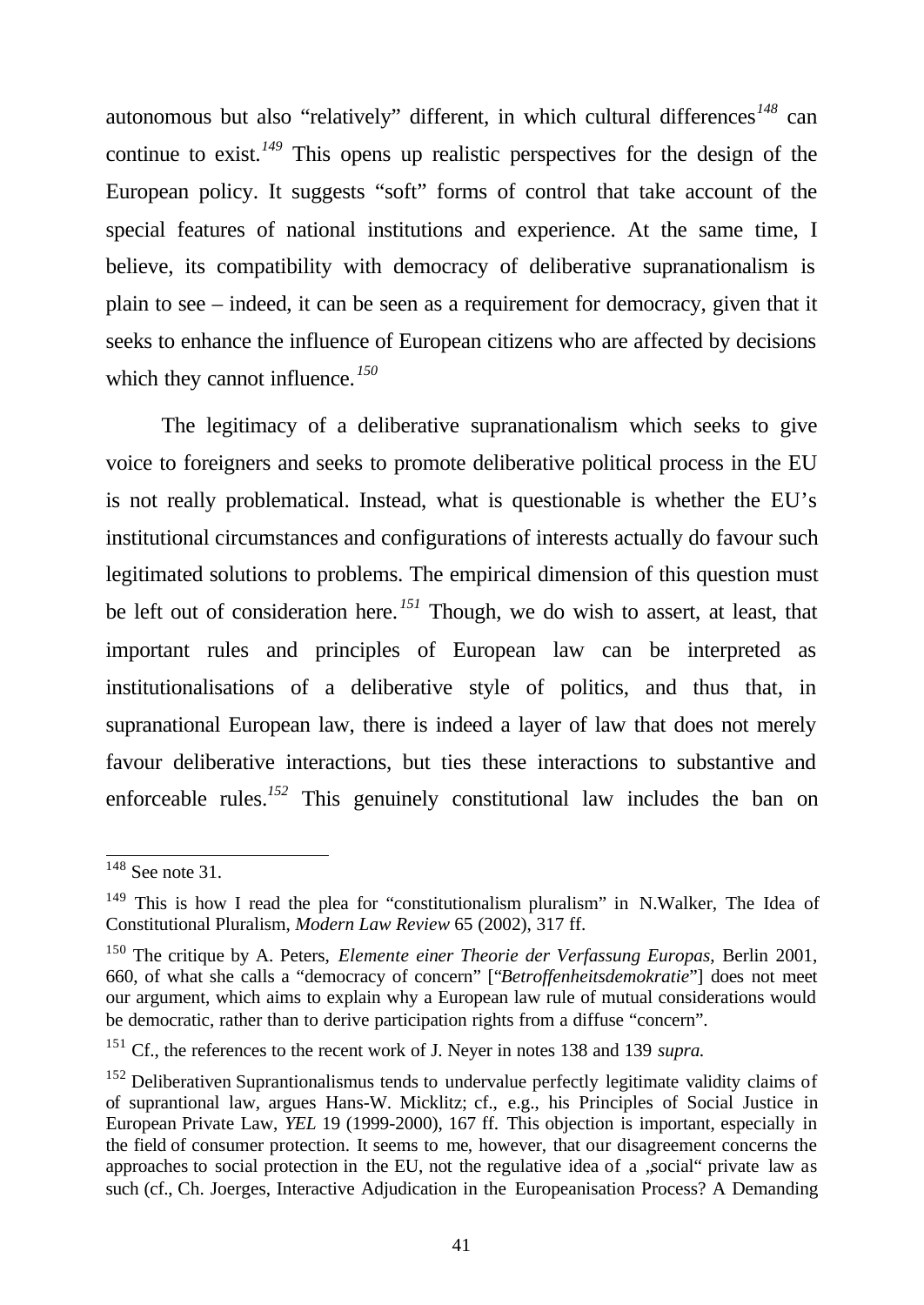discrimination in Article 12 [ex 6], the basic freedoms that have developed into civic rights, the European Human Rights Convention, and (probably in the foreseeable future) also the basic rights proclaimed in Nice. Also parts of it are the co-operation duties in Article 10 [ex 5], the ban on protectionism in Article 28 [ex 30] and the mutual recognition obligation derived from this provision. All these legal positions are important not just because of their direct, both vertical and horizontal, effects, but also because they give guidance in the production of law, including legislative and executive law-making. They can be invoked in all modern and not-so-modern governance arrangements and constitute a protective shield against strategic patterns of argument.

## *III.3 Reinterpretations*

Whether this conceptual framework is fruitful can be tested by using it to reinterpret the situation in the cases discussed in the second section, and contrasting it with the interpretations which keep to the traditional patterns of legitimation. In the requisite brevity:

*Centros* and *Überseering<sup>153</sup>* confirmed the fundamental importance of the freedoms in the TEU. At the same time, they show that this supranational or legal framework cannot be understood as rules capable of subsumption, or at any rate ought not to be understood that way: in the interpretation of the *Centros* judgment

Perspective and a Modest Example, note 75 *supra*).In his essay "Transnational Governance without a Public Law?" Ms. Heidelberg/Florenz 2002, C Möllers [see, more recently, his Verfassunggebende Gewalt – Verfassung – Konstitutionalisierung, in A. von Bogdandy (ed.), *Europäisches Verfassungsrecht*, Heidelberg/New York: Springer (forthcoming), text accompanying notes 250 ff.] distinguishes between a "private law frameworks of public institutions" that understand the production of law or the generation of norms as the result of a spontaneous co-ordination processes) and a "public law framework" that conceives of the law as the outcome of authoritative legislative acts legitimated by majority decisions. Both forms could or should complement each other. The argument in the paper goes part of the way towards meeting this demand in that it insist on the indispensability of mandatory rules and principles governing interactions in the European polity.

<sup>&</sup>lt;sup>153</sup> Section II.1 above.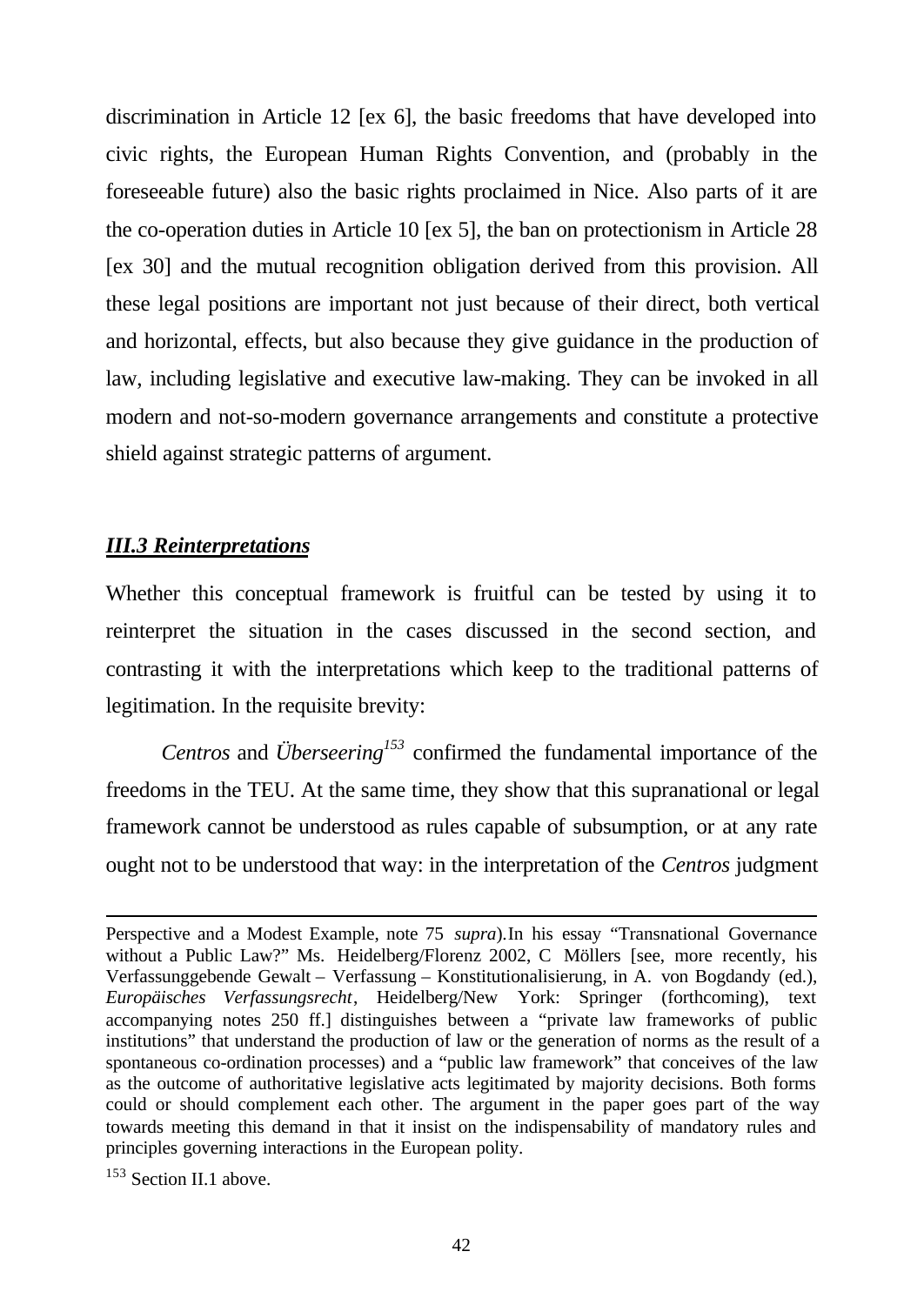advocated above, the freedom of establishment is not merely an economic freedom, but also not an element of a European economic constitution – preordained for Member States and/or exposing their laws to processes of regulatory competition. Instead, it is more of a freedom that simultaneously acts as a political right, because it puts the citizens of a Member State in a position to place their sovereign under a compulsion to provide justification.*<sup>154</sup>* In this interpretation, what is involved is indeed a procedural law of just-ification, which sets first of all the courts and then the legislator (and then, if necessary, the courts again) in motion. Is this wishful thinking? To some degree; but one ought to bear in mind the implications of a more rigid, interpretation which *Überseering* seems to suggest: if freedom of establishment were understood as a legal principle that could set aside the regulatory keystones of company law and historically and politically important concerns which the seat principle had defended,*<sup>155</sup>* then this "right" would not merely have disintegrative effects within some Member States but illegitimatise the Community and the integration project as a whole.

We have characterized the conflicts between European competition law and national private law in cases like *Pronuptia* and *Courage* as "diagonal" conflict constellations.<sup>156</sup> The "settlement" of this conflict occurred in the Pronuptia saga through sheer exhaustion. This is a mechanism which all legal systems use. But it is one which by no means does justice to the issues involved. What is at issue in cases like *Pronuptia* is whether European law incorporates elements of a law of franchisee protection as part of the European *order public* or tolerates such objectives where national contract law pursues them. *<sup>157</sup>* Again, we would then be witnessing a just-ification process emerging from the conflict between the two levels of governance in the EU; its legitimacy would rest either

<sup>&</sup>lt;sup>154</sup> Section II.1.2. above.

<sup>&</sup>lt;sup>155</sup> Section II.1.3 above.

<sup>156</sup> Section II.2 above.

<sup>&</sup>lt;sup>157</sup> Ch. Joerges, Contract and Status in Franchising Law, note 87 above, 50 ff.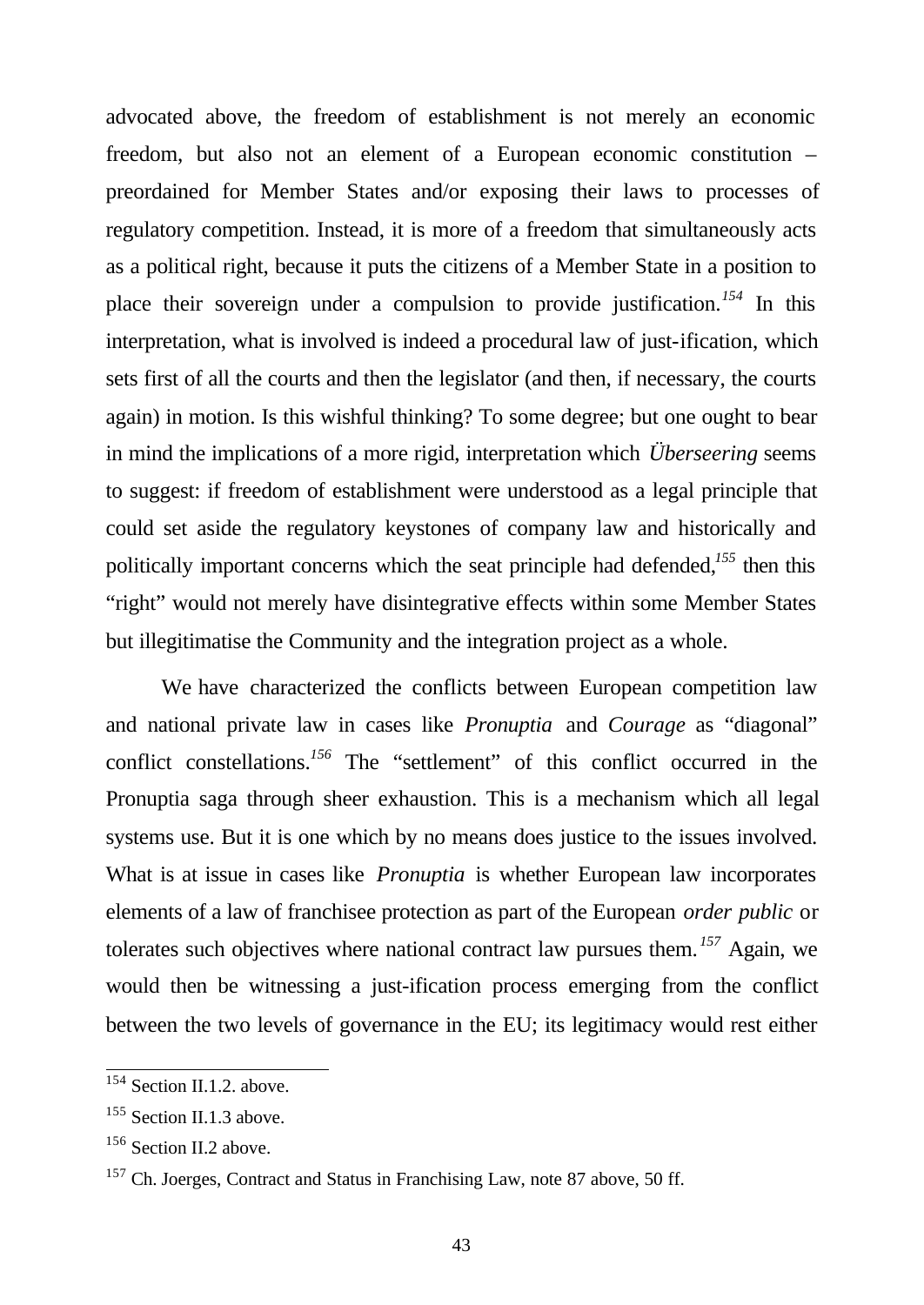upon the insight that interests of franchisee protection are not discredited by competition law, although such protection need not be uniformly shaped throughout all European jurisdictions. What was merely implicit in *Pronuptia* came openly to the fore in *Courage*: here the conflict of laws has led to the justi(ce)-fication of new private law that the Member States have to incorporates their "law of the land". In this case, the prescriptive claims of Community law are certainly more rigid, even though the incorporation it requires may take doctrinally different shapes.*<sup>158</sup>*

One can hardly interpret the competition law judgments as confirming the emergence of a European "regulatory state"; such an interpretation would be equally implausible with the consumer protection judgments (on the Directives on Unfair Terms in Consumer Contracts and on Product Liability. *<sup>159</sup>* In *Océano*, the ECJ encouraged semi-autonomous developments of national laws.*<sup>160</sup>* Its holdings on product liability – hopefully! –cannot, despite their strong language, change anything in the fact that Directive 85/374/EWG has only a complementary significance that cannot contribute much to the tasks of extending the law that continually arise in manufacturer liability in tort law. Whether these decisions will instigate new Community legislation in the field of product liability remains to be seen. Even if such activities are being initiated, the tensions between the "logic of market integration" and the "logic of a law of private law justi(ce)-fication" will not come to a rest. The European legal machinery is simply not equipped to cope with the many facets of this field in a comprehensive, let alone centralising, fashion.

<sup>&</sup>lt;sup>158</sup> Section II.2.2 above.

<sup>&</sup>lt;sup>159</sup> Section II.3 above.

<sup>&</sup>lt;sup>160</sup> Section II.3.1 above.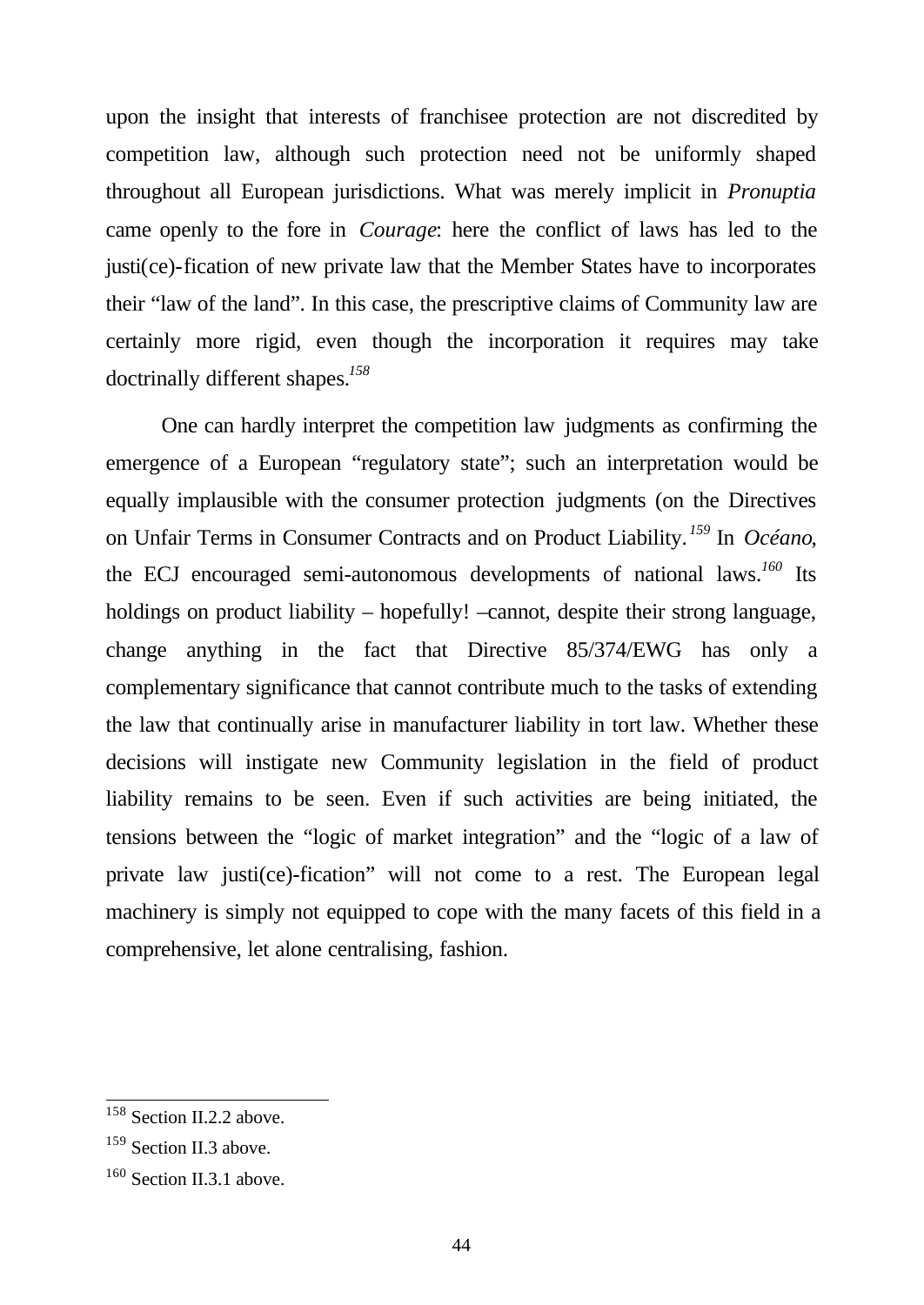## *III.4 Deliberative Supranationalism II: Constitutionalising "transnational governance arrangements"*

In many areas of regulatory policy, what is only rarely visible the realm of private law becomes plain: the building up of hybrid transnational governance arrangements, structured neither in purely private law terms not in purely public law terms, neither nationally nor European, neither purely governmental nor nongovernmental, *<sup>161</sup>* in which societal and governmental actors adapt to a transnational reality which is no longer domesticisible nationally. What is so typical of regulatory policy also has to leave its traces in private law. Among the examples listed in Section II, the one in franchising law is the clearest: this law is neither purely national nor purely European. Both the Commission, the ECJ and the Member State courts are involved in its making – not to mention the enterprise associations that work out the contractual arrangements to transport the various franchising concepts, which, at the same time, have to be kept compatible with European competition law and many kinds of national legal systems. Yet, the field is even broader. With increasing intensity, groups of academics and associations are having their say on the Europeanisation of private law, not merely "portraying, but also producing" law, and referring, for the legitimisation of their claims to involvement, not just to their scholarly reputation, but also intending their contributions to apply in legal practice and legal policy. *<sup>162</sup>* What can be observed in legislation has long been underway in the context of judicial law finding. Public jurisdiction can play only a very limited part in settling disputes in European contexts. All of this is more than, and different from, the type of conflict of laws just described, because these transnational governance

<sup>&</sup>lt;sup>161</sup> On this term see Ph.C. Schmitter, What is there to legitimise in the European Union... and how might this be accomplished?", in Ch. Joerges/Y. Mény/J.H.H. Weiler (eds.) *Symposium: Mountain or Molehill? A Critical Appraisal of the Commission White Paper on Governance*, Jean Monnet Working Paper No. 6/01, 79 ff., 83 ff. (http://www.iue.it/RSC/Governance/; http://www.jeanmonnetprogram.org/papers/01/010601.html).

<sup>162</sup> For a comprehensive account, see K. Riedl, Europäisierung des Privatrechts: 'Recht-Fertigung' wissenschaftlicher Vereinheitlichungsprojekte, Ph.D. Thesis, EUI-Florence 2002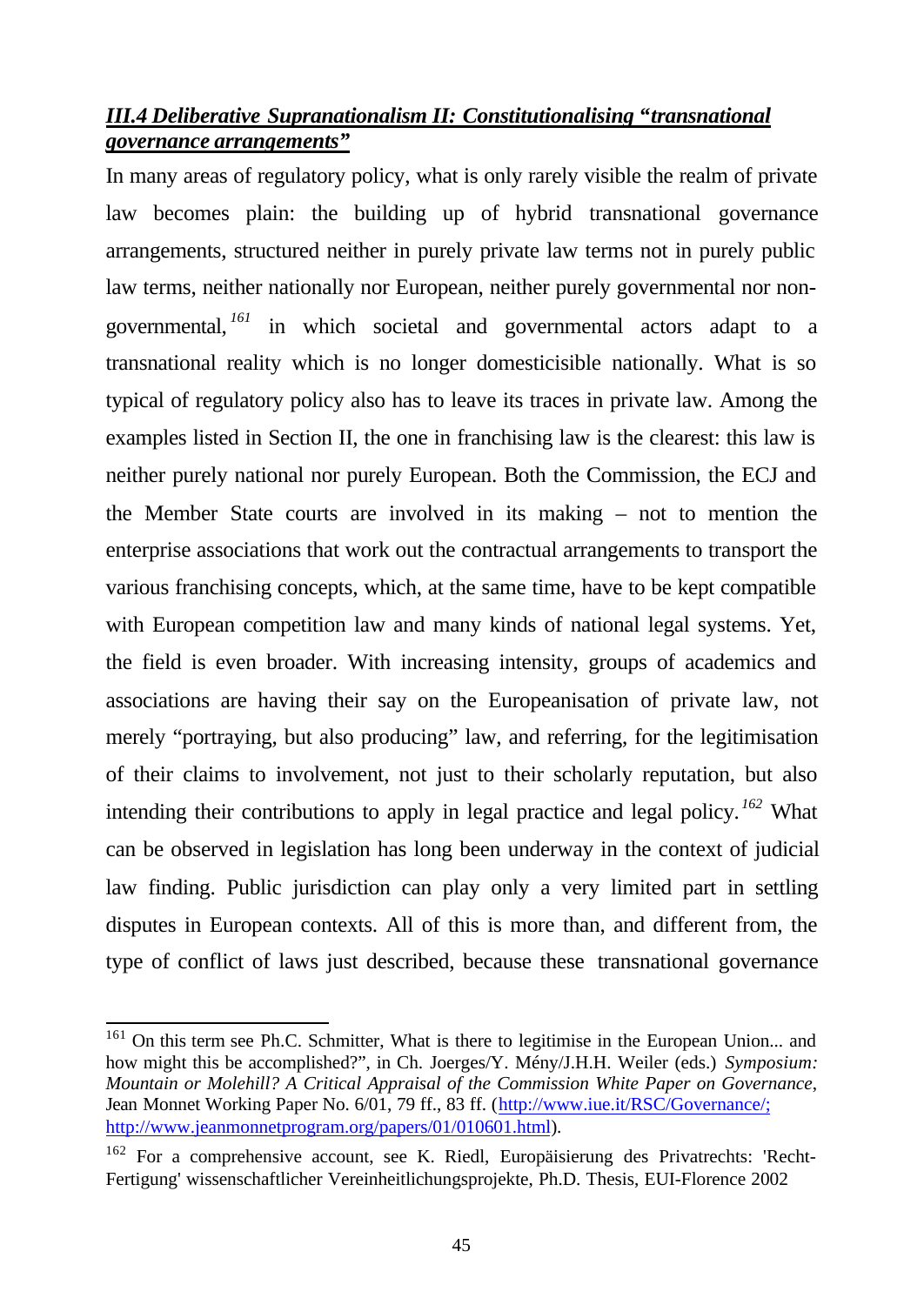arrangements do not just mediate between different given policies and law, but are to elaborate genuinely transnational responses to transnational problem constellations. This type of governance cannot be rejected as being outright illegal or illegitimate, not just because of their factual importance, but also because of their normative potential. The need to design a law that would "constitutionalise" such arrangements so that they deserve the recognition they claim is only gradually being realized – and all I wish to do here is to emphasize that we will have to face these challenges.*<sup>163</sup>*

## *III.5 Bottlenecks*

All this "may be true in theory, but does not apply in practice", says Immanuel Kant famous General Maxim,  $^{164}$  which may be appropriate here – even if one accepts all the benevolent reconstructions of the examples presented in the preceding sections. For everywhere, bottlenecks, weaknesses and omissions have also become visible: in such a complex organization as the ECJ, there cannot be any unitary institutional self-perception. The interactions between the ECJ and the national courts are governed by formalist prescriptions and are vulnerable to strategic behaviour, be it of powerful private players, be it of governmental actors, be it of lower or higher courts: interactive adjudication does occur in the EU, although its quality is difficult to assess*<sup>165</sup>* and even more difficult to

<sup>163</sup> <sup>163</sup> For the area of European risk regulation in the foodstuffs sector cf., Ch. Joerges, Zusammenfassung und Perspektiven: "Gutes Regieren" im Binnenmarkt, in Ch. Joerges/J. Falke (eds.), *Das Ausschußwesen der Europäischen Union. Praxis der Risikoregulierung im Binnenmarkt und ihre rechtliche Verfassung*, Baden-Baden: Nomos 2000, 349 ff., 363 ff..

<sup>&</sup>lt;sup>164</sup> I. Kant, Über den Gemeinspruch: Das mag in der Theorie richtig sein, taugt aber nicht für die Praxis (*Werkausgabe der Wissenschaftlichen Buchgesellschaft* Vol. 9, edited by W. Weischedel), Darmstadt 1971, 125 ff..

<sup>&</sup>lt;sup>165</sup> There are very many examples of a fortunate interaction in the European judiciary. And there are counter-examples and borderline cases: *Überseering* (see Section II.1.3) and the recent judgments on the Product Liability Directive in den neuen Urteilen zur Produkthaftung (see Section II.3.2) are certainly not particularly encouraging although they are not as disappointing as Case C-481/99, judgment of 13.12.2001 – *Georg und Helga Heininger* v*. Bayerische Hypotheken- und Vereinsbank* and the critique by G.-P. Calliess, The Limits of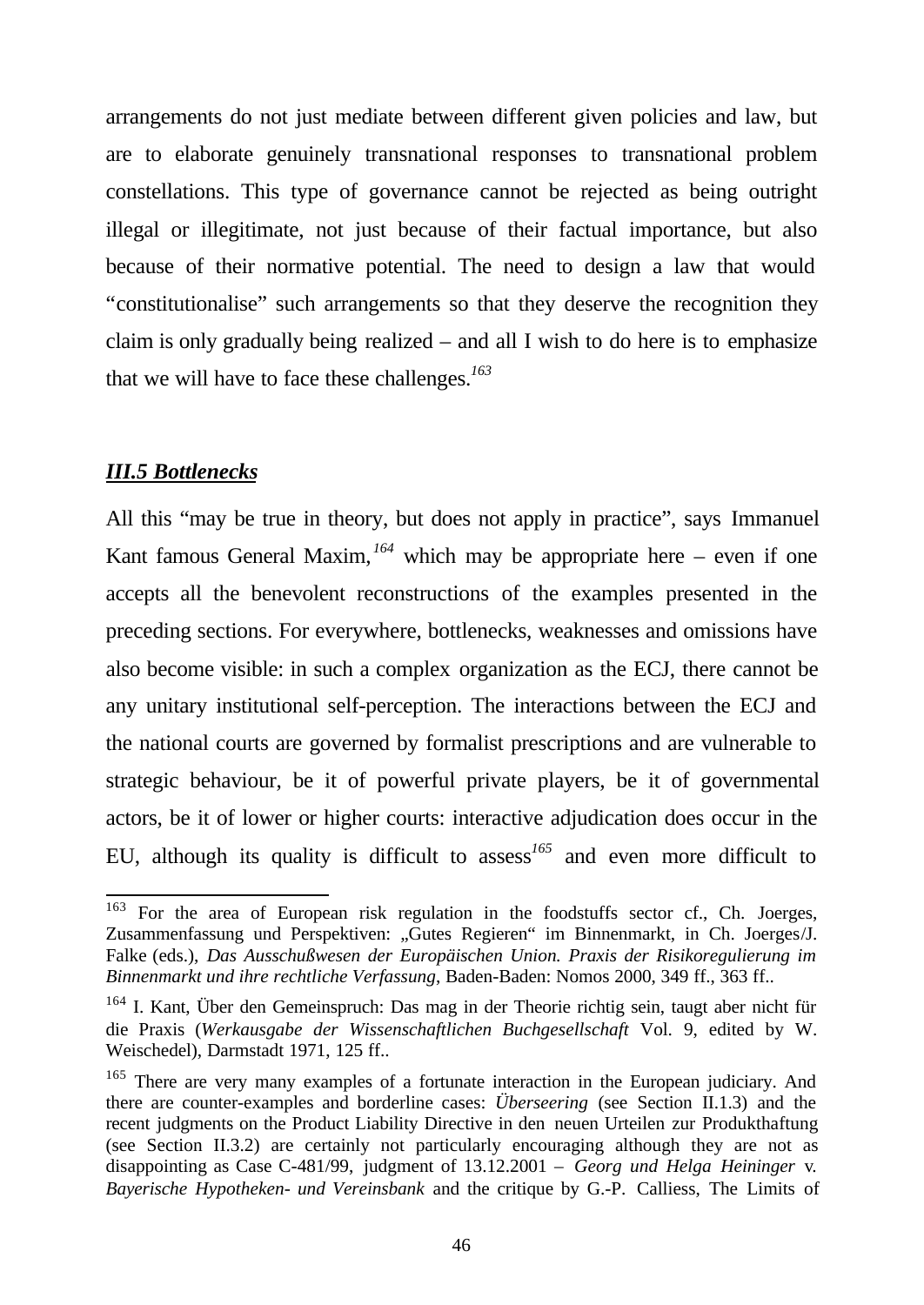ensure. *<sup>166</sup>* And however careful courts may deliberate, they are not in control of the processes of law production. They do much if they ensure the respect for Europe's legal commitments and help to identify and to defend procedural guarantees which promote deliberative interactions. Do all these practical troubles, then, ultimately militate in favour of the project of a European civil code? First of all, they are in favour of accepting the view that, in such a project, the very difficulties that arise are those that it is supposed to solve. The "classical" models of private law codification do not come into consideration for today's Europe. First, because Europe will not become some hierarchically structured polity, but will remain heterarchical and plural; there is no legislative actor with the vocation for universal legislation that would bring Europe under a unitary codified regime. Nor, however, is Europe some sort of cultural nation able to write down its code without having to wait for the formation of a state. The mixed position we find ourselves in  $-$  a "primary law" that is about to learn how to organise the interdependence of the freedoms of the "market citizens" with the aspirations of political citizenship in the European Union; and a heterarchical regulatory policy organized in networks; a patchwork of specific legislation tackling concrete problems which produces a host of disintegrative effects in national legal systems – this is the "state of the (European) Union". Is the quality of private law harmed thereby, and is the idea of equal originality [*Gleichurspünglichkeit*] of private autonomy and of political rights to be written off AS theory? Will we be witnessing the generation of a "quilt", consisting of colourful yet disparate pieces, which have to be put together by people who are

Eclecticism in Consumer Law: National Struggles and the Hope for a Coherent European Contract Law, *German Law Journal* 3/8, 1 August 2002, www.germanlawjournal.com). *Lasciate ogni speranza!?* Such a desperate outcry would be premature.

<sup>166</sup> Ch. Joerges, "La langue de l'étranger" – Observations on the need to observe and understand discourses on foreign territories, Comments on Silvana Sciarra (ed.)*, Labour Law in the Courts. National Judges and the European Court of Justice*, Oxford/Portland: Hart 2001, http:\\www.europeanbooks.org/index2.htm